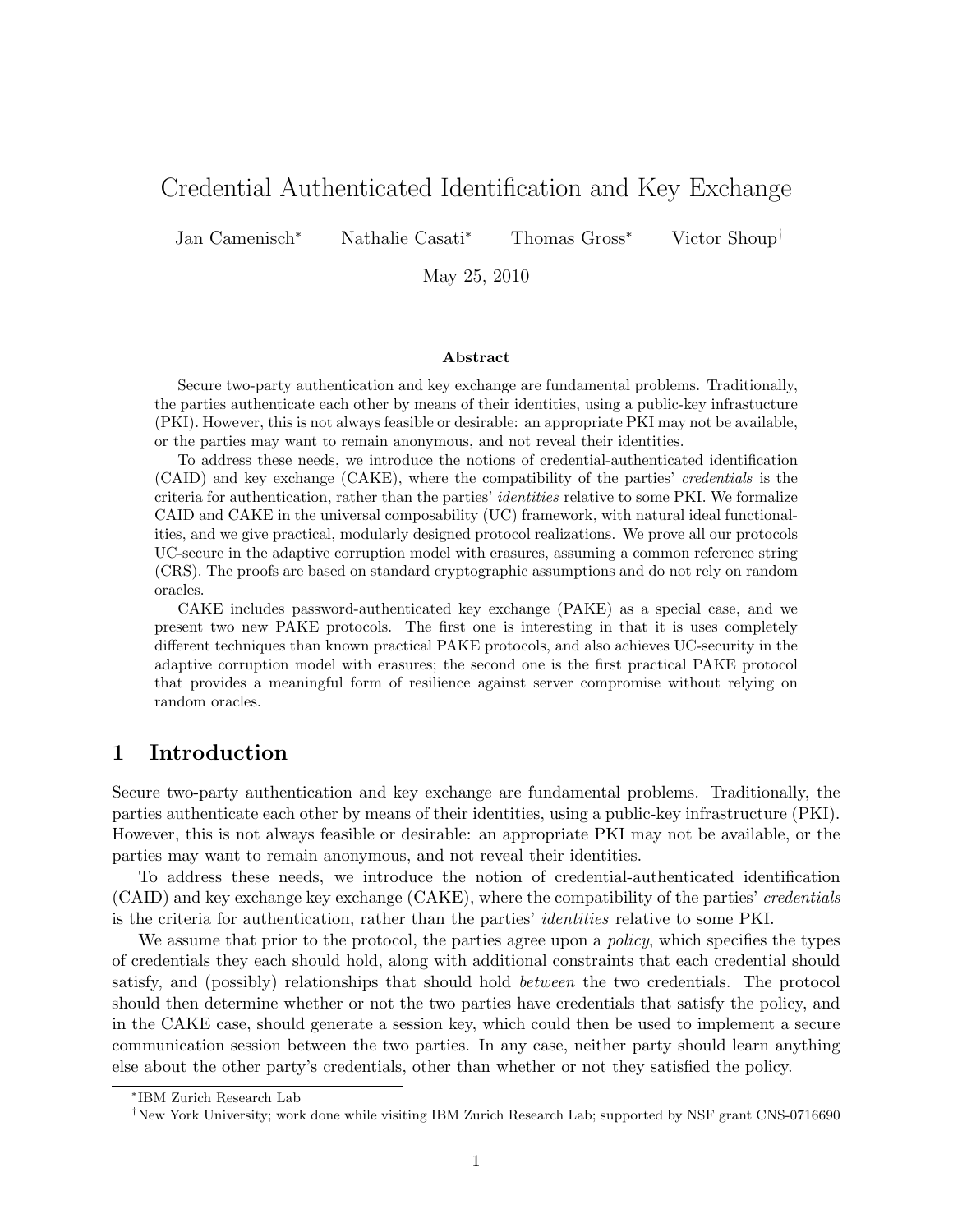For example, Alice and Bob may agree on a policy that says that Alice should hold an electronic ID card that says her age is at least 18, and that Bob should hold a valid electronic library card. If Alice then inputs an appropriate ID card and Bob inputs an appropriate library card, the protocol should succeed, and, in the CAKE case, both parties should obtain a session key. However, if, say, Alice tries to run the protocol without an appropriate ID card, the protocol should fail; moreover, Alice should not learn anything at all about Bob's input; in particular, Alice should not even be able to tell whether Bob had a library card or not.

As mentioned above, we may even consider policies that require that certain relationships hold between the two credentials. For example, Alice and Bob may agree upon a policy that says that they both should have national ID cards, and that they should live in the same state.

Both of the two previous examples illustrate that the CAKE problem is closely related to the "secret handshake" problem. In the latter problem, two parties wish to determine if they belong to the same group, so that neither party's status as a group member is revealed to the other, unless both parties belong to the same group. There are many papers on secret handshakes (see [JKT08] for a recent paper, and the references therein). The system setup assumptions and security requirements vary significantly among the papers in the secret handshakes literature, and so we do not attempt a formal comparison of CAKE with secret handshakes. Nevertheless, the two problems share a common motivation, and to the extent that one can view owning a credential as belonging to a group, the two problems are very similar.

We also observe that the CAKE problem essentially includes the PAKE (password-authenticated key exchange) problem as a special case: the credentials are just passwords, and the policy says that the two passwords must be equal.

#### Our Contributions

So that our results are as general as possible, we work in the Universal Composability (UC) framework [Can05]. We give natural ideal functionalities for CAID and CAKE, and give efficient, modularly designed protocols that realize these functionalities. If the underlying credential system is practical and comes equipped with practical proof-of-ownership protocols (such as the IDEMIX system [CL01]), and if the policies are not too complex, the resulting CAKE protocols are fairly practical. In addition, if the credential system provides extra features such as traceability or revocability, or other mechanisms that mitigate against unwanted "credential sharing", then our protocols inherit these features as well.

All of our protocols are proved UC-secure in the adaptive corruption model, assuming parties can effectively erase internal data. Our protocols require a common reference string (CRS), but otherwise make use of standard cryptographic assumptions, and do not rely on random oracles.

As mentioned above, CAKE includes PAKE, and we also obtain two new practical PAKE protocols. The first is a practical PAKE protocol that is secure in the adaptive corruption model (with erasures); this is not the first such protocol (this was achieved recently by [ACP09], using completely different techniques). The second PAKE protocol is a simple variant of the first, but provides security against server compromise: the protocol is an asymmetric protocol run between a client, who knows the password, and a server, who only stores a function of the password; if the server is compromised, it is still hard to recover the password. Our new protocol is the first fairly practical PAKE protocol (UC-secure or otherwise) that is secure against server compromise and that does not rely on random oracles. Previous practical PAKE protocols that provide security against server compromise (such as [GMR06]) all relied on random oracles (and also were analyzed only in the static corruption model).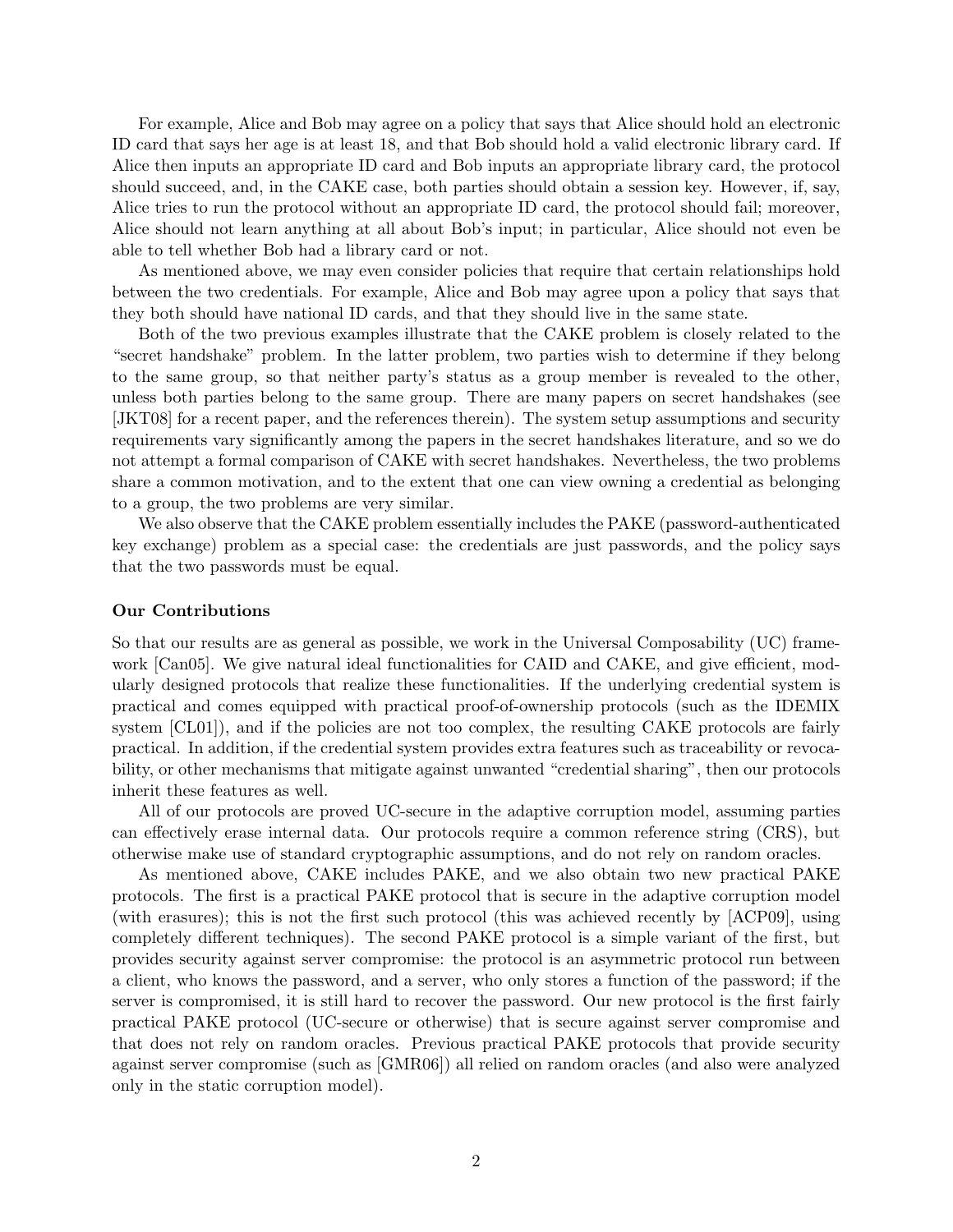## Roadmap

We provide here a roadmap for the rest of the paper, and highlight the main ideas and techniques.

In §2, we provide some background on the UC framework; in addition, we provide some recommendations for improving some of the low-level mechanics of the UC framework, to address some minor problems with the existing formulation in [Can05] that were uncovered in the course of this work. In any case, our results can be understood independently of these recommendations.

In §3, we introduce ideal functionalities for strong CAID and CAKE. Essentially, the strong CAID ideal functionality, denoted  $\mathcal{F}^*_{\text{caid}}$ , is the ideal functionality for two-party function evaluation, where the function is the characteristic function of the relation determined by the policy. The strong CAKE functionality, denoted  $\mathcal{F}^*_{\text{cake}}$ , adds key exchange: when the characteristic function evaluates to 1, the ideal functionality gives a shared key to each of the two parties; if neither party is corrupted, the key is generated at random; otherwise, it is determined by the adversary.

These ideal functionalities are stronger than we want, in that they implicitly authenticate the identities of the participants, and it would seem that they can only be realized by protocols that use authenticated channels. Nevertheless, as we shall see, they serve as useful building blocks.

Also in §3 we discuss the types of policies that will be of interest to us here, as we want to restrict our attention to policies that are useful and that admit practical protocols. In one such type of policy, each party must input a credential that satisfies a certain property, but no relation is required to hold between the two credentials. We also consider policies with additional constraints, such as requiring that the two input credentials share a common attribute. Finally, we consider disjunctions of such policies; for example, the policy may stipulate both parties have credentials of type A or that both parties have credentials of type B. While our general framework allows for much more general policies, these are the types of policies for which we offer practical protocols for  $\mathcal{F}^*_{\text{caid}}$  and  $\mathcal{F}^*_{\text{cake}}$ , assuming secure (i.e., authenticated and encrypted) channels.

In §4, we show how a protocol that realizes the strong CAID or CAKE functionalities can be easily and efficiently transformed into a protocol that realizes the CAID and CAKE functionality. The resulting protocol does not rely on authenticated channels. To this end, we utilize the idea of "split functionalities", introduced in Barak et al.  $[BCL<sup>+</sup>05]$ . Although the idea of using split functionalities for nonstandard authentication mechanisms was briefly mentioned in  $[BCL+05]$ , it was not pursued there, and no new types of authentication protocols were presented.

The basic idea is to take a protocol  $\Pi$  that realizes a functionality  $\mathcal F$  assuming authenticated channels, and efficiently transform Π into a protocol sΠ that realizes the corresponding "split functionality"  $s\mathcal{F}$  without assuming authenticated channels. In the two-party setting,  $s\mathcal{F}$  works roughly as follows: when two honest parties  $P$  and  $Q$  initiate the protocol, the adversary can decide to either (i) let P and Q run F, or (ii) let P run one copy of F, with the adversary playing the role of  $Q$ , and let  $Q$  run another, independent copy of  $\mathcal F$ , with the adversary playing the role of  $P$ . Our CAID/CAKE functionalities are simply defined as the split versions of the strong CAID/CAKE functionalities:  $s \mathcal{F}^*_{\text{caid}}$  and  $s \mathcal{F}^*_{\text{cake}}$ .

After reviewing the basic notions introduced in  $[BCL<sup>+</sup>05]$ , with definitions slightly adjusted to better suit our needs, we give a new transformation. The transformation in  $[BCL<sup>+</sup>05]$  works for n parties, transforming a protocol  $\Pi$  that realizes  $\mathcal F$  assuming authenticated channels into a protocol sΠ that realizes  $\mathfrak{S}$  without assuming authenticated channels. Their transformation is based on digital signatures: intuitively, a preliminary exchange phase sets up an "ephemeral public key infrastructure," and signatures are used to authenticate messages relative to this PKI. The session IDs are appropriately "mangled" to ensure that if two parties are using different PKIs, then they will effectively be running two independent sessions of the protocols. We focus on the two-party case, and present a more efficient transformation based on Diffie-Hellman key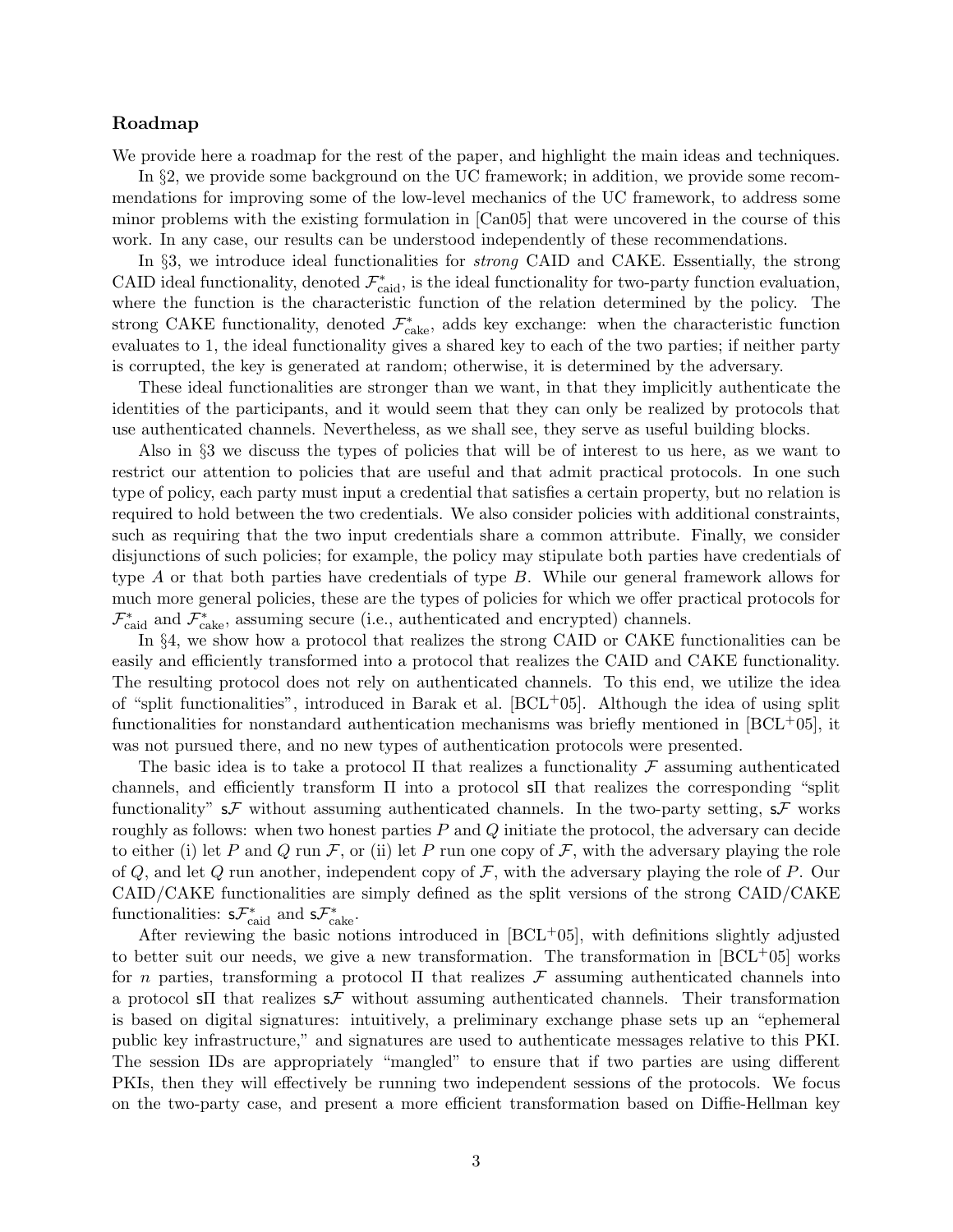exchange: a preliminary Diffie-Hellman key exchange establishes a shared secret key, which can be used to encrypt and authenticate messages using symmetric-key cryptography. Again, session IDs are appropriately "mangled", this time using the ephemeral Diffie-Hellman keys used in the key exchange. In the two-party setting, our construction is simpler and more efficient than that in [BCL<sup>+</sup>05]; moreover, in our construction, the protocol that realizes  $\mathcal F$  may assume secure (i.e., authenticated and encrypted) channels. We believe our results in §4 are of independent interest.

In §5 we review definitions of UC zero knowledge (UCZK), and provide some new definitions that will be useful to us. UCZK will be a critical building block in the design of our CAID/CAKE protocols. We also discuss a general language of algebraic statements we will want to be able to prove, as well as practical implementations of UCZK protocols for proving such statements. In a companion paper, we plan on fleshing out the details of this general framework, but it should be clear, based on these discussions, that there are, in fact, practical UCZK protocols for all the statements we need to prove in our CAID/CAKE protocols.

In §6, we present practical strong CAID/CAKE protocols for some fairly general policies of interest, and prove their security in the UC-framework, assuming secure channels. The type of policy addressed here was discussed above: the policy describes the properties that each individual credential should satisfy. More generally, our protocol works for disjunctions of such policies, but let us for the moment consider the single-policy case.

Here is the high-level idea. We assume we have efficient protocols for proving in zero knowledge possession of a credential that satisfies the specified properties (e.g., IDEMIX protocols). Then, in a novel application of the OR-proof technique of Cramer, Damgård, and Schoenmakers [CDS94], one party proves that *either* he has his required credential or that he *does not know* the discrete logarithm of a group element  $g^{\alpha}$ . Similarly, the other party proves that *either* he has his required credential or that he *does not know* the discrete logarithm of  $g^{\beta}$ . Next, both parties run a subprotocol for equality testing: if both parties have the right credentials, then they both will know the corresponding discrete logarithms ( $\alpha$  and  $\beta$ , respectively), and will input  $g^{\alpha\beta}$  to this subprotocol; otherwise, under the computational Diffie-Hellman assumption, the two parties will input different group elements to this subprotocol (with overwhelming probability).

The above protocol realizes  $\mathcal{F}^*_{\text{caid}}$  assuming secure channels. Since we are assuming secure channels, adding key exchange to realize  $\mathcal{F}^*_{\text{cake}}$  is trivial: one party generates the key at random, and sends this over the secure channel to the other; if the credentials satisfy the policy, this key is used as the session key. Using the split functionalities idea in §4, these protocols can be transformed into practical CAID/CAKE protocols, which do not assume secure channels.

In §7, we present practical strong CAID/CAKE protocols for the equality relation and an interesting relation related to discrete logarithms. The former may be used as the equality-testing subprotocol for the protocols in §6, and also gives rise to our first new PAKE protocol. The latter gives rise to our second new PAKE protocol, which provides resilience against server compromise: the idea is that one party must input an exponent a (representing a password, or perhaps a hash of a password), while the other party must input the corresponding group element  $g^a$  (representing the value stored on the server). Even if the "password file" on the server is compromised, all that the adversary learns is  $g^a$ , which is not enough (by itself) to allow the adversary to log in as a user with password a. Both of these protocols make novel use of the "receiver non-committing" variant of the Cramer-Shoup encryption scheme of Jarecki and Lysyanskaya [JL00], and we believe are of independent interest.

Finally, in §8, we present strong CAID/CAKE protocols that are similar to those in §6, which are more efficient, but work for a more specialized (but still interesting) class of policies.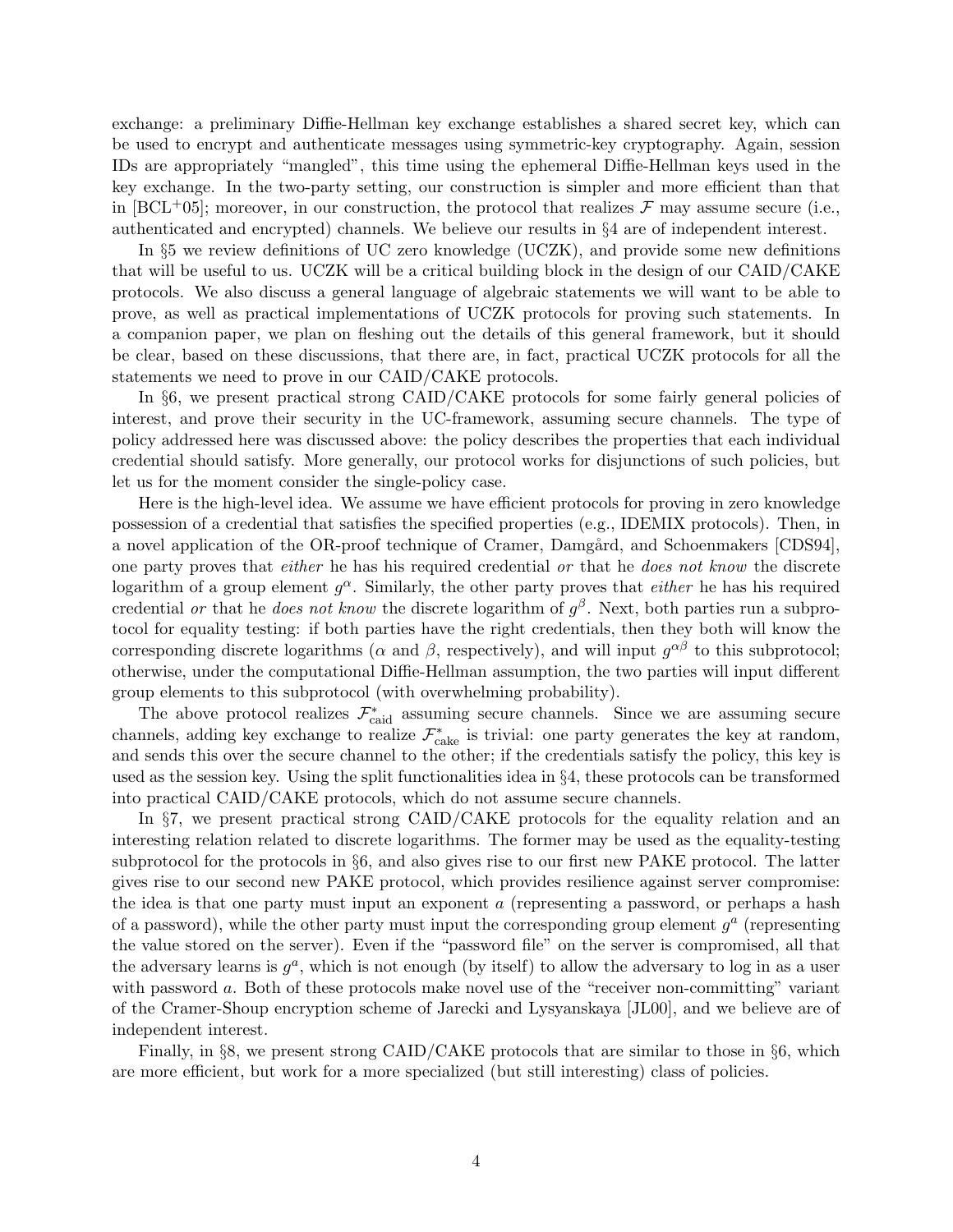# 2 Some UC background

Our corruption model is always adaptive corruptions with erasures. We believe that allowing adaptive corruptions is important — there are known examples of protocols that are secure with respect to static corruptions, but trivially insecure if adaptive corruptions are allowed. Allowing erasures is a bit of a compromise: on the one hand, properly implementing secure erasures is difficult but not impossible; on the other hand, if erasures are not allowed, then it becomes very difficult to obtain truly practical protocols, leading to results that are of theoretical interest only.

To streamline the descriptions of ideal functionalities, we assume the following convention in any two-party ideal functionality:

• the adversary may at any time tell the ideal functionality to abort the protocol for one of the parties — the ideal functionality sends the special message abort to that party, and does not communicate any further with that party.

In an actual protocol, an abort output would be generated when a "time out" or "error" condition was detected; the aborting party will also erase all internal data, and all future incoming messages will be ignored. While not essential for modeling security, it does allow us to distinguish between detectable and undetectable unfairness in protocols.

We clarify here a number of issues regarding terminology and notation in the UC framework. By a **party** we always mean an *interactive Turing machine (ITM)*. A party P is addressed by **party ID** (PID) and session **ID** (SID). So if P has PID  $P_{pid}$  and SID  $P_{sid}$ , then the PID/SID pair  $(P_{pid}, P_{sid})$  uniquely identifies the party: no two parties in the system may have the same PID/SID pair.

The convention is that the participants of any single protocol instance share the same SID, and conversely, if two parties share the same SID, then they are regarded as participants in the same protocol.

There are no semantics associated with PIDs, other than their role to distinguish participants in a protocol instance. Some authors (sometimes implicitly) tend to use the term "party" to refer to all ITMs that share a PID. We shall not do this: as stated above, for us, a party is always just a single ITM.

In describing protocols and ideal functionalities, we generally omit SIDs in messages — these can always be assumed to be implicitly defined.

#### 2.1 Notions of security

We recall some basic security notions from [Can05], with some extensions in [CR03] and [BCL+05]. We will not be too formal here.

We say that a protocol  $\Pi$  realizes a protocol  $\Pi^*$ , if for every adversary A, there exists an adversary (i.e., simulator)  $A^*$ , such that for every environment Z, Z cannot distinguish an attack of A on  $\Pi$  from an attack of  $A^*$  on  $\Pi^*$ . Here, Z is allowed to interact directly with the adversary and (via subroutine input/output) with parties (running the code for  $\Pi$  or  $\Pi^*$ ) that share the same SID.

If we like, we can remove the restriction that parties must share the same SID, which effectively allows Z to interact with multiple, concurrently running instances of a single protocol in the above experiment. With this relaxation, we say that  $\Pi$  multi-realizes  $\Pi^*$ . If these multiple instances of Π access a common instance of a setup functionality G, then we say that Π multi-realizes  $\Pi^*$  with joint access to G. In applications, G is typically a common reference string (CRS).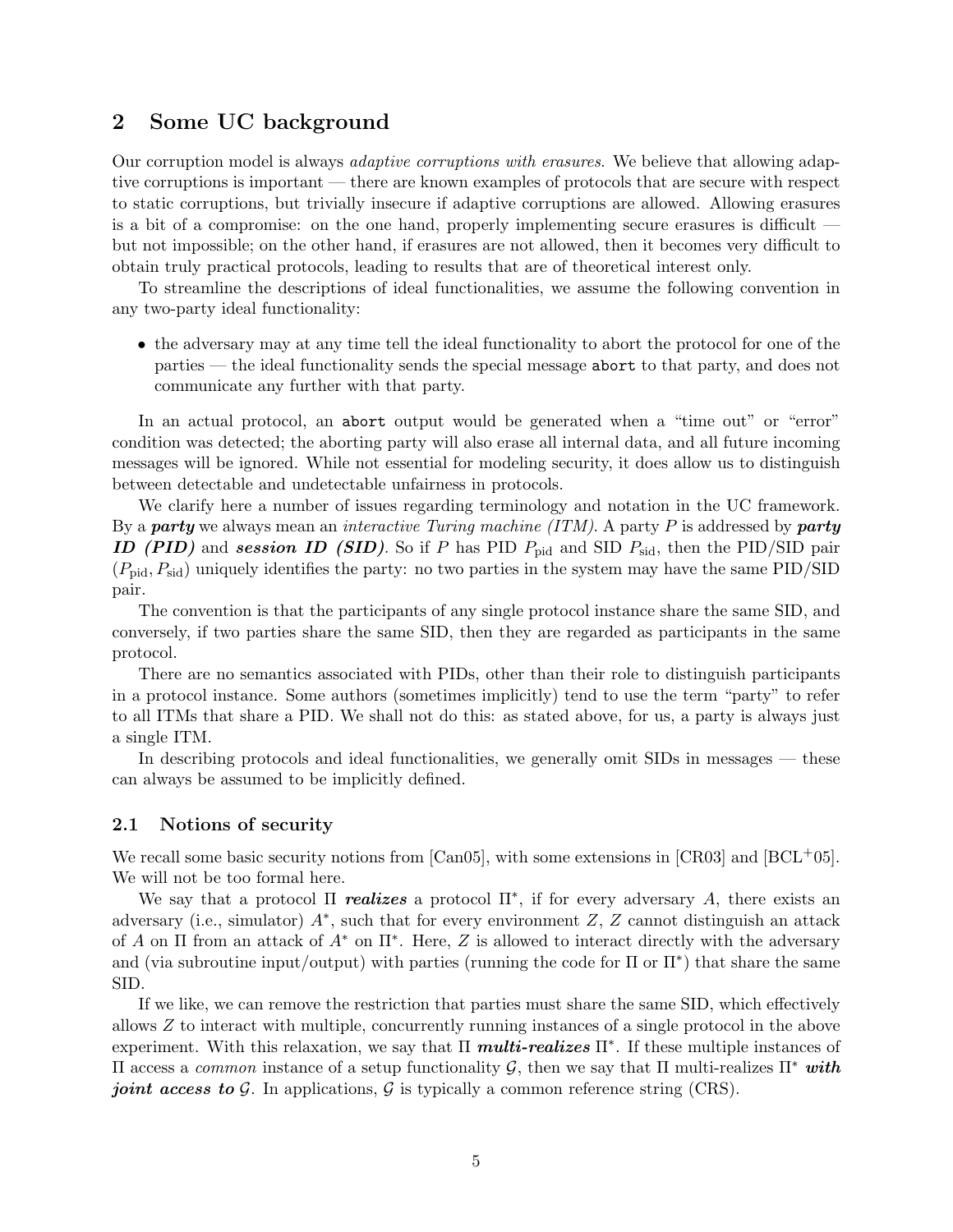The UC Theorem [Can05] implies that if  $\Pi$  realizes  $\Pi^*$ , then  $\Pi$  multi-realizes  $\Pi^*$ . However, if Π makes use of a setup functionality G, then it does not necessarily follow that Π multi-realizes Π<sup>∗</sup> with joint access to  $\mathcal{G}$ : one typically has to analyze the multiple-instance experiment directly.

In the above definitions, if  $\Pi^*$  is the ideal protocol associated with an ideal functionality  $\mathcal{F}$ , then we simply say that  $\Pi$  (multi-)realizes  $\mathcal F$  (with joint access to  $\mathcal G$ ).

We also have some simple transitivity properties: if  $\Pi_1$  realizes  $\Pi_2$ , and  $\Pi_2$  realizes  $\Pi_3$ , then  $\Pi_1$  realizes  $\Pi_3$ ; also, if  $\Pi_1$  multi-realizes  $\Pi_2$  with joint access to  $\mathcal{G}$ , and  $\Pi_2$  realizes  $\Pi_3$ , then  $\Pi_1$ multi-realizes  $\Pi_3$  with joint access to  $\mathcal{G}$ .

A protocol  $\Pi$  may itself make use of an ideal functionality  $\mathcal{F}'$  as a subroutine (where an instance of  $\Pi$  may make use of multiple, independent instances of  $\mathcal{F}'$ ). In this case, we call  $\Pi$  an  $\mathcal{F}'$ -hybrid **protocol**. We may modify  $\Pi$  by instantiating each instance of  $\mathcal{F}'$  with an instance of a protocol  $\Pi'$ , and we denote the modified version of  $\Pi$  by  $\Pi[\mathcal{F}'/\Pi']$ . The UC Theorem implies that if  $\Pi'$  realizes  $\mathcal{F}'$ , then Π[ $\mathcal{F}'/\Pi'$ ] realizes Π. Also, if Π' multi-realizes  $\mathcal{F}'$  with joint access to  $\mathcal{G}$ , then Π[ $\mathcal{F}'/\Pi'$ ] multi-realizes  $\Pi$  with joint access to  $\mathcal{G}$ .

This last statement is essentially a reformulation of a special case of the JUC Theorem [CR03], but in a form that is more convenient to apply. The JUC Theorem requires a protocol that realizes the multi-session extension of an ideal functionality, where subsession IDs (SSIDs) play the role of SIDs. The problem is that the multi-session functionality is too strong: since an SSID is just an ordinary input, a protocol that realizes the multi-session functionality must keep track of all SSIDs ever uses, in order to detect possible re-use. While one could potentially define a weaker form of multi-session functionality, the notion of multi-realization (introduced, somewhat informally, in  $[BCL+05]$ , and which can be easily be expressed in the Generalized UC (GUC) framework [CDPW07]) seems a more elegant and direct way of modeling joint access to a CRS or similar setup functionality.

### 2.2 Conventions regarding SIDs

We shall assume that an SID is structured as a *pathname*:

$$
name_0 / name_1 / \cdots / name_k.
$$

These pathnames reflect the subroutine call stack: when an honest party invokes an instance of subprotocol as a separate party, the new party has the same PID of the invoking party, and the SID is extended on the right by one element. Furthermore, we shall assume for two-party protocols, the rightmost element  $name_k$ , called the **basename**, has the form

$$
ext: P_{pid}: Q_{pid}: data,
$$

where *ext* is a "local name" used to ensure unique basenames,  $P_{pid}$  and  $Q_{pid}$  are the PIDs of the participants  $P$  and  $Q$ , and data represents shared public parameters. The ordering of these PIDs can be important in protocols where the two participants play different roles.

These conventions streamline and clarify a number of things. In application of the UC Theorem, we will be interested exclusively in protocols that act as subroutines: they are explicitly invoked by a single caller, who provides all inputs, and who receives all outputs.

The main points here are:

- a subroutine is explicitly invoked by the caller;
- the callee implicitly knows where to write its output.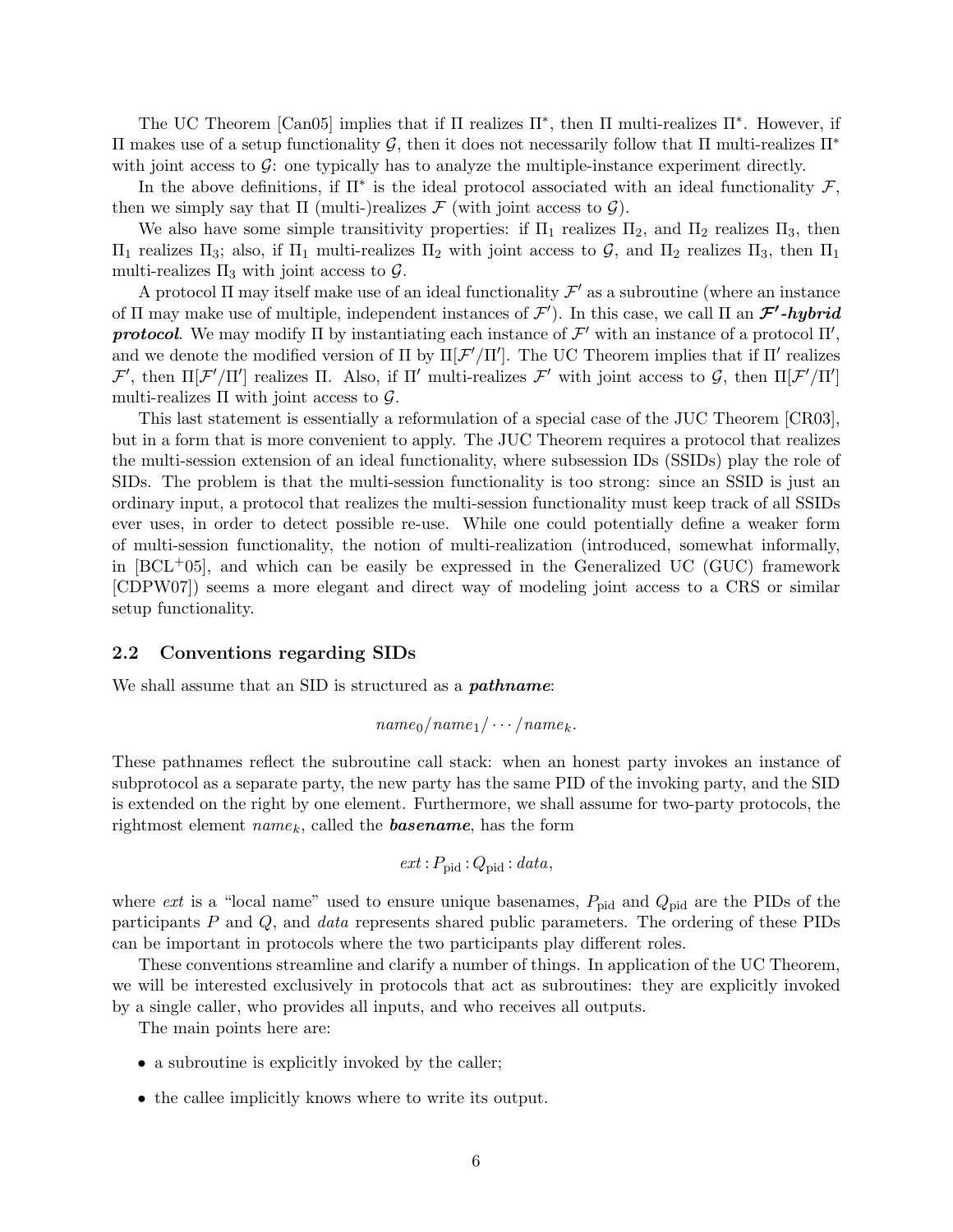We can (and will) design protocols that deviate from this simple subroutine structure, although the UC Theorem will not directly apply in these cases.

With these restrictions, it also is convenient to make some restrictions on ideal functionalities: we shall assume that an ideal functionality only delivers an output to a party that has previously supplied the ideal functionality with an input.

#### 2.3 Party creation and corruption

Many papers often make the implicit assumption that parties are corrupted PID-wise: if  $P$  is corrupted, then any party with the same PID as  $P$  is also considered corrupted.<sup>1</sup> This assumption is somewhat problematic, as it may require ideal functionalities to be aware of global state information. Indeed, there does not appear to be a careful formulation of this assumption anywhere in the literature. However, one typically has to impose some constraint on allowable corruption patterns.

Related to the problem of corrupting parties is the problem of allowing the adversary to create parties. Some rules must also be imposed here. Formally speaking, there is no real reason why the adversary needs to actually create any parties at all, with one very important exception: in the UC framework, ideal functionalities communicate directly with "dummy parties" (really, "stubs"), and the PIDs and SIDs of these dummy parties typically play an important role in formulating security properties (such as in an ideal functionality authenticated channels).

We propose a simple set of rules for party creation and corruption. These rules are more restrictive than those in [Can05]; however, as discussed below, we believe that without some kind of additional restrictions, there are some rather serious problems; we also argue that these restrictions are reasonable in many settings.<sup>2</sup>

Before getting into the rules, recall that there are three basic types of messages in a UC execution experiment: input, output, and network communication messages. Also, let us define some terminology, based on the SID conventions introduced in  $\S2.2$ . We say that party P' is a **child** of a party P if the PIDs of P and P' are the same, and the SID of P' extends the SID of P on the right by a single component. As usual, we define the *descendent* relation as the transitive closure of the child relation. Finally, we say that the adversary, environment, and ideal functionalities (but not the dummy parties that access them) are **special** parties; all other parties are *ordinary*.

Mechanics of creating or corrupting a party. A party  $P$  creates another party  $P'$  when  $P$  sends an *input* message to  $P'$ , and  $P'$  does not already exist. Whenever is sends an input message,  $P$ supplies the PID/SID of  $P'$ , as well as the name or description of the program to be run by  $P'$ , should  $P'$  not already exist. If P creates  $P'$  in this way, then only P is allowed to pass inputs to and receive outputs from  $P'$ . Also, when delivering an output,  $P'$  does not need to specify the identity of  $P$  — this is implicitly defined.

This is the only way a party can be created, with the following exceptions: the environment and adversary are created at the start of execution; in addition, ideal functionalities (but not the dummy parties that access them) are created by other means (see below). Otherwise, our rules (unlike those of [Can05]) do not allow the implicit creation of parties by sending them network communication or subroutine output messages.

An ordinary party is corrupted if it receives as an input a special corrupt message. The semantics of party corruption are discussed below.

 ${}^{1}$ In fact, the term "party" seems to be used in a number of inconsistent and confusing ways in the literature — as stated above, we use the term "party" as a synonym for ITM.

<sup>&</sup>lt;sup>2</sup>Our new rules amount to a change in the "control function" in the language of  $[Can05]$ .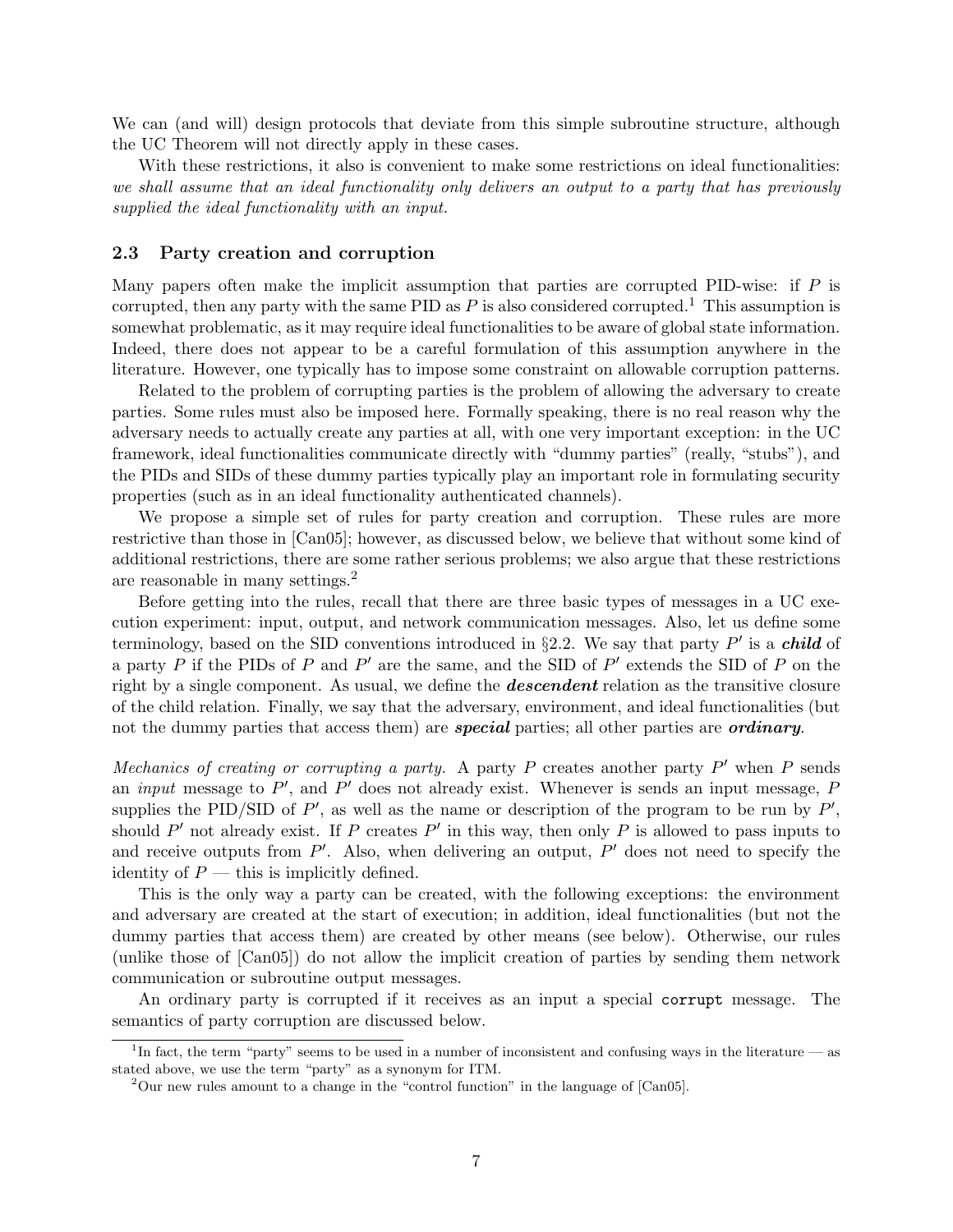Restrictions on passing inputs. Since party creation and corruption is done by sending inputs, we impose some syntactic restrictions on who is allowed to send inputs to whom.

Input Rule 1. The environment is allowed to pass inputs to ordinary parties, as long as none of these parties is a descendent of any other. These parties are all running the same programs, and in the single-instance UC experiment, they must have the same SID.

Input Rule 2. An ordinary party P may pass an input to an ordinary party  $P'$ , provided  $P'$  is a child of P.

Input Rule 3. No other inputs may be passed between parties.

With these rules, the subroutine-calling relationship corresponds precisely to the syntactically defined child relationship, with exceptions made for the environment.

Corruption behavior. The semantics of party corruption do not have to be built into the framework, but we propose here a simple set of rules that should be sufficient for most settings.

Recall that an ordinary party is corrupted when it receives the special input corrupt (special parties are never considered to be corrupt). The party may be either a "dummy" party (which accesses an ideal functionality) or a "real" party. A "dummy" party simply forwards the corrupt message to the ideal functionality (which presumably tells the adversary that the party is corrupt, along with other optional information).<sup>3</sup> A "real" party sends a message to the adversary, informing the adversary that he is now corrupt, and giving the adversary the contents of its current internal state.<sup>4</sup> In either case, the corrupted party becomes a simple shell that is completely under the adversary's control: all incoming messages (inputs, incoming network communication, subroutine outputs) are forwarded to the adversary, and the adversary may direct the party to send outgoing messages (outputs, outgoing network communication, subroutine inputs) on its behalf; other than these actions, the corrupted party does nothing else.

Ideal functionalities. With the restrictions presented above, we need special rules for creating and accessing ideal functionalities. With the flexibility of the original rules in the UC framework, there was no need for this.

Ideal functionalities are accessed by dummy parties or by the adversary (but not by the environment). If an ideal functionality  $\mathcal F$  is used as a subroutine, then we require that each instance of  $\mathcal F$  share the same SID of the dummy parties that access it. If  $\mathcal F$  is used as a setup functionality that is jointly accessed by different protocol instances, this requirement is dropped.

In either case, some mechanism is required to allow instances of  $\mathcal F$  to be created dynamically by either dummy parties or the adversary, but in such a way that these instances are guaranteed to be running the correct program for  $\mathcal F$ . To this end, we assume a mechanism to create an ITM running a given program so that the program name is securely encoded as part of the PID of the ITM. With such a mechanism, an instance of  $\mathcal F$  will always have the appropriate program name securely encoded in its PID.

Discussion. In the current formulation of the basic UC framework in [Can05], not enough restrictions are placed on the creation of parties by the adversary, rendering it difficult to reason about the security of protocols.

For example, consider a protocol that relies on authenticated channels, that is, an  $\mathcal{F}_{\text{auth}}$ -hybrid protocol (see [Can05, p. 60] for the definition of  $\mathcal{F}_{\text{auth}}$ ). Such a protocol actually accesses  $\mathcal{F}_{\text{auth}}$ via dummy parties, and  $\mathcal{F}_{\text{auth}}$  does nothing more than verify that the PID and SID of the *dummy* 

<sup>&</sup>lt;sup>3</sup>In the erasure model, we assume that if a party has previously aborted, then no optional information is sent to the adversary.

<sup>&</sup>lt;sup>4</sup>In the erasure model, we assume that when a party aborts, all internal state is erased.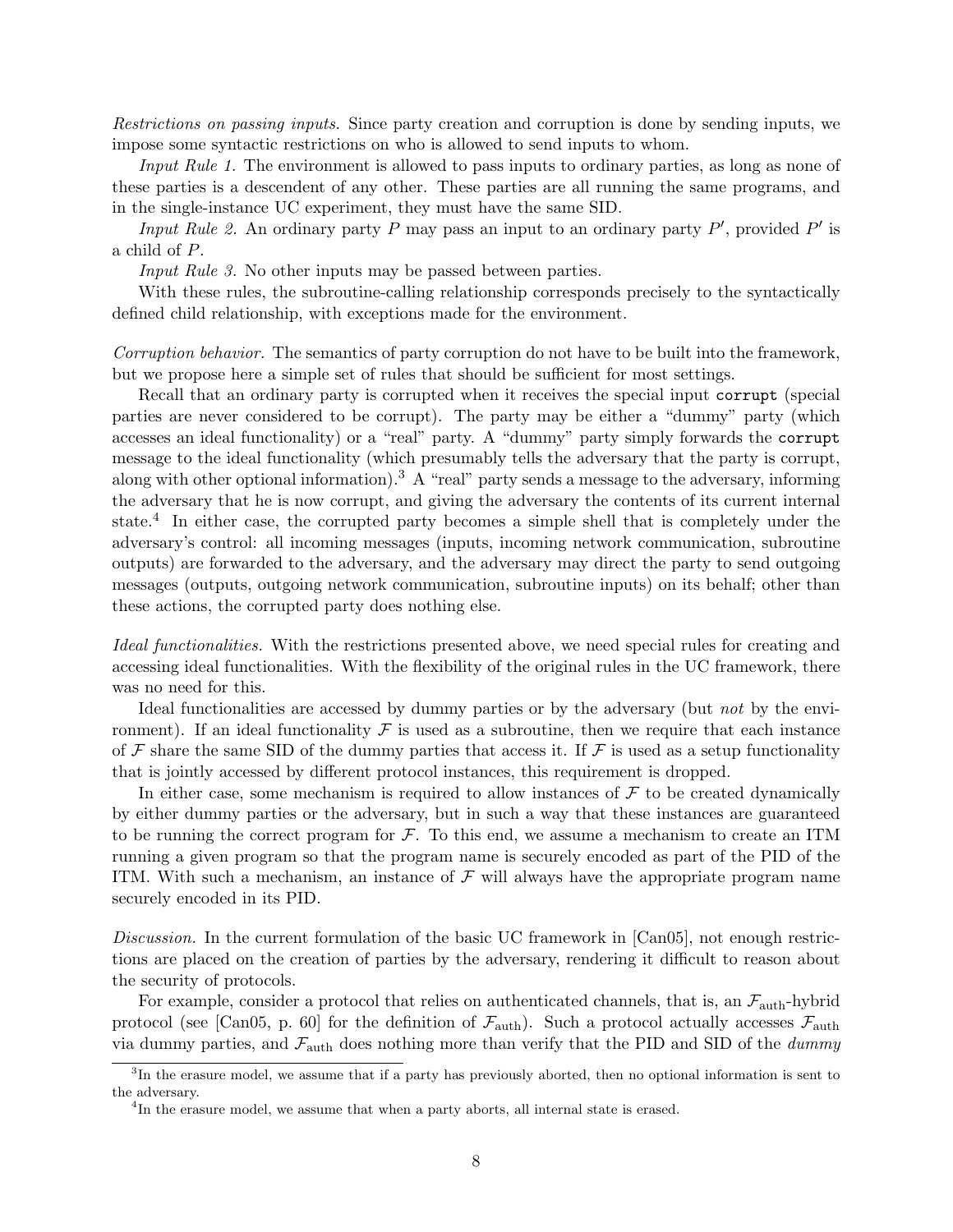sending party are correct. The real sending party gives its message to the dummy sending party, which is transmitted to the dummy receiving party via  $\mathcal{F}_{\text{auth}}$ , and finally delivered to the real receiving party. If, however, the adversary can create or corrupt a party with the PID and SID that should belong to the dummy sending party, then  $\mathcal{F}_{\text{auth}}$  provides no real guarantees at all.<sup>5</sup> To be useful, there must be a way for the real receiving party to infer that if the real sending party is honest, then the dummy sending party is honest and under control of the real sending party. One could attempt to modify  $\mathcal{F}_{\text{auth}}$ , so that it checked the name and/or the code of the real sending party, but the problem would just re-assert itself in higher-level ideal functionalities (such as zero knowledge).

While the above criticism may seem rather trivial, we believe that, in fact, the basic UC framework is missing a mechanism for enforcing essential trust assumptions, which we can characterize as follows. Suppose P and Q are peers in some protocol, and that P uses a subroutine  $P'$  and Q uses a subroutine  $Q'$ , where  $P'$  and  $Q'$  are peers in some subprotocol. Certainly, if P is honest, and P creates  $P'$ , then it should be the case that P' initially runs the code that P chooses. This is indeed enforced in the current formulation of the basic UC framework. However, that is not enough. We really need additional restrictions — like those given here — that guarantee that only P can create  $P'$ , and that as long as P remains honest, then so does  $P'$ .

Are these conventions too restrictive? We do not believe so.

One consequence of these conventions is that a party may be a subroutine of exactly one other party. In the original UC formulation, no such restriction is made. However, from the point of view of applying the UC Theorem (which is the main point of defining the framework in the first place), one might as well make this restriction: the reason is that without this restriction, the a "subroutine respecting" hypothesis will not be satisfied.

However, there are other types of composition where this restriction may not be convenient. As an example, consider the JUC Theorem [CR03]. In some situations, one can use the multirealization with joint access formulation stated above in §2.1, and avoid the issue completely. However, if one really wants to use the JUC Theorem as it is stated, the problem is also avoided with a simple change in perspective. The JUC Theorem states that if  $\Pi$  is an  $\mathcal{F}'$ -hybrid protocol that realizes  $\mathcal{F}$ , and  $\hat{\Pi}'$  realizes the multi-session extension  $\hat{\mathcal{F}}'$  of  $\mathcal{F}'$ , then  $\Pi[[\mathcal{F}'/\hat{\Pi}']]$  realizes  $\mathcal{F}$ . Here,  $\Pi[[\mathcal{F}'/\hat{\Pi}']]$  represents a special composition operator, which translates calls to  $\mathcal{F}'$  in an instance of II with calls to a *common* instance of  $\hat{\Pi}'$  with SIDs translated to SSIDs. Now, these calls to  $\mathcal{F}'$ may not be made by the original instance of  $\Pi$ , but rather by various subroutines, and the resulting calls to  $\hat{\Pi}'$  in  $\Pi[[\mathcal{F}'/\hat{\Pi}']]$  would violate our single-caller restriction. The solution is simply to view an instance  $\Pi[[\mathcal{F}'/\hat{\Pi}']]$  as a single monolithic party, which internally runs a "virtual OS" in which the subroutines of this party actually run — calls to  $\mathcal{F}'$  are intercepted by the "virtual OS", and replaced by appropriate calls to  $\hat{\Pi}'$ . It is easy to see that the JUC Theorem still holds, and we are still able to adhere to our restrictions, both in the "physical world" in which the instances of  $\Pi[[\mathcal{F}'/\hat{\Pi}']]$  execute, but also in the "virtual world" in which instances of  $\Pi$  and its subroutines the subroutines execute. Moreover, we are still able to benefit from the UC Theorem, using it to prove that the hybrid protocol  $\Pi$  realizes  $\mathcal F$  in a modular way.

We will use this "virtual OS" idea again later, in §4.6.

In addition, one should bear in mind that our naming conventions are simply tools to make the UC Theorem work, and that PIDs and SIDs are artificial names that do not have to correspond to real-world network addresses or protocol stacks. For example, a client may try to run a certain protocol with a server. Almost certainly, the protocol stacks of client and server will not look

<sup>&</sup>lt;sup>5</sup>Indeed, it seems that this example illustrates that technically speaking, all current theorems that purport to prove the security of protocol that use authenticated channels are false.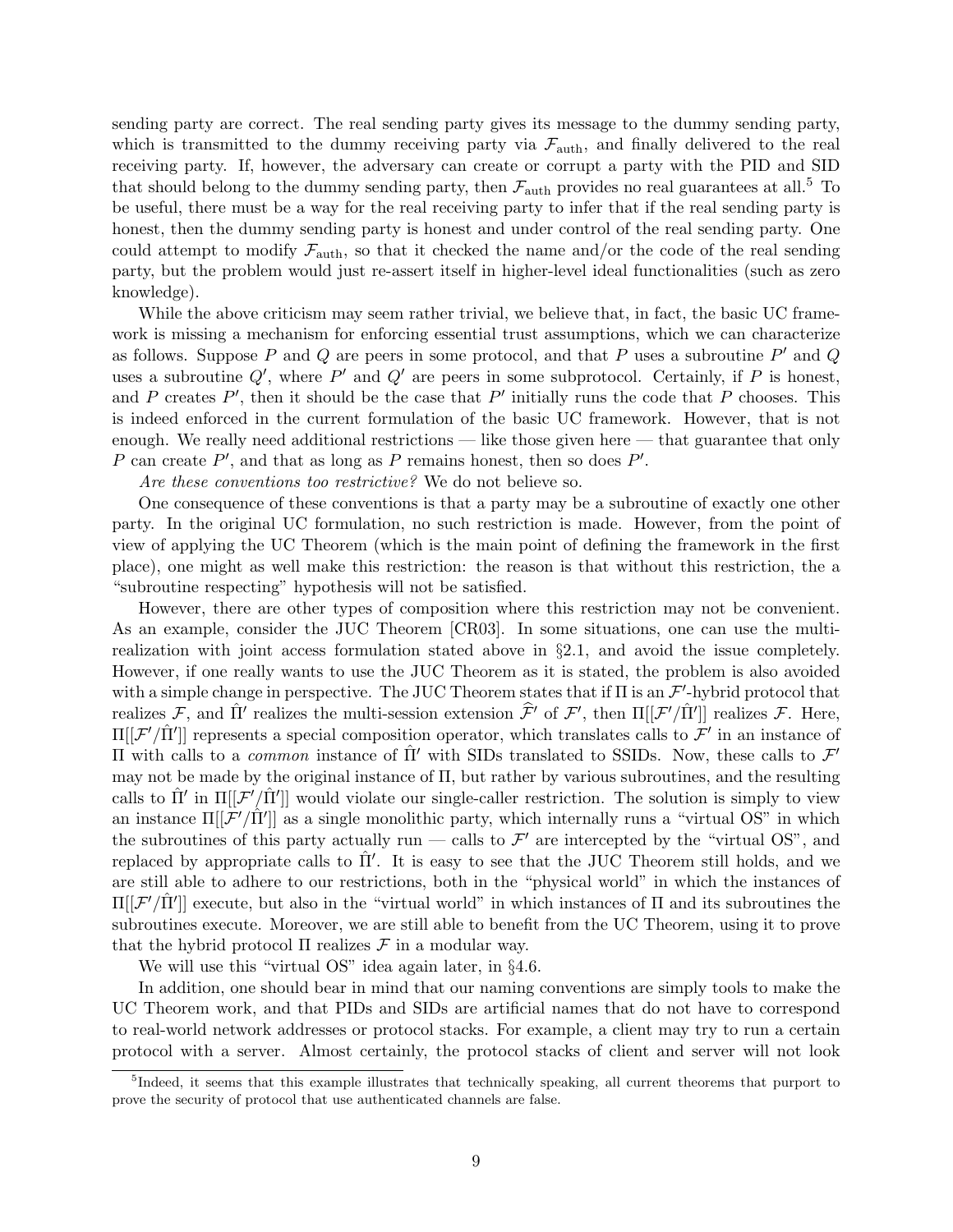the same; however, the client and server could, for example, exchange nonces and then launch a protocol instance whose SID is "rooted" at a pathname formed by concatenating the two nonces; any subprotocols then extend the pathnames by means of some simple naming convention.

Some further benefits. A benefit of our restrictions is that it simplifies the management of SIDs. A basic requirement of the UC framework is that every party is uniquely named by its PID and SID. Without restrictions such as those proposed here, this is hard to enforce locally. However, with our restrictions, this becomes easy: a protocol designer just has to ensure that no two subprotocol instances invoked (i.e., created) by it have the same basename.

A further benefit is that with our restrictions, the "subroutine respecting" hypothesis of the UC Theorem is automatically satisfied.

#### 2.4 System parameters

A common reference string, or CRS, is sometimes very useful. Sometimes, however, a different, but related notion is useful: a **system parameter**.

Like a CRS, a system parameter is assumed to be generated by a trusted party, but unlike a system parameter, a CRS is visible to *all* parties, including the environment. A nice way to model this is using some elements of the GUC framework.<sup>6</sup>

In designing a protocol that realizes some ideal functionality, a system parameter is a much better type of setup functionality than a CRS, as the security properties of protocols that use a CRS are not always so clear (e.g., "deniability" — see discussion in  $[CDPW07]$ ). These problems do not arise with system parameters. Moreover, if a protocol Π realizes an ideal functionality F using a system parameter, then it is easy to see that  $\Pi$  multi-realizes  $\mathcal F$  as well — there is no need to separately analyze a multi-instance experiment.

A system parameter can also be used to parameterize an ideal functionality  $-$  a CRS cannot be used for this purpose, as that would conflate specification and implementation.

We can distinguish between two types of system parameters: *public coin* and *private coin*. In a public-coin system parameter, even the random bits used to generate the system parameter are visible to the environment (but no one else). In a private-coin system parameter, the random bits used to generate the system parameter remain hidden from all parties. We will later see applications of both types.

## 2.5 Authenticated channels

We present here an ideal functionality for an authenticated channel. We have tuned this functionality to adhere to our conventions. This ideal functionality is called  $\mathcal{F}_{\text{ach}}$ .

For an SID is of the form  $sid := parent/ext : P_{pid} : Q_{pid} :$ , where P is the sender and Q is the receiver, and for an adversary A, the *ideal functionality*  $\mathcal{F}_{\text{ach}}$  runs as follows:

1. Wait for both:

- (a) an input message (send, x) from P; then send (send, x) to A;
- (b) an input message ready from  $Q$ ; then send ready to  $A$ .
- 2. Wait for the message deliver from A; then send the output message (deliver, x) to  $Q$ .

 $6$ While we will occasionally use some elements of the GUC framework in this paper, we do not claim that any of the protocols we present are fully GUC secure: to achieve this would require a setup functionality, such as an augmented CRS (ACRS), which to realize would require some form of authentication mechanism that we are unwilling to assume in our setting (we are trying to build authentication mechanisms).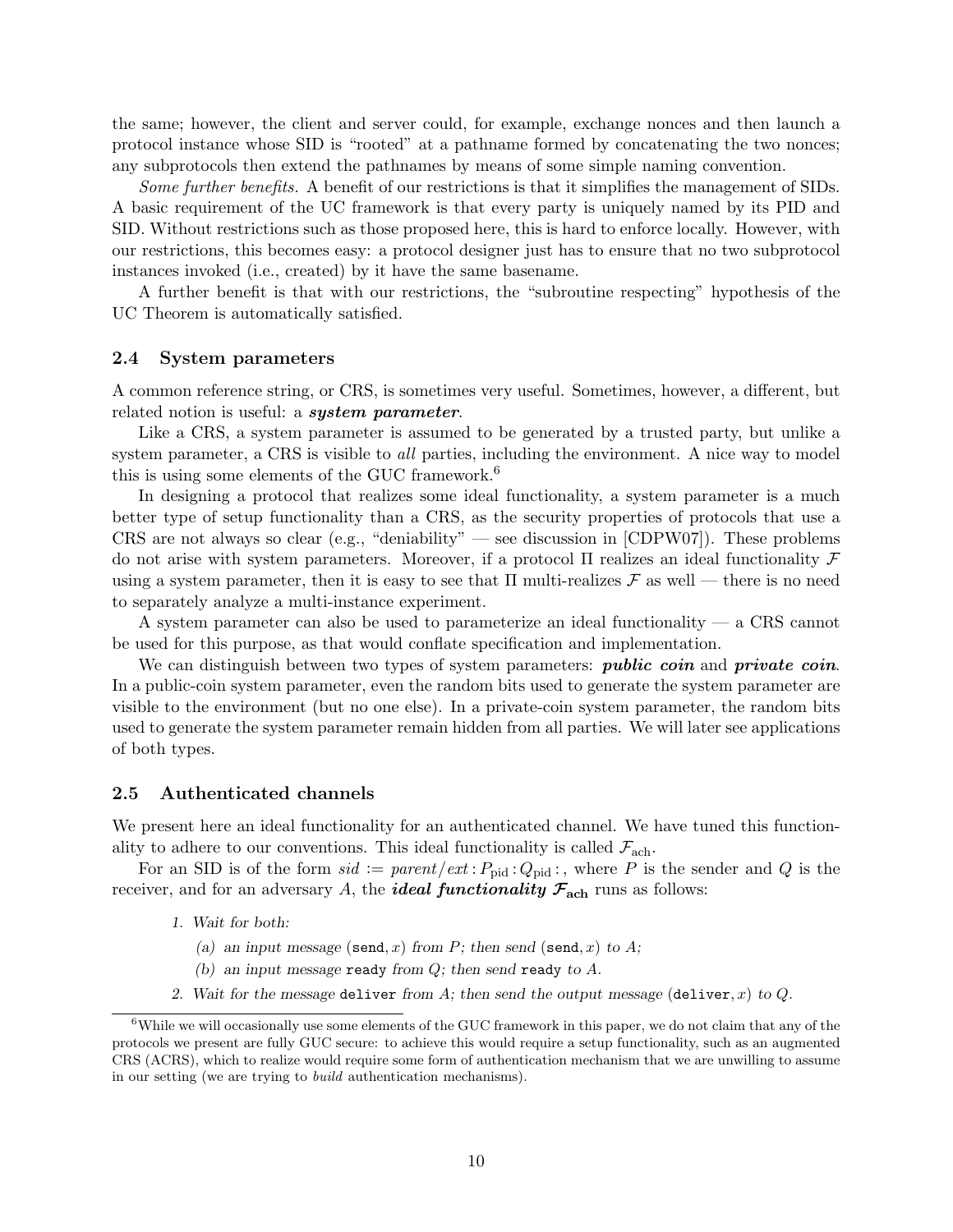**Corruption rule:** If P is corrupted between Steps 1a and 2, then A is allowed to change the value of x (at any time before Step 2).

## NOTES:

- 1. Like the corresponding functionality in [Can05], this one allows delivery of a single message per session. Multiple sessions should be used to send multiple messages. Alternatively, one could also define a multi-message functionality.
- 2. Unlike the corresponding functionality in [Can05], the receiver here must explicitly initialize the channel before receiving a message. This conforms to our conventions stated above. In [Can05], the sender can essentially spontaneously create a party on the receiving end just by sending it a message. While in some settings such behavior may be convenient or even necessary, it does not seem like a good idea to make this the default behavior. Such behavior makes denial-of-service attacks much easier, since the receiving side may be forced to start executing arbitrarily complex protocols (not just the communication protocol, but protocols "up the stack" which may be triggered by it) that are entirely unrelated to any computation it actually wants to perform.
- 3. Suppose the SID of the ideal functionality is path/to/foo/bar. This means that on the sending side, the party that actually produces the message to be delivered (the *producer*) has SID path/to/foo, and on the receiving side, the party that actually consumes the message (the  $cosumer$ ) also has SID path/to/foo. On the sending side, the producer passes its input to a dummy party with SID path/to/foo/bar, which in turn passes this to the ideal functionality, which also has SID path/to/foo/bar. On the receiving side, the ideal functionality passes the received message to a dummy party with SID path/to/foo/bar, which in turn passes this as an output to the consumer. By our conventions and assumptions, if the producer is not corrupt, then the message received by the consumer was actually sent by the producer.

#### 2.6 Secure channels

Secure channels provide both authentication and secrecy. We present a ideal functionality that is tuned to adhere to our conventions, and to our adaptive corruptions with erasures assumption.

For an SID is of the form  $sid := parent/ext : P_{pid} : Q_{pid} :$ , where P is the sender and Q is the receiver, and for an adversary  $A$ , the ideal functionality for secure channels runs as follows:

- 1. Wait for both:
	- (a) an input message (send, x) from  $P$ ; then send the message send to  $A$ ;
	- (b) an input message ready from  $Q$ ; then send the message ready to A.
- 2. Wait for the message lock from A.
- 3. Wait for both:
	- (a) a message done from A; then send the output message done to  $P$ .
	- (b) a message deliver from A; then send the output message (deliver, x) to  $Q$ .

**Corruption rule:** If P is corrupted between Steps 1a and 2, then A is given x and is allowed to change the value of x (at any time before Step 2).

#### NOTES:

1. As above, this functionality only allows a single message per session to be transmitted.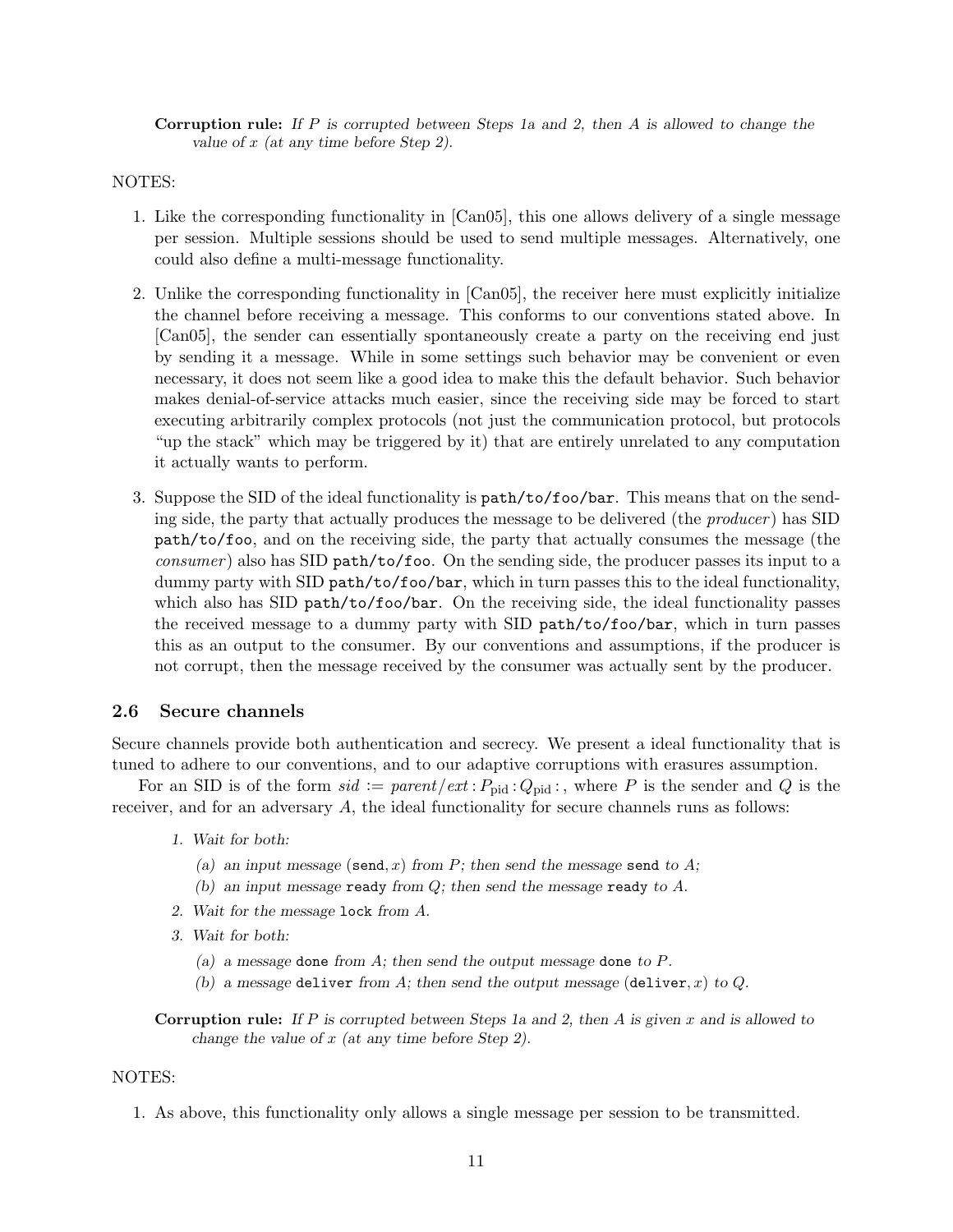- 2. A message can only be delivered to a receiver who has initialized the channel.
- 3. If Q is corrupted between Steps 2 and 3b, then A is allowed to obtain x by sending a deliver message to the ideal functionality, obtaining the response  $(\text{delay}, x)$ , which is available to A, since Q is now under A's control.

Variable length messages. We have left out one important detail in describing our secure channels functionality, namely, variable length messages. The above functionality is suitable for applications where all messages are bounded by some fixed length; however, if message lengths may vary greatly, one may want a more flexible functionality. There are a couple of different possible design choices.

Variation 1. One is to modify Step 1a, so that the message (send,  $len(x)$ ) is sent to the adversary, where  $len(x)$  is the length of x. This choice reflects the fact that unless all messages are padded out to a maximum length, some information about the message length will invariably be leaked to the adversary.

While simple and convenient, the problem with this approach is that an implementation may require an extra round of interaction for each message delivered.

Variation 2. To address this inefficiency, we may modify the original ideal functionality in the following way:

- 1. Wait for both:
	- (a) an input message (send, x) from P; then send the message (send, len(x)) to A;
	- (b) an input message (ready, maxlen) from  $Q$ ; then send the message (ready, maxlen) to A.
- 2. Wait for the message lock from A; verify that  $len(x) \leq maxlen$ ; if not, halt.
- 3. Wait for both:
	- (a) a message done from A; then send the output message done to  $P$ .
	- (b) a message deliver from A; then send the output message (deliver, x) to  $Q$ .

The corruption rule remains the same. We call this *ideal functionality*  $\mathcal{F}_{\text{sch}}$ .

Here, the receiver specifies the maximum length message he is prepared to accept. This functionality reflects the fact that most of the time, the receiver knows the general "size and shape" of the message it is expecting, and so no additional interaction is required. In the cases where this information is not known in advance, the sender can transmit the length information to the receiver ahead of time on an authenticated channel. In fact, this implementation realizes Variation 1 above (at essentially the same cost).

## 3 Ideal functionalities for strong CAID and CAKE

In this section, we present ideal functionalities for *strong* CAID and CAKE. These ideal functionalities are stronger than we want, as they can only be realized by protocols that use authenticated channels. However, in the next section, we discuss how to we can very easily modify such protocols to obtain protocols that realize the desired CAID/CAKE functionalities (which will be defined in terms of strong CAID/CAKE).

We start with strong CAID.

At a high level, the ideal functionality for strong CAID, denoted  $\mathcal{F}^*_{\text{caid}}$ , works as follows. We have two parties,  $P$  and  $Q$ .  $P$  and  $Q$  agree (somehow) on a binary relation  $R$ , which consists of a set of pairs  $(s, t)$ . Then P and Q submit values to the ideal functionality: P submits a value s and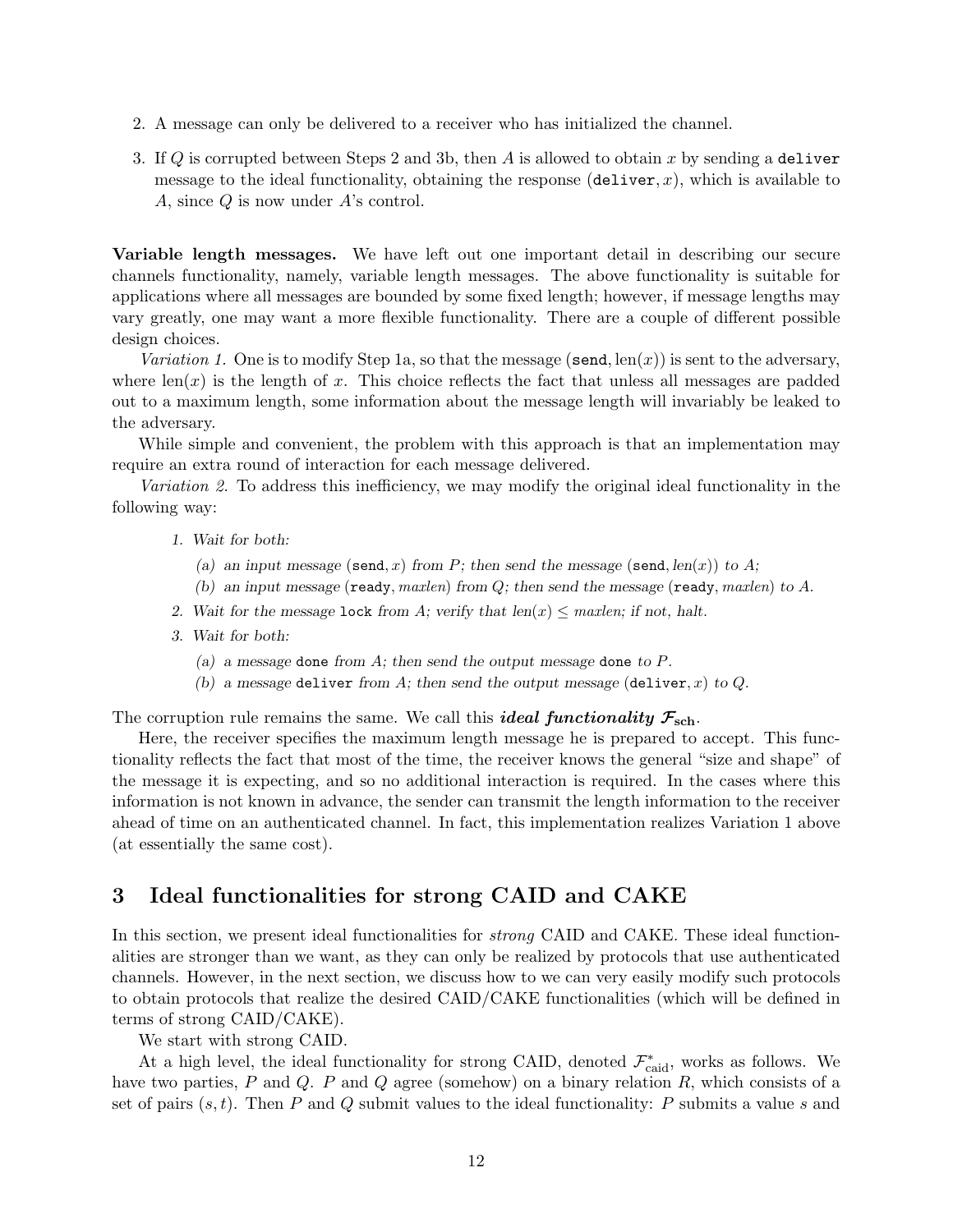Q a value t. The ideal functionality then checks if  $(s,t) \in R$ ; if so, it sends P and Q the value 1, and otherwise the value 0. The relation  $R$  represents the "policy", discussed in  $\S1$ .

The above description is lacking in details: some essential, and others not. We now describe some detailed variants of the above general idea.

We assume that party P has PID  $P_{\text{pid}}$  and SID  $P_{\text{sid}}$ . Likewise, we assume that party Q has PID  $Q_{\text{pid}}$  and SID  $Q_{\text{sid}}$ .

# 3.1 Ideal Functionality  $\mathcal{F}^*_{\text{caid}}$

We assume that the SIDs of the two parties are of the form  $parent/ext : P_{pid} : Q_{pid} : \langle R \rangle$ , where  $\langle R \rangle$  is a description of the relation R. In principle, any efficiently computable family of relations is allowable, but specific realizations may implement only relations from some specific family of relations. It will convenient to assume that the special symbol  $\perp$  has the following semantics: for all s, t, neither  $(\perp, t)$  nor  $(s, \perp)$  are in R.

An instance of  $\mathcal{F}^*_{\text{caid}}$  with SID parent/ext:  $P_{\text{pid}}$ :  $\langle R \rangle$  runs as follows.

- 1. Wait for both:
	- (a) an input message (left-input, s) from P; then send left-input to  $A$ ;
	- (b) an input message (right-input, t) from  $Q$ ; then send right-input to A.
- 2. Wait for a message lock from A; then set

$$
res := \begin{cases} 1 & \text{if } (s,t) \in R; \\ 0 & \text{if } (s,t) \notin R. \end{cases}
$$

- 3. Wait for both:
	- (a) a message deliver-left from A; then send the output message (return, res) to  $P$ ;
	- (b) a message deliver-right from A, then send the output message (return, res) to  $Q$ .

#### Corruption rules:

- If P (resp.,  $Q$ ) is corrupted between Steps 1a (resp., 1b) and 2, then A is given s (resp., t), and is allowed to change the value of  $s$  (resp., t) at any time before Step 2.
- If P (resp.,  $Q$ ) is corrupted between Steps 2 and Steps 3a (resp., 3b), then A is given s  $(resp., t).$

Note that the inclusion of  $P_{pid}$ ,  $Q_{pid}$  in the SID serves to break symmetry, and establish P as the "left" party and Q as the "right" party.

The above ideal functionality captures the inherent "unfairness" in any such protocol: if one party is corrupt, they may learn that the relation holds, while the other may not. However, such unfairness is at least detectable: since we do not conflate abort with a result of 0, if any party is being treated unfairly, this will at least be detected by an abort message.

One could consider a weaker notion of security, in which 0 and abort were represented by the same value. While this may allow for more efficient protocols, such protocols may allow "undetectable unfairness". With our present formulation, a result of abort may indicate an unfair run of the protocol (or it may just indicate that there are network problems).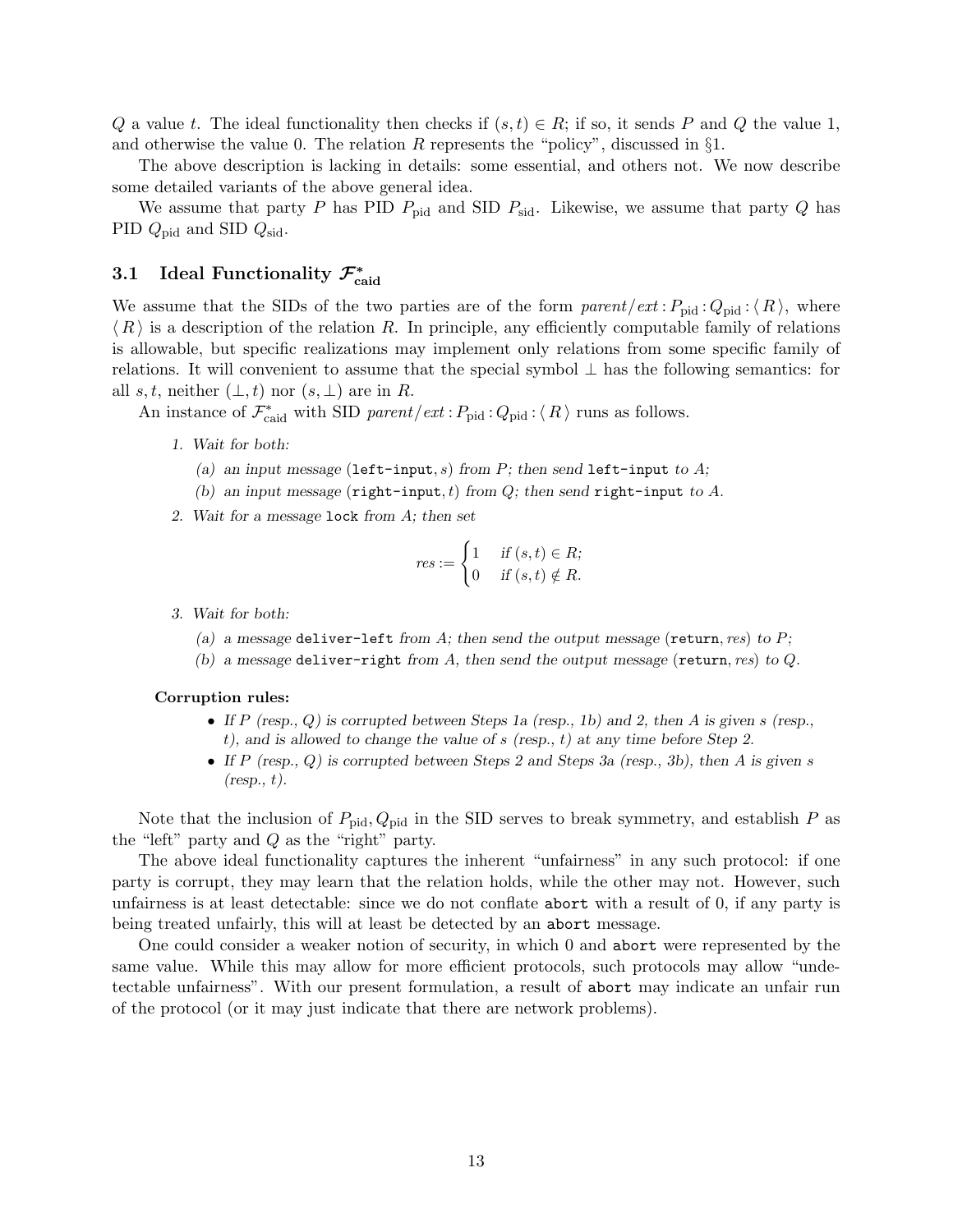# 3.2 Ideal Functionality  $\mathcal{F}^*_{\text{peaid}}$

The functionality  $\mathcal{F}^*_{\text{caid}}$  does not provide as much privacy as one might like; in particular, if P and  $Q$  are honest, then  $\ddot{A}$  still learns the relation  $R$ <sup>7</sup>.

To prevent this from happening, we would like to allow P and Q to agree in advance on a description  $\langle R \rangle$  of a relation R, by some unspecified means, and then supply  $\langle R \rangle$  as a private, shared input. Unfortunately, in the UC framework, there is no convenient way to directly express the notion of a "private shared input". However, we can achieve a similar effect by having one party send  $\langle R \rangle$  to the other party (over a secure channel); the second party can either accept the first party's proposal, or not.

For our new functionality,  $\mathcal{F}_{\text{pcaid}}^{*}$  (for strong *private* CAID), the SID is of the form parent/ext:  $P_{\text{pid}}$ :  $Q_{\text{pid}}$ :. Note that  $\langle R \rangle$  is no longer a part of the SID.

An instance of  $\mathcal{F}^*_{\text{peaid}}$  with SID parent/ext:  $P_{\text{pid}}$ :  $Q_{\text{pid}}$ : runs as follows:

- 0.1 Wait for both:
	- (a) an input message (send-relation,  $\langle R \rangle$ ) from P; then send the message (send-relation,  $\ell(\langle R \rangle)$ ) to A;
	- (b) an input message ready from  $Q$ ; then send the message ready to A.
- 0.2 Wait for the message lock-relation from A.
- 0.3 Wait for a message deliver-relation from  $A$ ; then send the output message (deliver-relation,  $\langle R \rangle$ ) to  $Q$ .

Steps 1–3 are as in  $\mathcal{F}^*_{\text{caid}}$ , using the relation R described by  $\langle R \rangle$ . In addition to the corruption rules for  $\mathcal{F}^*_{\text{caid}}$ , we have:

#### Additional corruption rules:

- If P is corrupted between Steps 0.1a and 0.2, then A is given  $\langle R \rangle$  and is allowed to change the value of  $\langle R \rangle$  at any time before Step 0.2.
- If P (resp.,  $Q$ ) is corrupted between Steps 0.2 (resp., 0.3) and 3a (resp., 3b), then A is given  $\langle R \rangle$ .

In the above, the function  $\ell$  is an "information leakage" function that is used to model the fact that in some circumstances, some information about the general "size and shape" of  $\langle R \rangle$  will be revealed to an eavesdropping adversary.

#### 3.3 From authentication to key exchange

Both  $\mathcal{F}^*_{\text{caid}}$  and  $\mathcal{F}^*_{\text{peaid}}$  may be extended to provide key exchange in addition to authentication modifying Step 2 as follows:

2. Wait for a message (lock,  $K_{\text{adv}}$ ) from A; then set

$$
res := \begin{cases} (1, K) & \text{if } (s, t) \in R, \\ 0 & \text{if } (s, t) \notin R, \end{cases}
$$

where the key  $K$  is determined as follows:

- if either P or Q are currently corrupted, set  $K := K_{\text{adv}}$ ;
- otherwise, generate K at random (according to some prescribed distribution).

Corruption rules are unchanged. We call the resulting *ideal functionalities*  $\mathcal{F}^*_{\text{cache}}$  and  $\mathcal{F}^*_{\text{package}}$ , respectively.

<sup>&</sup>lt;sup>7</sup>PIDs and SIDs are considered public information. Recall that we assume that SIDs are transmitted implicitly as a part of every message. For extra privacy, "real world" users should choose unlinkable pseudonyms as their PIDs, and (to the extent possible) use some type of mechanism to prevent traffic analysis.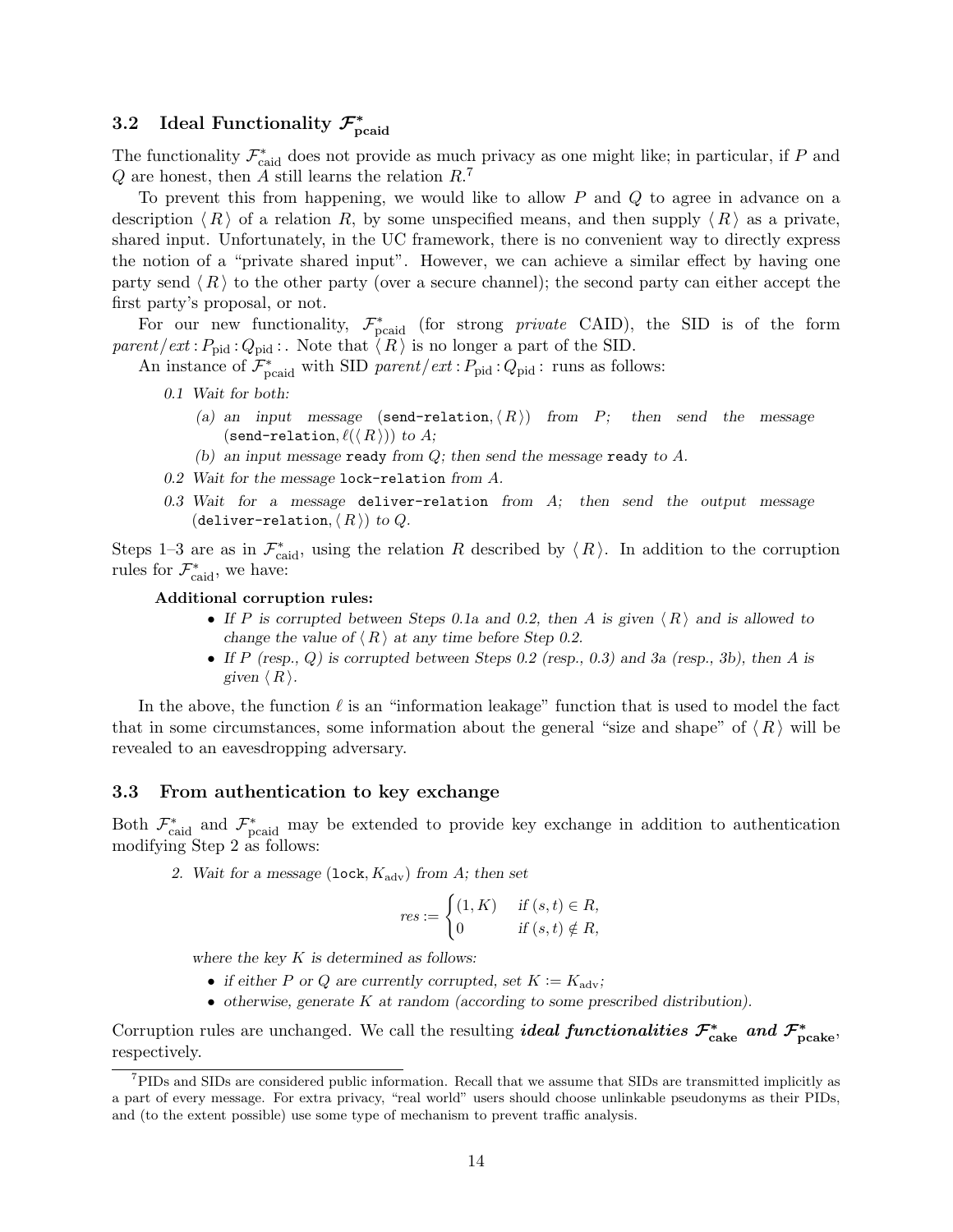#### 3.4 Some relations of interest

One type of relation that is of particular interest is a simple **product relation**, where  $R = S \times T$ .

For example, we may have  $S = \{s : (x, s) \in E\}$ , for a given x and a fixed relation E. Here, s might be an "anonymous credential" issued by some authority whose public key is  $x$ ; the relation  $E$  would assert that s is a valid credential relative to x, possibly satisfying some other constraints as well.

A well-known example of an anonymous credential system of this type is the IDEMIX system [CL01]. This system comes with efficient zero-knowledge protocols for proofs of possession of credentials that we will be able to exploit. IDEMIX may also be equipped with mechanisms for identity escrow, revocation, etc., which automatically enhances the functionality of any strong CAID/CAKE protocol.

Similarly, we may have  $T = \{t : (y, t) \in F\}$ , for a given y and fixed relation F. In this case the description  $\langle R \rangle$  of R is the pair  $(x, y)$ .

Two generalizations of potential interest are as follows.

First, suppose we have binary relations  $R_1, \ldots, R_k$ . We can define their **vectored union** as the binary relation

$$
R = \{ ((s_1, \ldots, s_k), (t_1, \ldots, t_k)) : (s_i, t_i) \in R_i \text{ for some } i = 1 \ldots k \}.
$$

For example, each relation  $R_i$  may represent a pair of "compatible" credentials, and the protocol should succeed if the two parties hold one such pair between them. Or more simply, the two parties may agree on a list of "clubs", and then determine if there is any one club to which they both belong.

Second, we might consider the intersection of a product relation with a **partial equality rela**tion:

$$
\{(s,t): \sigma(s) = \tau(t)\},\
$$

where  $\sigma$  and  $\tau$  are appropriate functions. Such relations can usefully model the "secret handshake" scenario, where  $\sigma(s)$  and  $\tau(t)$  perhaps represent "group names". A special case of this, of course, is the equality relation. A CAKE protocol for equality is essentially a PAKE protocol — this is discussed in §7.

One might even combine the above, considering vectored unions of such intersections.

The reason for singling out these types of relations is that they are of potential practical interest, and admit efficient protocols.

## 4 Bootstrapping an authentication protocol

We shall presently give efficient protocols that realize strong CAID/CAKE functionalities for various relations of interest. All of these protocols work assuming secure channels. Of course, this is not interesting by itself, since we really want to use these protocols to establish secure channels in a setting without any existing authentication mechanism.

Without at least authenticated channels, it is impossible to realize strong CAID/CAKE. The solution is to weaken the notion of security, using the idea of "split functionalities", introduced in  $[BCL<sup>+</sup>05]$ . Our definitions of the CAID/CAKE functionalities are simply the split versions of the strong CAID/CAKE functionalities.

Although the idea of using split functionalities for nonstandard authentication mechanisms was briefly mentioned in  $[BCL+05]$ , it was not pursued there, and no new types of authentication protocols were presented. In this section, we review the basic notions introduced in  $[BCL<sup>+</sup>05]$ , adjusting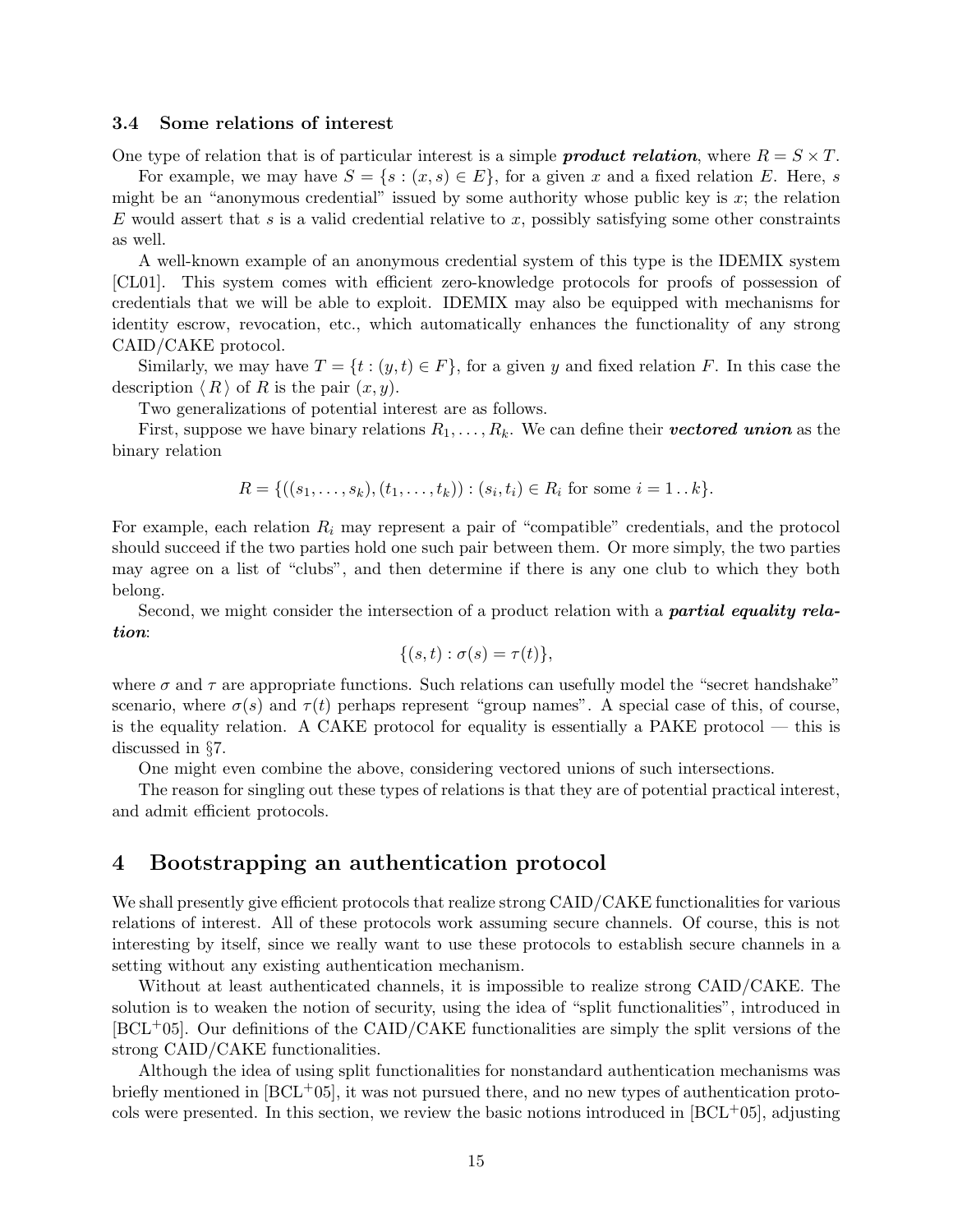the definitions and results slightly to better meet our needs, and give some new constructions, as well.

### 4.1 Details: split functionalities

We give a slight reformulation of the definitions and results in  $|BCL+05|$ : we focus on the two-party case, and we also make a few small syntactic changes that will allow us to apply the results in a more convenient way.

The basic idea is the same as in [BCL<sup>+</sup>05]. If F is a two-party ideal functionality involving two parties, P and Q, then the split functionality  $\mathfrak{S} \mathcal{F}$  works roughly as follows. Before any computation begins, the adversary partitions the set  $\{P, Q\}$  into **authentication sets**: in the two-party case, the authentication sets are either  $\{P\}$  and  $\{Q\}$ , or the single authentication set  $\{P,Q\}$ . The parties within an authentication set access a common instance of  $\mathcal{F}$ , while parties in different authentication sets access independent instances of  $\mathcal F$ . This is achieved by "mangling" SIDs appropriately: each authentication set is assigned a unique "channel ID" chid, which is used to "mangle" the SIDs of the instances of  $\mathcal F$ . Thus, the most damage an adversary can do is to make  $P$  and  $Q$  run two independent instances of F.

As we shall see, one can transform any protocol  $\Pi$  that realizes  $\mathcal{F}$ , where  $\Pi$  relies on authenticated and/or secure channels, into a protocol sΠ that realizes  $s\mathcal{F}$ , where sΠ relies on neither authenticated nor secure channels. Moreover, sΠ is almost as efficient as Π. This result was first proved in  $[BCL+05]$ ; however, we give a more efficient transformation — based on Diffie-Hellman key exchange — that is better suited to the two-party case.

Our CAID/CAKE functionalities are simply defined as the split versions of the strong CAID/CAKE functionalities:  $sF_{\text{caid}}^*$ ,  $sF_{\text{cake}}^*$ ,  $sF_{\text{pcaid}}^*$ , and  $sF_{\text{pcake}}^*$ . Protocols for these functionalities may be obtained by applying the split transformation to the protocols for the corresponding strong functionalities.

#### 4.2 General split functionalities

Now we give the general split functionality in more detail. Let  $\mathcal F$  be an ideal functionality for a two party protocol. As in §2.2, we assume that the SID for F is of the form parent/ext :  $P_{pid}$  :  $Q_{pid}$  : data, and that  $\mathcal F$  never generates an output for a party before receiving an input from that party.<sup>8</sup>

The **split functionality s** $\mathcal F$  has an SID  $s := parent/ext : P_{pid} : Q_{pid} : data$  of the same form as  $F$ , and for an adversary  $A$  runs as follows.

- Upon receiving a message init from a party  $X \in \{P, Q\}$ : record (init,  $X_{pid}$ ), send  $(int, X_{pid})$  to A.
- Upon receiving a message (authorize,  $X_{pid}$ ,  $\mathcal{H}$ , chid) from A, such that
	- 1.  $X_{pid}$  is the PID of some  $X \in \{P, Q\};$
	- 2.  $\{X_{\text{pid}}\}\subseteq \mathcal{H} \subseteq \{P_{\text{pid}}, Q_{\text{pid}}\};$
	- 3. (init,  $X_{pid}$ ) has been recorded;
	- 4. no tuple (authorize,  $X_{pid}, \ldots$ ) has been recorded; and,
	- 5. if a tuple (authorize,  $X'_{pid}$ ,  $\mathcal{H}'$ , chid') has been recorded, then either (a)  $\mathcal{H}' = \mathcal{H}$  and  $chi' = child$  or (b)  $\mathcal{H}' \cap \mathcal{H} = \emptyset$  and  $chid' \neq chid$

do the following:

 ${}^{8}[BCL+05]$  are a bit fuzzy on this point — take a look at Step 3 of the Computation part of their s $\mathcal F$  functionality  $\dots$  what happens if  $P_i$  has not been initialized?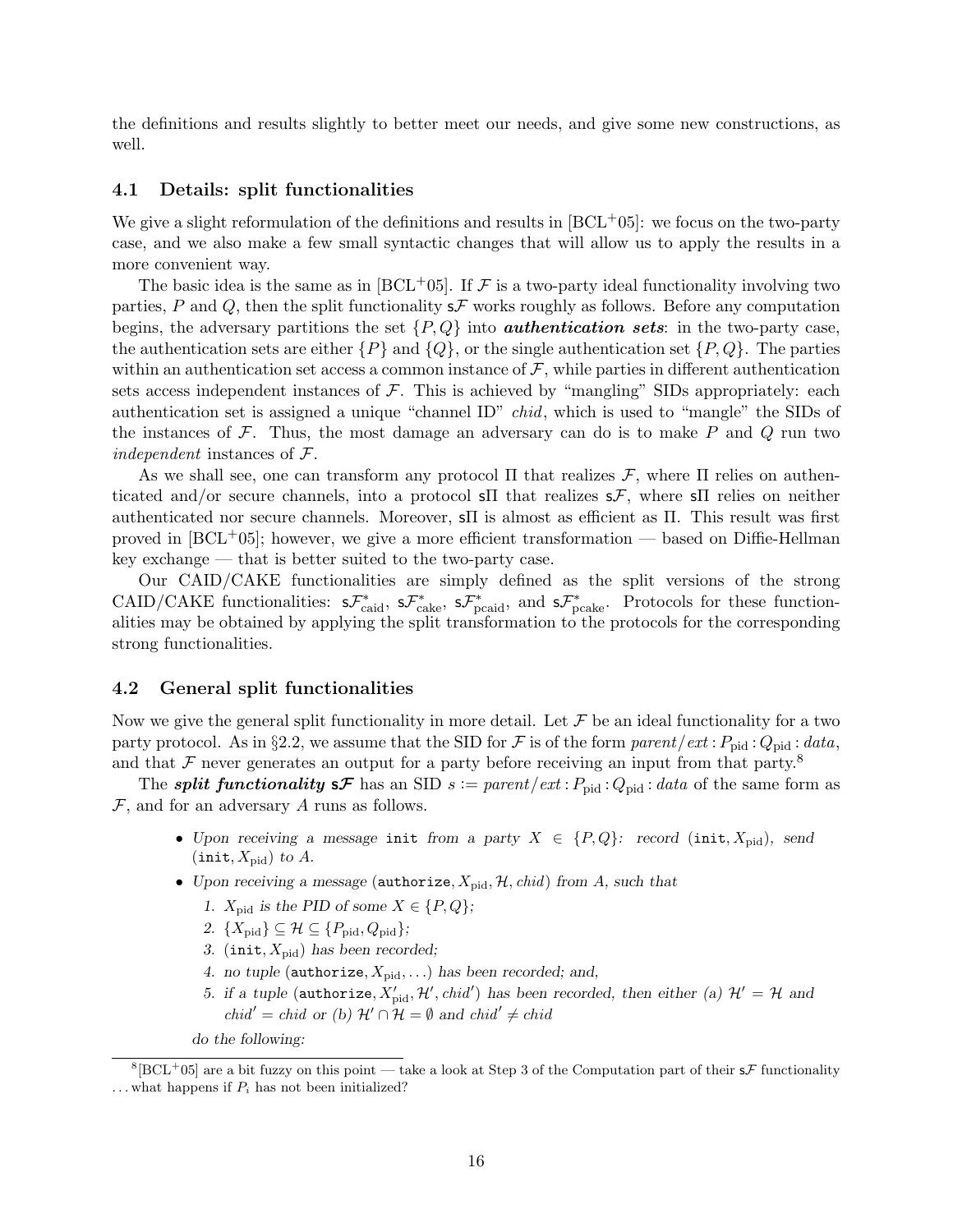1. if no tuple of the form (authorize,  $\cdot$ , H, chid) has already been recorded, then initialize a "virtual" instance of F with SID

$$
sid_{\mathcal{H}} := child/sid;
$$

we denote this instance  $\mathcal{F}_{\mathcal{H}}$  and define chid $\mathcal{H} := chid$ ; in addition, for each  $Y \in \{P, Q\}$ , if  $Y_{pid} \notin \mathcal{H}$  or Y is corrupt, then notify  $\mathcal{F}_{\mathcal{H}}$  that the party with PID  $Y_{pid}$  and SID sid<sub> $\mathcal{H}$ </sub> is corrupt, and forward to A the response of  $\mathcal{F}_{\mathcal{H}}$  to this notification;

- 2. record the tuple (authorize,  $X_{pid}$ ,  $\mathcal{H}$ , chid);
- 3. send the output message (authorize,  $chid$ ) to  $X$ .
- Upon receiving a message (input, v) from  $X \in \{P, Q\}$ , such that a tuple (authorize,  $X_{pid}$ ,  $H$ , chid) has been recorded: send the message v to  $\mathcal{F}_{H}$ , as if coming as an input from the party with PID  $X_{pid}$  and SID  $sid_{\mathcal{H}}$ .
- Upon receiving a message (input,  $X_{pid}$ ,  $\mathcal{H}, v$ ) from A, such that
	- 1.  $X_{\text{pid}}$  is the PID of some  $X \in \{P, Q\};$
	- 2. a (uniquely determined) instance  $\mathcal{F}_{\mathcal{H}}$  with  $X_{\text{pid}} \in \mathcal{H}$  has been initialized; and,
	- 3.  $X_{\text{pid}} \notin \mathcal{H}$ ,

send the message v to  $\mathcal{F}_{\mathcal{H}}$ , as if coming as an input from the party with PID  $X_{\text{pid}}$  and SID  $sid_{\mathcal{H}}$ .

- Whenever an instance  $\mathcal{F}_{\mathcal{H}}$  delivers an output v to a party with PID  $X_{\text{pid}}$ , where  $X_{\text{pid}}$  is the PID of some  $X \in \{P, Q\}$ , do the following: if  $X_{\text{pid}} \in \mathcal{H}$ , then send the output message (output,  $v)$  to  $X$ , else send the output message (output,  $X_{pid}$ ,  $v)$  to  $A$ .
- Upon receiving notification that a party  $X \in \{P, Q\}$  is corrupted, such that a (uniquely determined) instance  $\mathcal{F}_{\mathcal{H}}$  with  $X_{pid} \in \mathcal{H}$  has been initialized: notify  $\mathcal{F}_{\mathcal{H}}$  that the party with PID  $X_{pid}$  and SID sid<sub>H</sub> is corrupted, and forward to A the response of  $\mathcal{F}_{H}$  to this notification.

We have a slightly different formulation of split functionalities than in  $[BCL^+05]$ , but the differences are mainly syntactic — our method of mangling the SIDs fits nicely in to our set of conventions on SIDs. In addition, in  $[BCL<sup>+</sup>05]$ , a party is allowed to send an input as long as its authentication set is defined, whereas we require that a party wait for its explicit authorization notification before proceeding. This seems to avoid some potential confusion.

## 4.3 A multi-session secure channels functionality

The next goal is to present a "multi-session extension" of our ideal functionality for secure channels. One approach would be to use the definition in [CR03]. However, a direct application of that definition would be unworkable, for two reasons: first, it would require that any implementation keep track of all subsession IDs that were ever used; second, the multi-session extension applies to all possible parties, whereas, we can really only deal with the same two parties in all subsessions. So for these reasons, we present our own multi-session extension, which we denote  $\mathcal{F}_{\text{mse}}$ . It is quite tedious, and not very enlightening. Note that in addition to secure channels, it also provides for channels that only provide authentication. Also, for secure channels, the ideal functionality is based on the ideal functionality  $\mathcal{F}_{\text{sch}}$  in §2.6 that deals with variable length messages.

For an SID sid := parent/ext:  $P_{pid}$ :  $Q_{pid}$ :, we define a **valid subsession ID** to be a tuple of the form  $(tag, P_{pid}, Q_{pid})$  or  $(tag, Q_{pid}, P_{pid})$ , where tag is an arbitrary bit string. For an adversary A, the *ideal functionality*  $\mathcal{F}_{\text{mse}}$  then runs as follows:

Init: Initialize a counter cnt to 0, and sets Ready, Send, Done, Deliver, AuthReady, and AuthSend to ∅.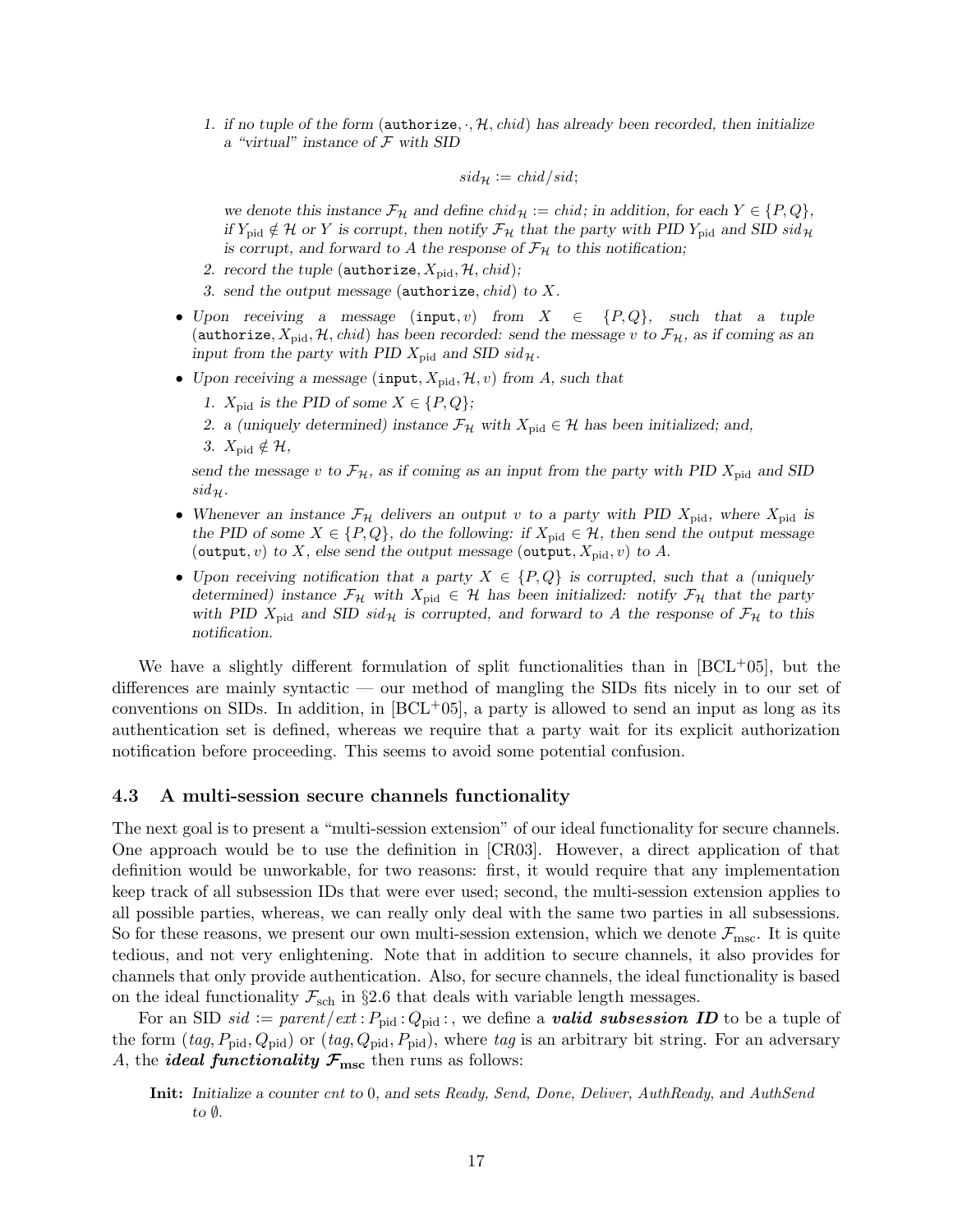- Upon receiving an input message (ready,  $tag, X_{pid}, Y_{pid}, \textit{maxlen})$  from a party  $Y \in \{P, Q\}$ , such that  $(tag, X_{pid}, Y_{pid})$  is a valid subsession ID and  $Y_{pid}$  is the PID of Y, do the following: (1) increment cnt, (2) add the tuple  $(\text{cnt}, \text{tag}, X_{pid}, Y_{pid}, \text{maxlen})$  to Ready, and (3) send the message (ready,  $tag, X_{pid}, Y_{pid}, mark$ en) to A.
- Upon receiving an input message (send,  $tag, X_{pid}, Y_{pid}, v$ ) from a party  $X \in \{P, Q\}$ , such that (tag,  $X_{pid}$ ,  $Y_{pid}$ ) is a valid subsession ID and  $X_{pid}$  is the PID of X, do the following: (1) increment cnt, (2) add the tuple  $(\text{cnt}, \text{tag}, X_{pid}, Y_{pid}, v)$  to Send, and (3) send the message (send,  $tag, X_{pid}, Y_{pid}, len(v)$ ) to A.
- Upon receiving a message  $(\texttt{lock}, i, j)$  from A such that for some tag,  $X_{pid}$ ,  $Y_{pid}$ ,  $v$ , maxlen, the set Send contains the tuple  $(i, tag, X_{pid}, Y_{pid}, v)$ , the set Ready contains the tuple  $(j, tag, X_{pid}, Y_{pid}, maxlen)$ , and len $(v) \leq maxlen$ , do the following:
	- 1. remove the tuple  $(i, tag, X_{pid}, Y_{pid}, v)$  from Send;
	- 2. remove the tuple  $(j, tag, X_{pid}, Y_{pid}, mark)$  from Ready;
	- 3. add the tuple  $(i, tag, X_{pid}, Y_{pid}, v)$  to both Done and Deliver.
- Upon receiving a message (done, i) from A such that for some tag,  $X_{pid}$ ,  $Y_{pid}$ ,  $v$ , the set Done contains the tuple  $(i, tag, X_{pid}, Y_{pid}, v)$ , do the following:
	- 1. remove the tuple  $(i, tag, X_{pid}, Y_{pid}, v)$  from Done;
	- 2. if  $X \in \{P, Q\}$  is the party whose PID is  $X_{\text{pid}}$ , send the message (done, tag) to X.
- Upon receiving a message (deliver, i) from A such that for some tag,  $X_{pid}$ ,  $Y_{pid}$ ,  $v$ , the set Deliver contains the tuple  $(i, tag, X_{pid}, Y_{pid}, v)$ , do the following:
	- 1. remove the tuple  $(i, tag, X_{pid}, Y_{pid}, v)$  from Deliver;
	- 2. if  $Y \in \{P, Q\}$  is the party whose PID is  $Y_{pid}$ , send the message (deliver, tag, v) to Y.
- Upon receiving an input message (auth-ready,  $tag, X_{pid}, Y_{pid}, Y_{pid}$ ) from a party  $Y \in \{P, Q\}$ , such that (tag,  $X_{pid}$ ,  $Y_{pid}$ ) is a valid subsession ID and  $Y_{pid}$  is the PID of Y, do the following: (1) increment cnt, (2) add the tuple (cnt, tag,  $X_{pid}$ ,  $Y_{pid}$ ) to AuthReady, and (3) send the message (auth-ready,  $tag, X_{pid}, Y_{pid}$ ) to A.
- Upon receiving an input message (auth-send,  $tag, X_{pid}, Y_{pid}, v)$  from a party  $X \in \{P, Q\}$ , such that (tag,  $X_{pid}$ ,  $Y_{pid}$ ) is a valid subsession ID and  $X_{pid}$  is the PID of X, do the following: (1) increment cnt, (2) add the tuple  $(\text{cnt}, \text{tag}, X_{pid}, Y_{pid}, v)$  to AuthSend, and (3) send the message (auth-send,  $tag, X_{pid}, Y_{pid}, v)$  to A.
- Upon receiving a message (auth-deliver, i, j) from A such that for some tag,  $X_{pid}$ ,  $Y_{pid}$ ,  $v$ , the set AuthSend contains the tuple  $(i, tag, X_{pid}, Y_{pid}, v)$  and the set AuthReady contains the tuple  $(j, tag, X_{pid}, Y_{pid})$ , do the following:
	- 1. remove the tuple  $(i, tag, X_{pid}, Y_{pid}, v)$  from AuthSend;
	- 2. remove the tuple  $(j, tag, X_{pid}, Y_{pid})$  from AuthReady;
	- 3. if  $Y \in \{P, Q\}$  is the party with PID Y<sub>pid</sub>, send the output message (auth-deliver, tag, v) to Y.
- Upon receiving a corruption notice for  $X \in \{P, Q\}$ , then if  $X_{\text{pid}}$  is the PID of X, for each tuple in Send of the form  $(i, tag, X_{pid}, Y_{pid}, v)$ , A is given this tuple.

#### NOTES:

1. The adversary is free to effectively change the messages that are in transit when a sender is corrupted — this is done by simply adding the modified messages to the *Send* and  $\text{Aut}h\text{Send}$ sets, and ignoring the originals.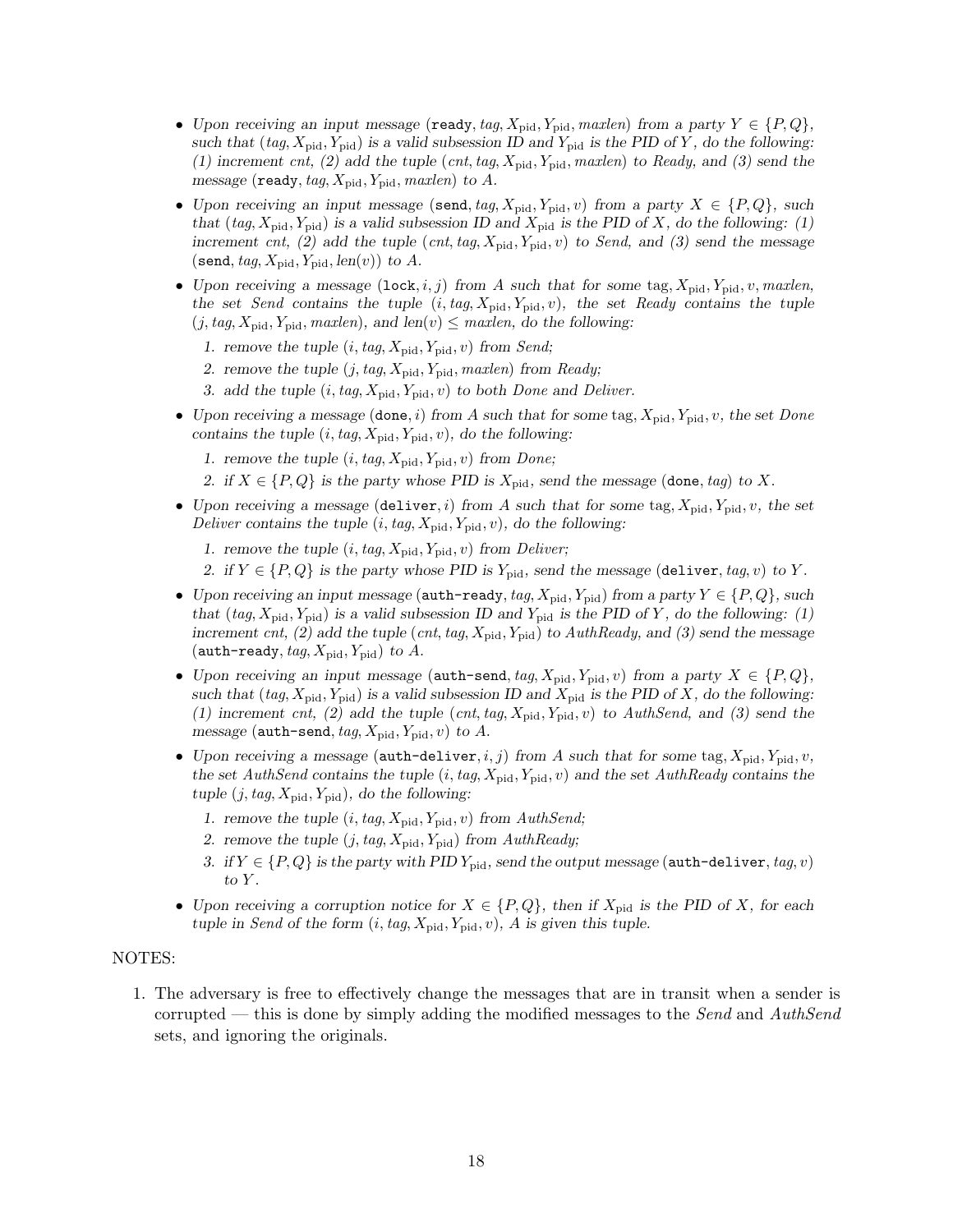## 4.4 Split key exchange

We now discuss a simple, low-level primitive: split key exchange. Let  $K$  be a key set. The *ideal* **functionality**  $\mathcal{F}_{\text{ske}}$  (parameterized by K) has an SID of the form parent/ext:  $P_{\text{pid}}$  : Q<sub>pid</sub>:, and for an adversary A, runs as follows:

- Upon receiving a message init from a party  $X \in \{P, Q\}$ : record (init,  $X_{pid}$ ), send  $(int, X_{pid})$  to A.
- Upon receiving a message (authorize,  $X_{pid}$ ,  $\mathcal{H}$ , chid,  $K$ ) from A, such that
	- 1.  $X_{pid}$  is the PID of some  $X \in \{P, Q\},\$
	- 2.  $\{X_{\text{pid}}\}\subseteq \mathcal{H} \subseteq \{P_{\text{pid}}, Q_{\text{pid}}\},\$
	- 3.  $K \in \mathcal{K}$ ,
	- 4. (init,  $X_{pid}$ ) has been recorded,
	- 5. no tuple (authorize,  $X_{pid}, \ldots$ ) has been recorded, and
	- 6. if a tuple (authorize,  $X'_{pid}$ ,  $\mathcal{H}'$ , chid', K') has been recorded, then either (a)  $\mathcal{H}' = \mathcal{H}$ and chid' = chid or (b)  $\mathcal{H}' \cap \mathcal{H} = \emptyset$  and chid'  $\neq$  chid,

do the following:

- 1. record the tuple (authorize,  $X_{pid}$ ,  $\mathcal{H}$ , chid,  $K$ );
- 2. if  $K_{\mathcal{H}}$  is not yet defined, then define it as follows:
	- if  $\mathcal{H} = \{X_{\text{pid}}\}$ , then  $K_{\mathcal{H}} \leftarrow K$ , else  $K_{\mathcal{H}} \leftarrow_R \mathcal{K}$ ;
- 3. send the output message (key, chid,  $K_{\mathcal{H}}$ ) to X.

We now present a simple protocol,  $\Pi_{\rm ske}$ , that realizes the functionality  $\mathcal{F}_{\rm ske}$ , under the decisional Diffie-Hellman (DDH) assumption. Assume a group  $\mathbb G$  of prime order q generated by  $g \in \mathbb G$  where the DDH holds. The description of  $\mathbb{G}$ , q, and q is viewed here as a system parameter. We also assume a PRG that maps a random  $w \in \mathbb{G}$  to a pair of keys  $(K, K_{\text{auth}}) \in \mathcal{K} \times \mathcal{K}_{\text{auth}}$ , where  $\mathcal{K}_{\text{auth}}$ is some large set.

For two parties P and Q with SID sid := parent/ext:  $P_{\text{pid}}$ :  $Q_{\text{pid}}$ :, protocol  $\Pi_{\text{ske}}$  runs as follows. The roles played by  $P$  and  $Q$  are asymmetric. The protocol for  $P$  runs as follows:

- 1. P waits for an input init; then it computes  $x \leftarrow_R \mathbb{Z}_q$ ,  $u \leftarrow g^x$ , and sends u to Q.
- 2. P waits for  $v \in \mathbb{G}$  from Q; then it computes  $w \leftarrow v^x$ , derives keys K, K<sub>auth</sub> from w using the PRG, sets chid  $\leftarrow \langle u, v \rangle$ , sends the key  $K_{\text{auth}}$  to Q (after erasing all internal state other than *chid* and  $K$ ).
- 3. P waits for a continuation signal, and then outputs and outputs (key, chid, K) (after erasing all internal state).

Note that in the UC framework, a party is allowed to only send one message at a time; therefore, P first sends a message to Q (via the adversary, of course), and then waits for a continuation signal (provided by the adversary) before delivering its own output.

The protocol for Q runs as follows:

- 1. Q waits for an input init; then it then does nothing, except to notify the network (i.e., adversary) that it is ready.
- 2. Q waits for  $u \in \mathbb{G}$  from P; then it computes  $y \leftarrow_R \mathbb{Z}_q$ ,  $v \leftarrow g^y$ ,  $w \leftarrow u^y$ , derives keys K,  $K_{\text{auth}}$ from w, erases y, w, sets chid  $\leftarrow \langle u, v \rangle$ , and sends v to P.
- 3. Q waits for  $K'_{\text{auth}} \in \mathcal{K}_{\text{auth}}$  from P; then it tests if  $K_{\text{auth}} = K'_{\text{auth}}$ ; if so, it outputs  $(key, child, K)$  (after erasing all internal state).

**Theorem 1** Assuming the DDH for  $\mathbb{G}$ , an appropriate PRG, and assuming the set  $\mathcal{K}_{\text{auth}}$  is large, protocol  $\Pi_{\rm ske}$  realizes the ideal functionality  $\mathcal{F}_{\rm ske}$ .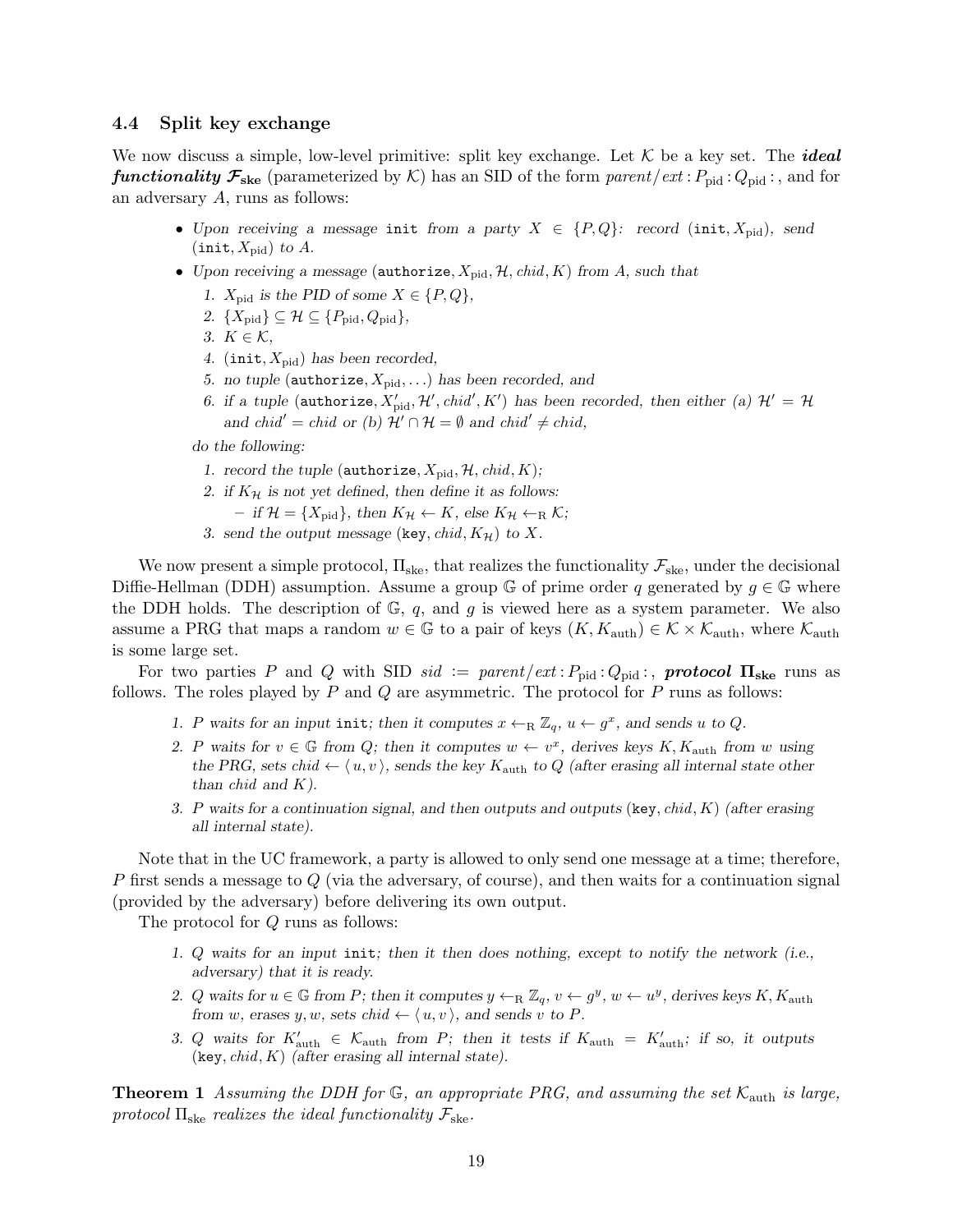*Proof.* Our main task is to design a simulator  $A^*$ , given an adversary A. The basic structure of  $A^*$ is that it interacts with the ideal functionality  $\mathcal{F}_{\text{ske}}$ , and runs an instance of A internally.

**Init:** Initialize a boolean variable  $\text{safe} \leftarrow \text{false}$ .

- **P1:** When  $A^*$  receives the message (init,  $P_{\text{pid}}$ ) from  $\mathcal{F}_{\text{ske}}$ , where P is currently honest and Step P1 of the simulation has not already been executed,  $A^*$  computes  $x \leftarrow_R \mathbb{Z}_q$ ,  $u \leftarrow g^x$ , and gives u to A as if it were a message from  $P$  to  $Q$ .
- **P2:** When A requests that a message  $v' \in \mathbb{G}$  be delivered to P, where P is currently honest and Step P1, but not Step P2, of the simulation has already been executed,  $A^*$  does the following:
	- if Step Q2 of the simulation has been executed, and  $u = u'$  and  $v = v'$  (i.e., P and Q have had "matching conversations"), and  $Q$  is currently honest, then:
		- set safe ← true;
		- choose a random value  $\widehat{K}_{\text{auth}}$  ∈  $\mathcal{K}_{\text{auth}}$  and give this to A, as if it were a message from P to Q.

else:

- derive keys  $\overline{K}, \overline{K}_{\text{auth}}$  from  $(v')^x$  using the PRG
- give  $\overline{K}_{\text{auth}}$  to A, as if it were a message from P to Q.
- **P3:** When A delivers a continuation signal to  $P$ , where  $P$  is currently honest and Steps P1 and P2, but not Step P3, of the simulation have already been executed,  $A^*$  does the following:
	- if *safe* then:
		- send the message (authorize,  $P_{pid}$ , { $P_{pid}$ ,  $Q_{pid}$ },  $\langle u, v \rangle$ ,  $K_{def}$ ) to  $\mathcal{F}_{ske}$ , where  $K_{def}$  ∈  $K$  is some default key value (its value is not important);

else:

- send the message (authorize,  $P_{\text{pid}}, \{P_{\text{pid}}\}, \langle u, v'\rangle, \overline{K})$  to  $\mathcal{F}_{\text{ske}},$  where  $\overline{K}$  is as computed in Step P2.
- Q1: When  $A^*$  receives the message (init,  $Q_{\text{pid}}$ ) from  $\mathcal{F}_{\text{ske}}$ , where  $Q$  is currently honest and Step Q1 of the simulation has not already been executed,  $A^*$  informs  $A$  that  $Q$  is ready.
- **Q2:** When A requests that a message  $u' \in \mathbb{G}$  be delivered to Q, where Q is currently honest and Step Q1, but not Step Q2, of the simulation has already been executed,  $A^*$  computes  $y \leftarrow_R \mathbb{Z}_q, v \leftarrow g^y$ , and gives v to A as if it were a message from Q to P.
- **Q3:** When A requests that a message  $K'_{\text{auth}}$  be delivered to Q, where Q is currently honest and Steps Q1 and Q2, but not Step Q3, of the simulation have been executed, do the following:
	- if *safe* then:
		- verify that  $K'_{\text{auth}}$  matches the random value of  $\hat{K}_{\text{auth}}$  generated in Step P5 of the simulation; if so, send the message (authorize,  $Q_{pid}$ ,  $\{P_{pid}, Q_{pid}\}, \langle u, v \rangle, K_{def}$ ) to  $\mathcal{F}_{\text{ske}}$ ;

else:

- derive keys  $K, K_{\text{auth}}$  from  $(u')^y$  using the PRG
- if  $K'_{\text{auth}} = K_{\text{auth}}$  then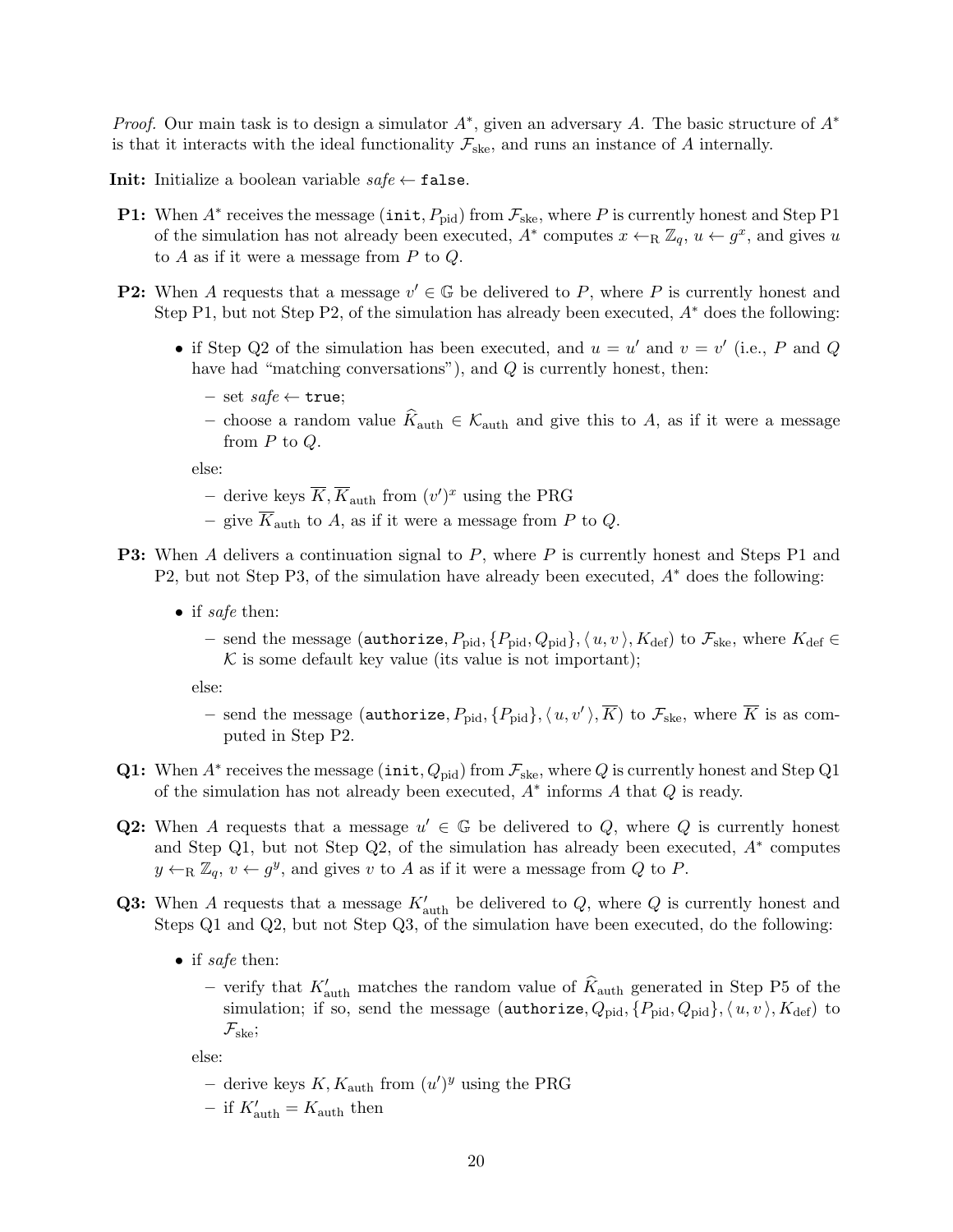\* send the message (authorize,  $Q_{\text{pid}}, \{Q_{\text{pid}}\}, \langle u', v \rangle, K$ ) to  $\mathcal{F}_{\text{ske}}$ .

**Pc:** Upon receiving a corruption notice for P:

- if the corruption occurs between the execution of Steps P1 and P2 of the simulation, then  $A^*$  gives the message x to A, representing the internal state of P;
- if the corruption occurs between the execution of Steps P2 and P3 of the simulation, then  $A^*$  gives to A the value K, representing the internal state of P, computed as follows:
	- $-$  if *safe* then:
		- ∗ send the message (authorize,  $P_{pid}$ ,  $\{P_{pid}, Q_{pid}\}, \langle u, v \rangle$ ,  $K_{def}$ ) to  $\mathcal{F}_{ske}$ , obtaining the response (key, *chid,*  $\hat{K}$ ) (which is intended for P, but who is now under the control of  $A^*$ );
		- $* K := \widehat{K}$ :
		- else:

 $\ast$  K :=  $\overline{K}$ , where  $\overline{K}$  is as computed in Step P2 of the simulation.

Qc: Upon receiving a corruption notice for Q:

- if the corruption occurs between the execution of Steps Q2 and Q3 of the simulation, then  $A^*$  gives to A the value  $(K, K_{\text{auth}})$ , representing the internal state of Q, computed as follows:
	- $-$  if *safe* then:
		- ∗ send the message (authorize,  $Q_{pid}$ ,  $\{P_{pid}, Q_{pid}\}, \langle u, v \rangle$ ,  $K_{def}$ ) to  $\mathcal{F}_{ske}$ , obtaining the response (key, *chid,*  $\widehat{K}$ ) (which is intended for Q, but who is now under the control of  $A^*$ );
		- ∗ set  $K := \widehat{K}$ ;
		- ∗ set  $K_{\text{auth}} := \widehat{K}_{\text{auth}}$ , where  $\widehat{K}_{\text{auth}}$  is as computed in Step P2 of the simulation; else:
			- \* derive  $(K, K_{\text{auth}})$  from  $(u')^y$  using the PRG.

That completes the description of  $A^*$ . We now argue that  $A^*$  is a good simulator.

First, we claim that with overwhelming probability, the "authorize" messages that  $A^*$  sends to  $\mathcal{F}_{\text{ske}}$  are "consistent", in the sense that either both parties are assigned singleton authentication sets with distinct channel IDs, or both parties are assigned doubleton authentication sets with the same channel ID.

Observe that by the logic of  $A^*$ , if P and Q are assigned doubleton authentication sets, then their channel IDs are both equal to  $\langle u, v \rangle$ .

Now consider a particular execution of  $A^*$  in which both parties are assigned the same channel ID. We want to show that with overwhelming probability, both are assigned doubleton authentication sets. By the logic of  $A^*$ , the common channel ID must be  $\langle u, v \rangle$ . Now consider what happened when Step P2 was executed.

- Unless a very unlikely event occurred, we may assume that Step Q2 of the simulation has been executed, and  $u = u'$  and  $v = v'$ .
- Further, we claim that unless a very unlikely event occurred,  $Q$  has not been authorized yet: suppose to the contrary that it were; this would mean that Step Q3 was already executed, and at that earlier time, A was able to guess the key  $K_{\text{auth}}$  derived from  $g^{xy}$ ; but this is a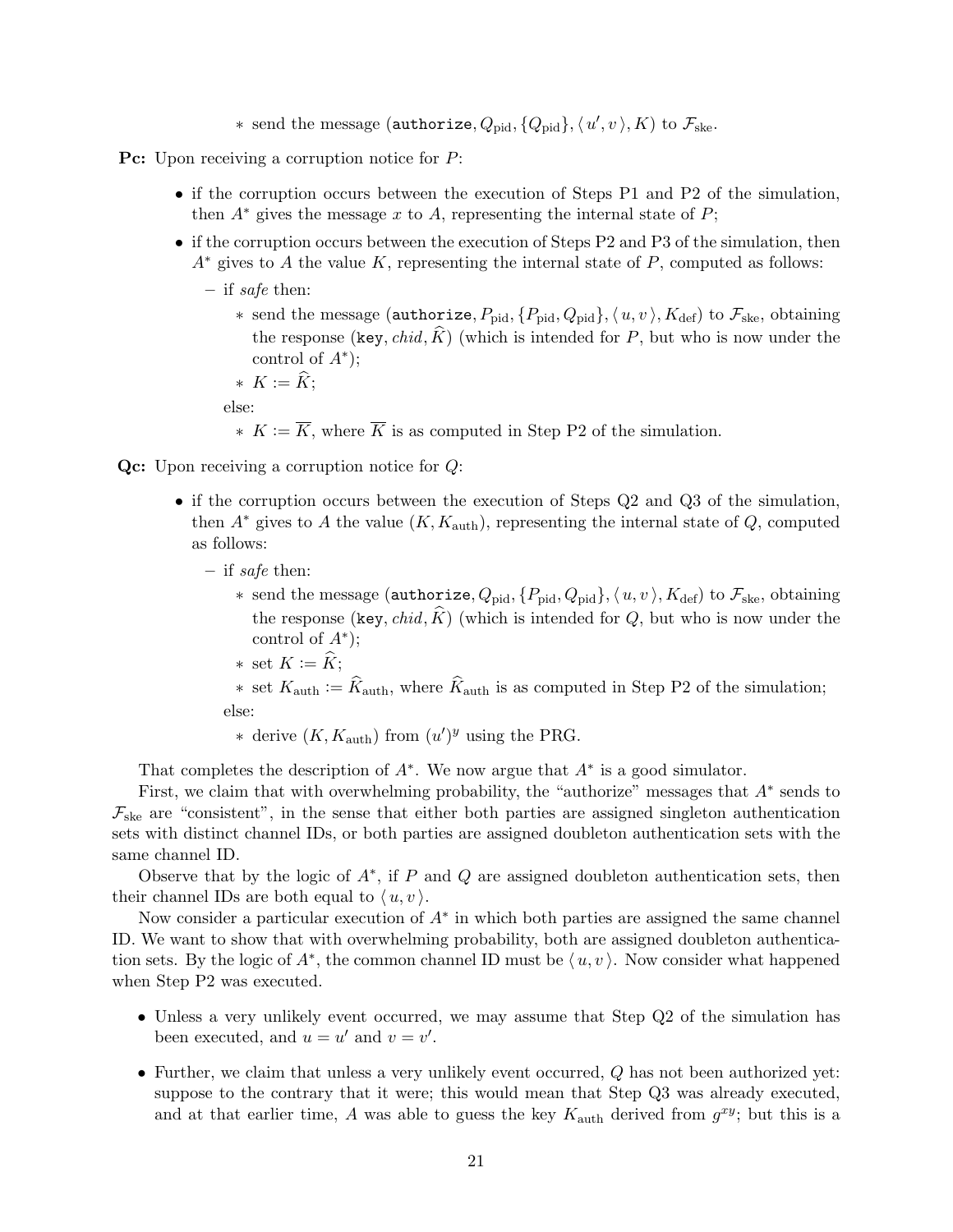very unlikely event, under the DDH and PRG assumptions, and the assumption that  $\mathcal{K}_{\text{auth}}$ is large.

• Since Q has not yet been authorized, but eventually will become authorized, it follows that Q is not currently corrupt and Step Q3 has not yet been executed.

It follows that in Step P2, unless a very unlikely event has occurred,  $A^*$  will set  $safe \leftarrow \text{true}$ ; later, when Step P3 (or possibly Step Pc) is eventually executed,  $A^*$  will find  $safe = \text{true}$ , and so assign P a doubleton authentication set. Similarly, when Step Q3 (or possibly Step Qc) is eventually executed,  $A^*$  will find safe = true, and so assign Q a doubleton authentication set.

That proves the claim that the authorization messages are consistent. The other thing that one has to show is that the substitution of the real keys  $K, K_{\text{auth}}$  by random keys is indistinguishable. This follows easily from the DDH and PRG assumptions. The one subtlety to highlight is the fact that this substitution on Q's side only occurs when P has already erased  $x$  — this ensures that if P is corrupted after  $Q$  outputs the random substitutions, both  $x$  and  $y$  have been erased, as otherwise, the simulator would be "caught in the act".  $\Box$ 

### 4.5 Realizing split multi-session secure channels

Our goal now is to realize the split version  $\zeta_{\text{msc}}$  of the multi-session secure channels functionality  $\mathcal{F}_{\text{mse}}$  presented in §4.3. This will be done with an  $\mathcal{F}_{\text{ske}}$ -hybrid protocol  $\Pi_{\text{smsc}}$ , where  $\mathcal{F}_{\text{ske}}$  is the split key exchange functionality discussed in §4.4.

At a high level, **protocol**  $\Pi_{\rm smsc}$  works as follows:

- 1. Wait for an input message init; then send the message init to  $\mathcal{F}_{\text{ske}}$ .
- 2. Wait for a message (key,  $chid, K$ ) from  $\mathcal{F}_{\text{ske}}$ ; then:
	- (a) derive subkeys required to implement bidirectional secure channels, erasing the key  $K$ ; these channels will be implemented using a variant of Beaver and Haber's technique [BH92], as roughly described below;
	- (b) generate the output message (authorize, chid).
- 3. Now use the keys derived in the previous step to process the secure channels logic.

More details. We describe at a greater level of detail the logic in implementing the authenticated and secure channels, using the shared key  $K$ . There are really two sets of channels: one from  $P$  to  $Q$ , and one from  $Q$  to  $P$ . The protocol derives from  $K$  separate sets of subkeys for each direction, erasing  $K$ , and then processes each direction in the same way, but independently. Thus, we describe the logic generically in terms of a "sender" and "receiver".

The implementation of authenticated channels is easy: sender and receiver share a long-term MAC key, and this is used to authenticate messages.

The implementation of secure channels is a bit more involved. The sender and receiver start out with shared keys consisting of a long-term MAC key and a PRG seed. From this seed, sender and receiver generate (in a coordinated way) subsession keys used for individual subsessions, and update the seed value as they  $\text{go}$  — for the security proof to work, it is essential that the old seed values are erased. Each subsession key has a corresponding index, corresponding to its position in the pseudo-random sequence.

Each time a "ready" input is received by the receiver, the receiver generates a new subsession key, updates its seed, and sends a "control" message to the sender (authenticated using the longterm MAC key) that consists of (i) the subsession ID, (ii) the value of maxlen, and (iii) the index of the subsession key associated with that session. In addition, before sending this control message,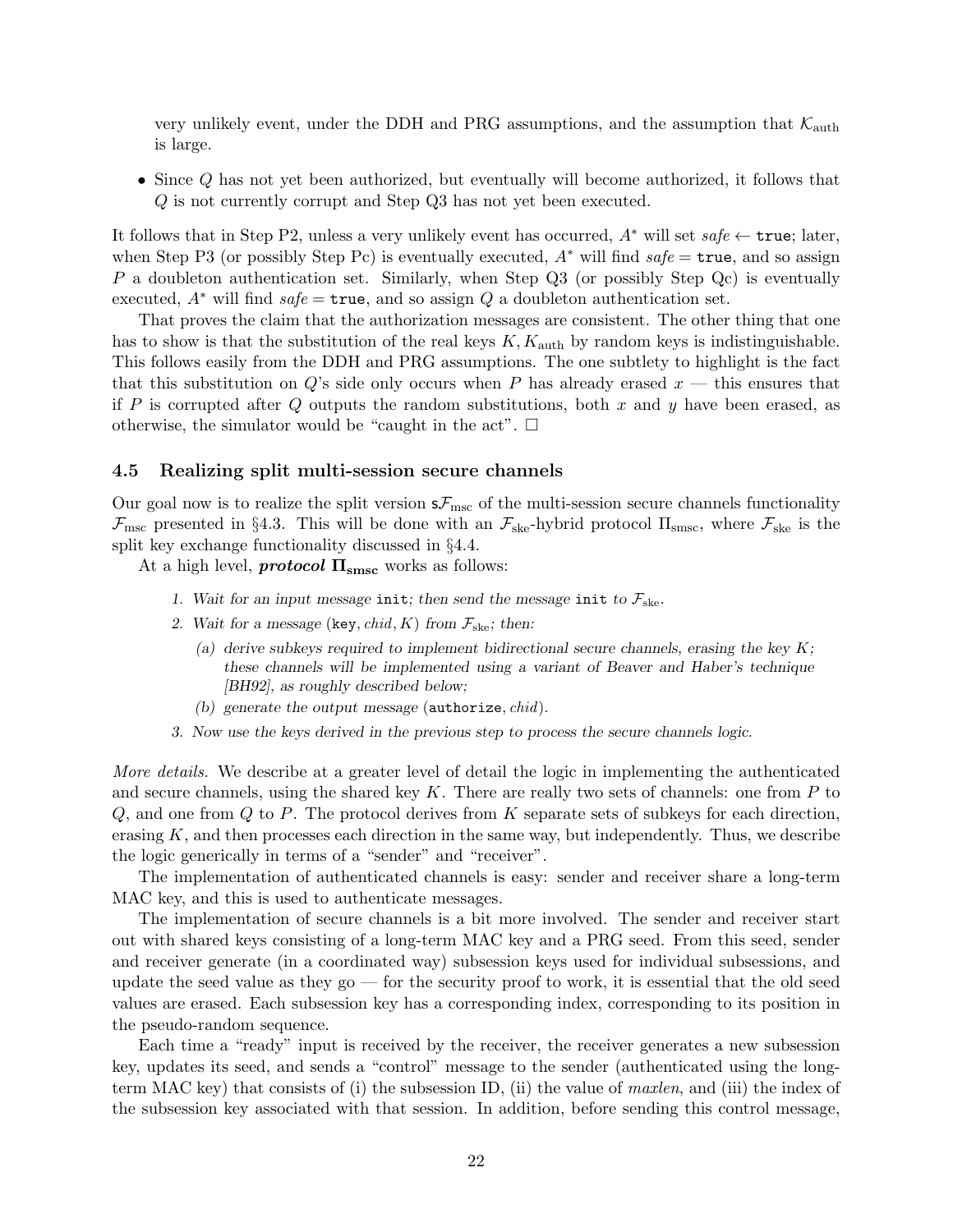the receiver expands the subsession key, using a PRG, to obtain a one-time pad of length *maxlen* and a one-time MAC key, erases the subsession key, and adds a record to a database that consists of the subsession ID, the subsession key index, and the associated one-time pad and one-time MAC key.

Each time a sender receives a "send" input, he adds a record to a database of pending data messages, consisting of the subsession ID and the data message itself. Also, each time the sender receives a control message from the receiver (with a valid MAC), this control message is added to a database of control messages. Whenever the sender finds a pending data message that is consistent with a control message (i.e., the subsession IDs match and the length of the message is no more than the maxlen value in the control message), the sender does the following: he deletes the corresponding records from both databases, and expands his seed sufficiently many times to obtain the subsession key of appropriate index (retaining the intermediate subsession keys for possible future use); he then expands the subsession key, and uses these one-time keys to encrypt and MAC the message, erases the message, subsession key and corresponding one-time keys, and sends a "data" message to the receiver consisting of (i) the subsession key index, (ii) the ciphertext, and (iii) the one-time MAC tag. He also sends a "done" message up the local protocol stack. An implementation may choose to send the "data" and "done" messages in either order. Upon receiving this "data" message, the receiver retrieves and deletes the record with matching subsession key index from its own database, verifies the one-time MAC, decrypts the ciphertext, and sends the decrypted message up the protocol stack.

Implementation note. Note that while this implementation requires a good deal of bookkeeping, as well as the additional "control" messages, most of these potential inefficiencies can be avoided in protocols that run in lock step: neither sender nor receiver will be more than one message ahead or behind the other, and so the amount of data stored will be minimal; moreover, most "control" messages can be piggybacked on "data" messages, avoiding extra interaction.

One can prove the following:

**Theorem 2** The  $\mathcal{F}_{\text{ske}}$ -hybrid protocol  $\Pi_{\text{smse}}$  realizes the ideal functionality  $s\mathcal{F}_{\text{mse}}$ , assuming a secure PRG and secure MAC.

We only sketch the main idea of the proof. When  $P$  and  $Q$  are assigned to different authentication sets, the protocol essentially provides no security guarantees, so there is not much to say in that case. The interesting case is when  $P$  and  $Q$  are assigned to the same authentication set. In designing a simulator for this case, the "lock" event for a given subsession occurs when the sender has requested the message to be sent, and the corresponding control message has arrived at the sender. By using one-time pads in this way, it is easy to simulate adaptive corruptions: the "data" message is simulated by just sending a random bit string as a ciphertext; if the sender is subsequently corrupted, all relevant internal state has been erased, and so nothing is leaked; if the receiver is corrupted while the "data" message is in transit, the simulator asks for the message, and then computes a simulated one-time pad by XORing the message and the fake ciphertext.

### 4.6 Realizing general split functionalities

Let F be an arbitrary two-party ideal functionality. Let G be a setup functionality, such as a CRS. Let  $\Pi$  be an  $(\mathcal{F}_{\text{ach}}, \mathcal{F}_{\text{sch}})$ -hybrid protocol that multi-realizes  $\mathcal F$  with joint access to  $\mathcal G$  (where  $\mathcal F_{\text{ach}}$ is defined in §2.5 and  $\mathcal{F}_{\text{sch}}$  is defined in §2.6).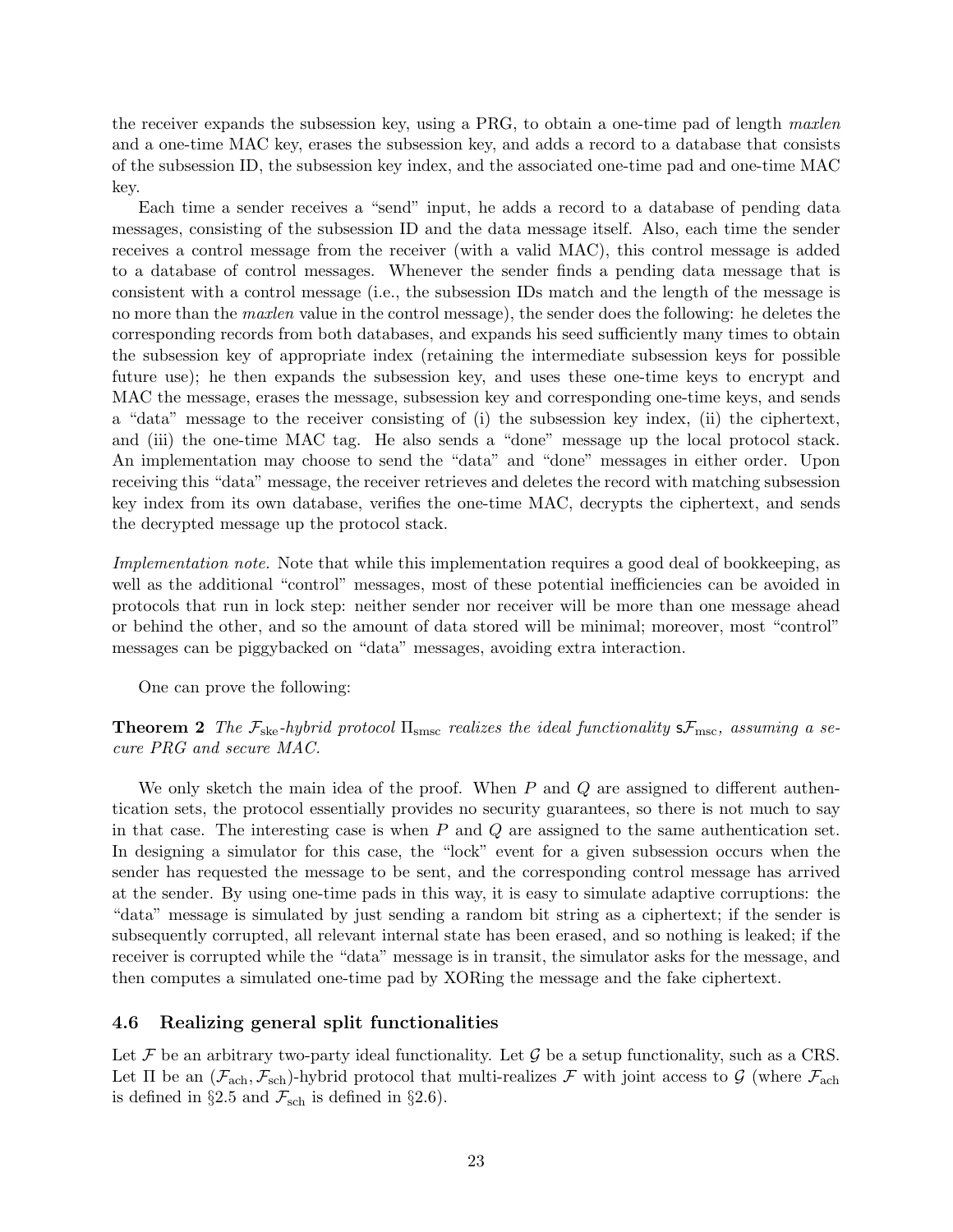Our goal is to use  $\Pi$  to design an  $s\mathcal{F}_{\text{mse}}$ -hybrid protocol  $s\Pi$  that multi-realizes  $s\mathcal{F}$  with joint access to G. The point is, sII does not require secure channels. Moreover, instantiating  $sF_{\text{mse}}$  with  $\Pi_{\text{smsc}}$ , we obtain the a protocol  $\text{s}\Pi[\text{s}\mathcal{F}_{\text{msc}}/\Pi_{\text{smsc}}]$  that multi-realizes  $\text{s}\mathcal{F}$  with joint access to  $\mathcal{G}$ .

At a high level, **protocol s** $\Pi$  works as follows:

- 1. Wait for an input message init; then send the message init to  $S_{\text{mse}}$ .
- 2. Wait for a message (authorze, chid) from  $sF_{\text{msc}}$ ; then do the following:
	- (a) initialize a "virtual" instance of Π, assigning it a PID and SID that are the same as that of this protocol instance, except that the SID pathname is prefixed chid;
	- (b) generate the output message (authorize,  $child$ ).
- 3. Proceed as follows:
	- (a) process input requests by passing them to the virtual instance of  $\Pi$ ;
	- (b) pass along outputs of the virtual instance of  $\Pi$  as outputs of this protocol instance;
	- (c) use  $S_{\text{rms}}$  to implement the secure channels used by the virtual instance of  $\Pi$ , translating the SIDs associated with the various secure channel instances to corresponding subsession IDs.

**Theorem 3** If  $\Pi$  is an  $(\mathcal{F}_{\text{ach}}, \mathcal{F}_{\text{sch}})$ -hybrid protocol that multi-realizes  $\mathcal F$  with joint access to  $\mathcal G$ , then  $s\Pi$  is an  $s\mathcal{F}_{\text{mse}}$ -hybrid protocol that multi-realizes  $s\mathcal{F}$  with joint access to  $\mathcal{G}$ .

### NOTES:

- 1. This is essentially the same as the main technical result (Lemma 4.1) of  $[BCL<sup>+</sup>05]$ , but with the following differences:
	- (a) We assume that  $\Pi$  works with secure channels, while  $[BCL<sup>+</sup>05]$  assumes authenticated channels. Since secure channels are easily built from authenticated channels (at least assuming erasures), this makes little difference from a theoretical perspective; however, from a practical point of view, it seems better to start with secure channels.
	- (b) The name mangling is somewhat different; although this is mainly just a syntactic difference, with our specialized naming conventions, our formulation more readily allows  $\Pi$  to make use of subroutines, whereas with the formulation in [BCL+05], it is not clear how this is to be done. In fact, since authenticated channels are actually implemented as subroutines, it is not clear what naming conventions are to be used for the SIDs of these subroutines in  $[BCL^+05]$ .
	- (c) The theorem in [BCL<sup>+</sup>05] essentially says that if  $\Pi$  2-realizes  $\mathcal F$  with joint access to G (i.e., multi-realizes with a limit of just 2 instances), then  $\overline{sf}$  is an  $(s\mathcal{F}_{\text{mse}}, \mathcal{G})$ -hybrid protocol that realizes  $s\mathcal{F}$ . This is weaker (and much less useful) than the statement of our theorem, but the proof goes through without any difficulties.
- 2. The proof idea is fairly natural, even though the details are a bit involved:
	- (a) Suppose we start with an adversary A that attacks  $\mathbf{s}\Pi$ .
	- (b) From A, we can naturally derive an adversary A that attacks  $\Pi$ .

This attack essentially takes place in the "virtual world". In this virtual world, there may well be two parties with the same PID, one of whom is honest and one of whom is corrupt; however, these two parties will have different SIDs. Because of this, the notion of PID-wise corruption is not useful in this setting.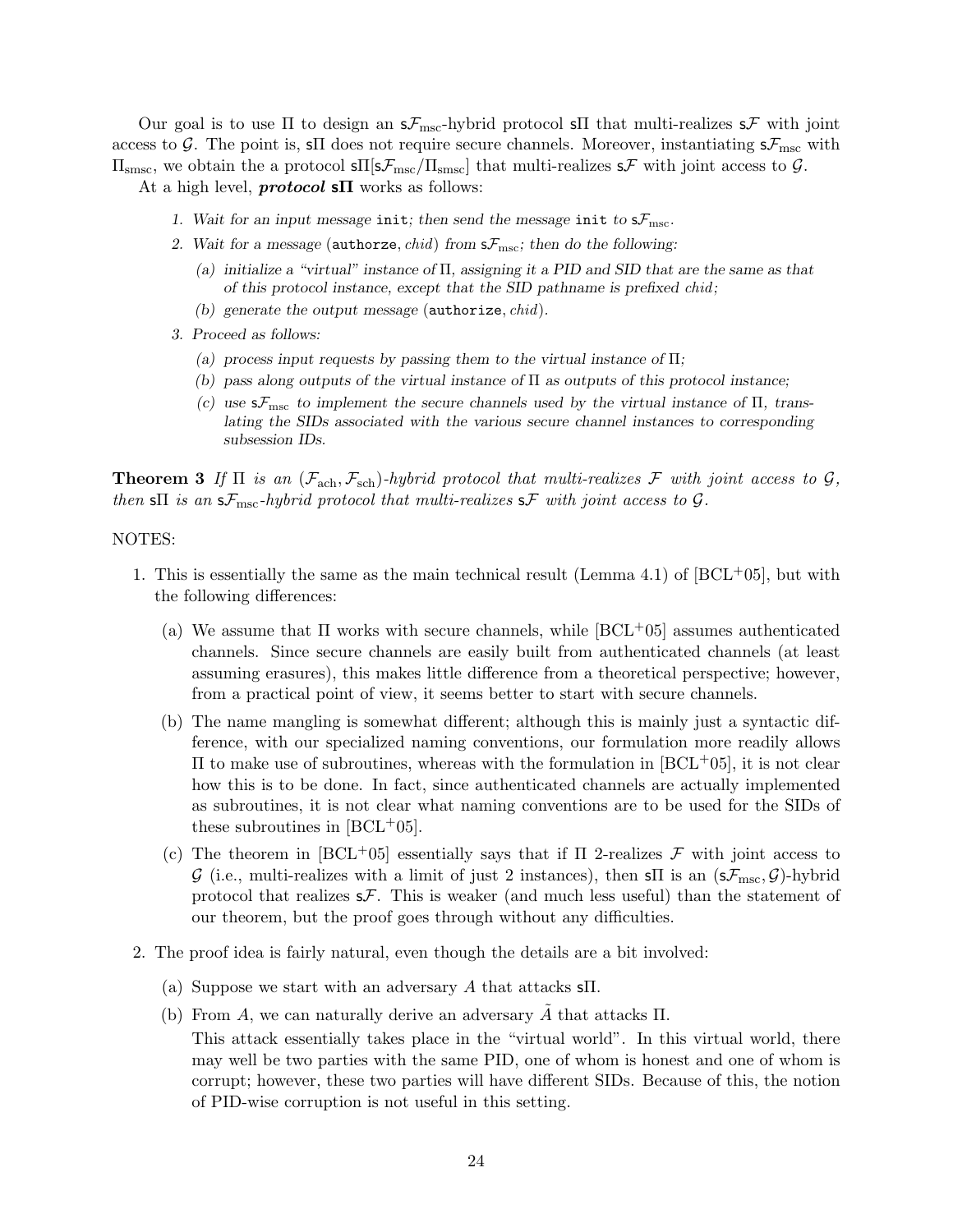- (c) From the security property of  $\Pi$ , we obtain an equivalent adversary  $\tilde{A}^*$  whose attack on F in our virtual world is indistinguishable from the attack of  $\tilde{A}$  on  $\Pi$ .
- (d) From  $\tilde{A}^*$ , we naturally derive an adversary  $A^*$  whose attack on  $\mathbf{s} \mathcal{F}$  is indistinguishable from the attack of  $A$  on  $\mathsf{s}\Pi$ .
- 3. Our restrictions in §2.3 were in part motivated by the issues raised in points 1b and 2b above.

# 5 UC zero knowledge

Before getting into strong CAID/CAKE protocols, we need to discuss an essential building block: practical protocols for UC ZK (zero knowledge).

#### 5.1 The basic ideal functionality

Let R be a binary relation, consisting of pairs  $(x, w)$ : for such a pair, x is called the "statement" and  $w$  is called the "witness".

The SID for a ZK protocol is of the form  $parent/ext : P_{pid} : Q_{pid} :$ , where P is the prover and Q the verifier. For an adversary A, an instance of *ideal functionality*  $\mathcal{F}_{\text{zk}}$  with such an SID runs as follows:

- 1. Wait for both:
	- (a) an input message (send, x, w) from P such that  $(x, w) \in R$ ; then send (send, x) to A;
	- (b) an input message ready from  $Q$ ; then send the message ready to  $A$ .
- 2. Wait for the message deliver from A; then send the output message (deliver,  $x$ ) to  $Q$ .

**Corruption rule:** If P is corrupted between Steps 1a and 2, then A is given w, and is allowed to change the value of  $(x, w)$  to any value  $(x', w') \in R$  (at any time before Step 2).

Note the similarity with the authenticated channels functionality  $\mathcal{F}_{\text{ach}}$  in §2.5. All that is different is that the ideal functionality guarantees that x comes with a corresponding witness.

#### 5.2 An enhanced functionality

For our purposes, we need a slightly stronger form of security, which we call "enhanced" ZK. The basic idea is that we want to delay revealing the statement  $x$  to the verifier until the last possible moment (this helps prevent the simulator from being "over committed"). In addition, since we eventually use secure channels, we won't even reveal  $x$  to the adversary if neither prover nor verifier are corrupted.

Again, let R be a binary relation, consisting of pairs  $(x, w)$ . Also, let  $\ell : \{0, 1\}^* \to \{0, 1\}^*$  be an "information leakage" function. As for ZK, the SID for an enhanced ZK protocol is of the form parent/ext:  $P_{\text{pid}}$ :  $Q_{\text{pid}}$ :, where P is the prover and Q the verifier.

For an adversary A, an instance of **ideal functionality**  $\mathcal{F}_{ezk}$  with SID sid :=  $parent/ext : P_{pid} : Q_{pid} : \text{runs as follows:}$ 

- 1. Wait for both:
	- (a) an input message (send, x, w) from P such that  $(x, w) \in R$ ; then send the message  $(\texttt{send}, \ell(x))$  to A;
	- (b) an input message ready from  $Q$ ; then send ready to  $A$ .
- 2. Wait for the message lock from A.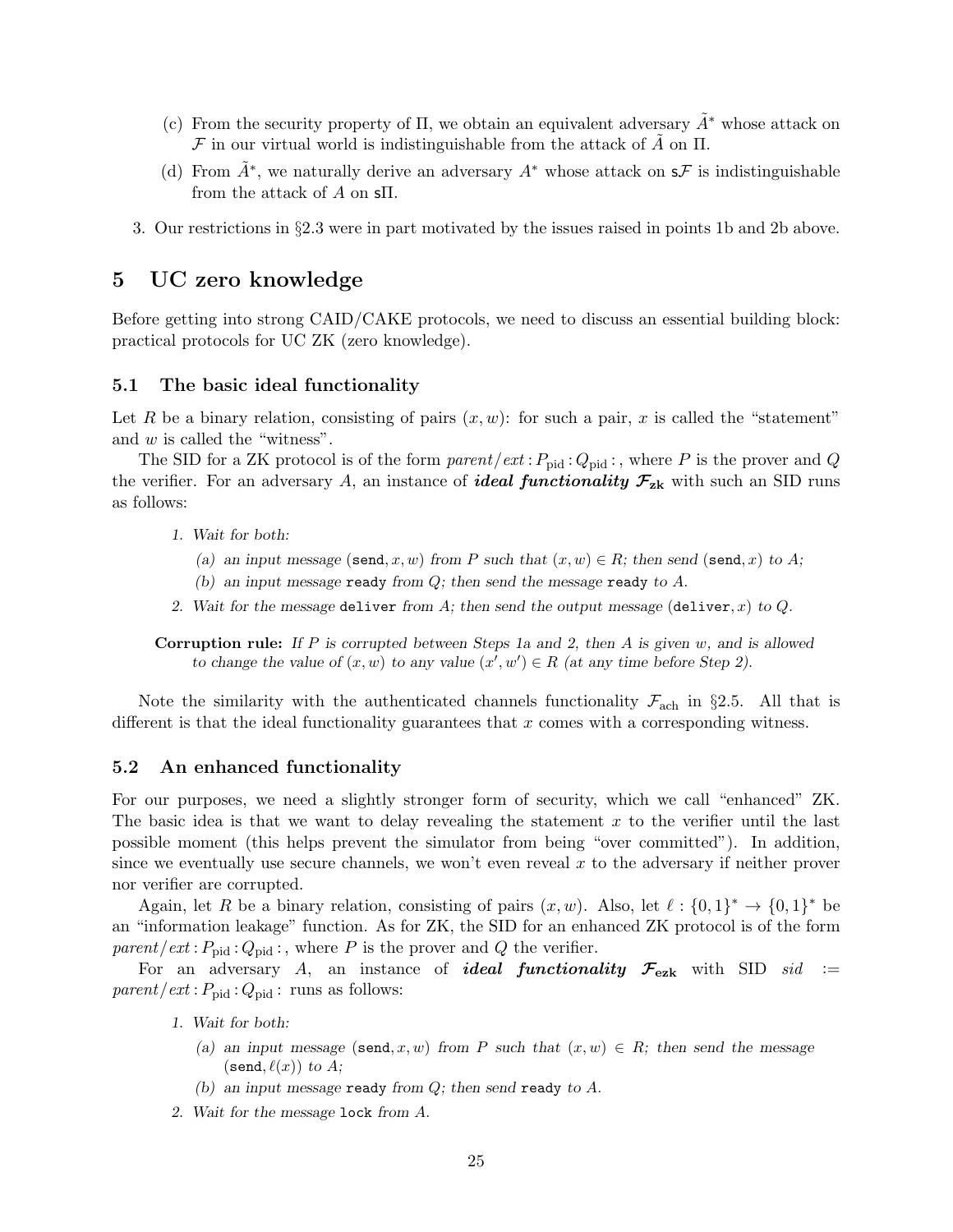- 3. Wait for both:
	- (a) a message done from A; then send the output message done to  $P$ .
	- (b) a message deliver from A; then send the output message (deliver, x) to  $Q$ .

**Corruption rule:** If P is corrupted between Steps 1a and 2, then A is given  $(x, w)$  and is allowed to change the value of  $(x, w)$  to any value  $(x', w') \in R$  (at any time before Step 2).

Note the similarity with our secure channels functionality. Here, the functionality is parameterized by the information leakage function  $\ell$ , which is used to model the fact that some information about  $x$  may be leaked to an eavesdropping adversary. Typically, this information will be some rough information about the "size and shape" of x that ultimately determines the lengths of the ciphertexts that must be sent in an implementation.

As we will see, realizing  $\mathcal{F}_{\text{ezk}}$  is not really any harder than realizing  $\mathcal{F}_{\text{zk}}$ .

#### 5.3 Parameterized relations

In the above discussion, the relation  $R$  was considered to be a fixed relation. However, for many applications, it is convenient to let R be parameterized by a some system parameter (see  $\S 2.4$ ). To realize the ZK (or extended ZK) functionality, it may be necessary to assume that the system parameter was generated in a certain way.

For example, a ZK protocol might require that the system parameter contains an RSA modulus N that is the product of two primes. To realize the ZK ideal functionality, it might not even be necessary that the factorization of  $N$  remain hidden. In such a case, the system parameter might be profitably viewed as a public-coin system parameter. This means that the environment may know the factorization of  $N$ , which may be useful to model situations where the factorization of  $N$ is used, say, to sign messages in higher-level protocols that use a ZK protocol as a subprotocol.

## 5.4 Relaxing the requirements: allowing a gap between soundness and zero knowledge

For some applications (such as IDEMIX "show proofs"), significant efficiency improvements are possible if one relaxes the requirements a bit. One might insist that witnesses supplied by honest provers are of a certain form, while allowing a dishonest prover to supply a witness of a more general form.

For example, perhaps an honest prover is required to supply an integer witness that lies in some interval — technically, this requirement may be necessary to ensure simulatability for an honest prover, i.e., zero knowledge. However, perhaps we wish to allow a dishonest prover to supply an integer witness in a slightly larger interval — technically, this is due to a limitation of the "knowledge extractor" that could perhaps be overcome, but at a significant cost to the efficiency of the protocol.

Formally, this relaxation is achieved by modifying the ZK ideal functionality — defining one relation R for honest provers, and another relation  $R' \supseteq R$  for dishonest provers.

## 5.5 Practical UC ZK

Practical ZK protocols exist for the types of relations that we will be needed in our strong CAID/CAKE protocols — indeed, our protocols were designed with such protocols specifically in mind. In a companion paper, we give a detailed account of the current state of the art for such protocols. Here, we content ourselves with a brief summary.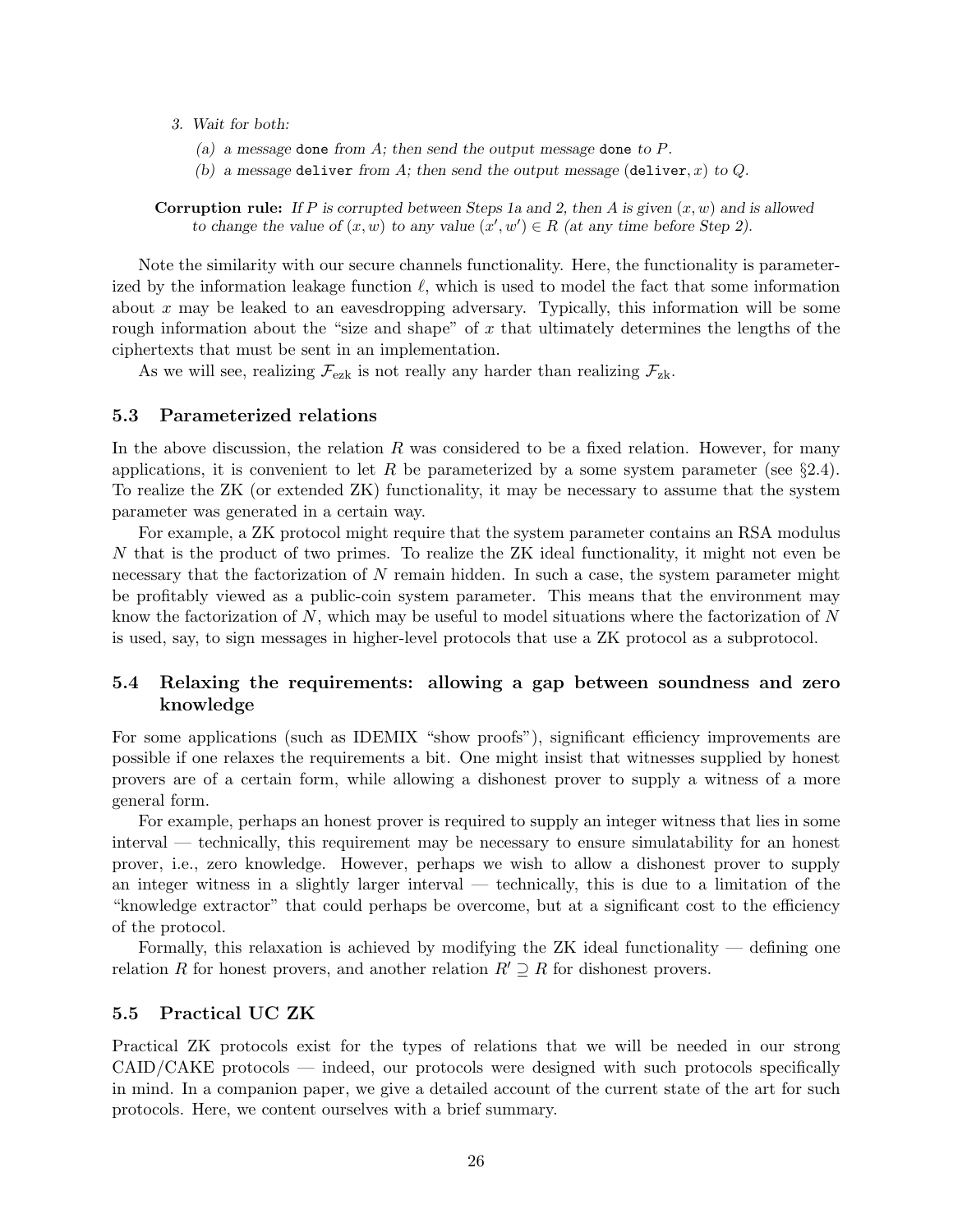We will be proving statements of the form

$$
\forall w_1 \in \mathcal{D}_1, \dots, w_n \in \mathcal{D}_n : \phi(w_1, \dots, w_n). \tag{1}
$$

Here, we use the symbol " $\lambda$ " instead of " $\exists$ " to indicate that we are proving "knowledge" of a witness, rather than just its existence. Here, the  $\mathcal{D}_i$ 's are domains which are finite sets of integers and  $\phi$  is a predicate — we will presently place restrictions on the form of the domains and the predicate. A witness for a statement of the form (1) is a tuple  $(w_1, \ldots, w_n)$  of integers such that  $w_i \in \mathcal{D}_i^*$  for  $i = 1 \dots n$  and  $\phi(w_1, \dots, w_n)$  — here, the each  $\mathcal{D}_i^*$  is a finite set of integers that contains the domain  $\mathcal{D}_i$  — we discuss this in greater detail below.

More on the predicate. The predicate  $\phi(w_1, \ldots, w_n)$  is given by a formula that is built up from "atoms" using arbitrary combinations of ANDs and ORs. Each atom is of the form

$$
\prod_{j=1}^k g_j^{F_j}=1,
$$

where the  $g_j$ 's are elements of an abelian group, and the  $F_j$ 's are integer polynomials in the variables  $w_1, \ldots, w_n$ .

More on groups. Different groups may be used in different atoms. The descriptions of the groups appearing in the predicate  $\phi$  will in general be given as system parameters (see 2.4). One requirement is that the orders of groups contain no small prime factors (where "small" means less than an implementation-defined parameter, which is typically a 160–256 bit number); this requirement must be ensured by the trusted party that sets up the system parameters, if it cannot be verified directly; it is possible to relax this requirement, but we shall not discuss this possibility here. Another requirement is that encodings of group elements must be efficiently recognizable (in addition to having efficient algorithms for performing group operations, of course). It is not required that the discrete logarithm problem in the group is hard; however, if this assumption is allowed, it can be exploited for efficiency gains.

For our applications, we will mainly be working with two types of groups: groups of known prime order  $q$ , and groups of unknown composite order, which arise in anonymous credential systems such as IDEMIX. In the original presentation of the IDEMIX system, one works with the group  $\mathbb{Z}_N^*$ , or the subgroup of elements with Jacobi symbol 1, where  $N$  is the product of two strong primes (i.e., each prime is twice a prime plus 1). Unfortunately, the order of these groups is divisible by 2, violating our requirement stated above that group orders have no small prime divisors. Working with the group  $(\mathbb{Z}_N^*)^2$  is not an option either, as this group is not efficiently recognizable. An elegant way to fix this problem is to use the group of signed quadratic residues,  $(\mathbb{Z}_N^*/\{\pm 1\})^2$ , which has no small prime divisors but is efficiently recognizable — this is yet another fruitful application of signed quadratic residues (see [HK09]). All the IDEMIX protocols are trivially adjusted to work with this group. Also, note that since a credential-issuing authority will be using the factorization of N to issue credentials, we formally view N as a *public-coins* system parameter. This ensures that our protocols retain their security properties in an environment in which credentials are being issued, without having to separately analyze the interaction between the credential-issuing protocol and the ZK protocol.

*More on domains.* In general, the domain of a variable is a set of integers bounded in absolute value by a given integer  $m$ :

$$
\mathcal{B}(m) := \{ w \in \mathbb{Z} : -m \le w < m \}.
$$

If a variable  $w_i$  is specified to lie in the domain  $\mathcal{D}_i = \mathcal{B}(m)$ , then an honest prover must supply  $w \in \mathcal{D}_i$ , while a dishonest prover is allowed to supply a witness in the domain  $\mathcal{D}_i^* = \mathcal{B}(mt)$ , where t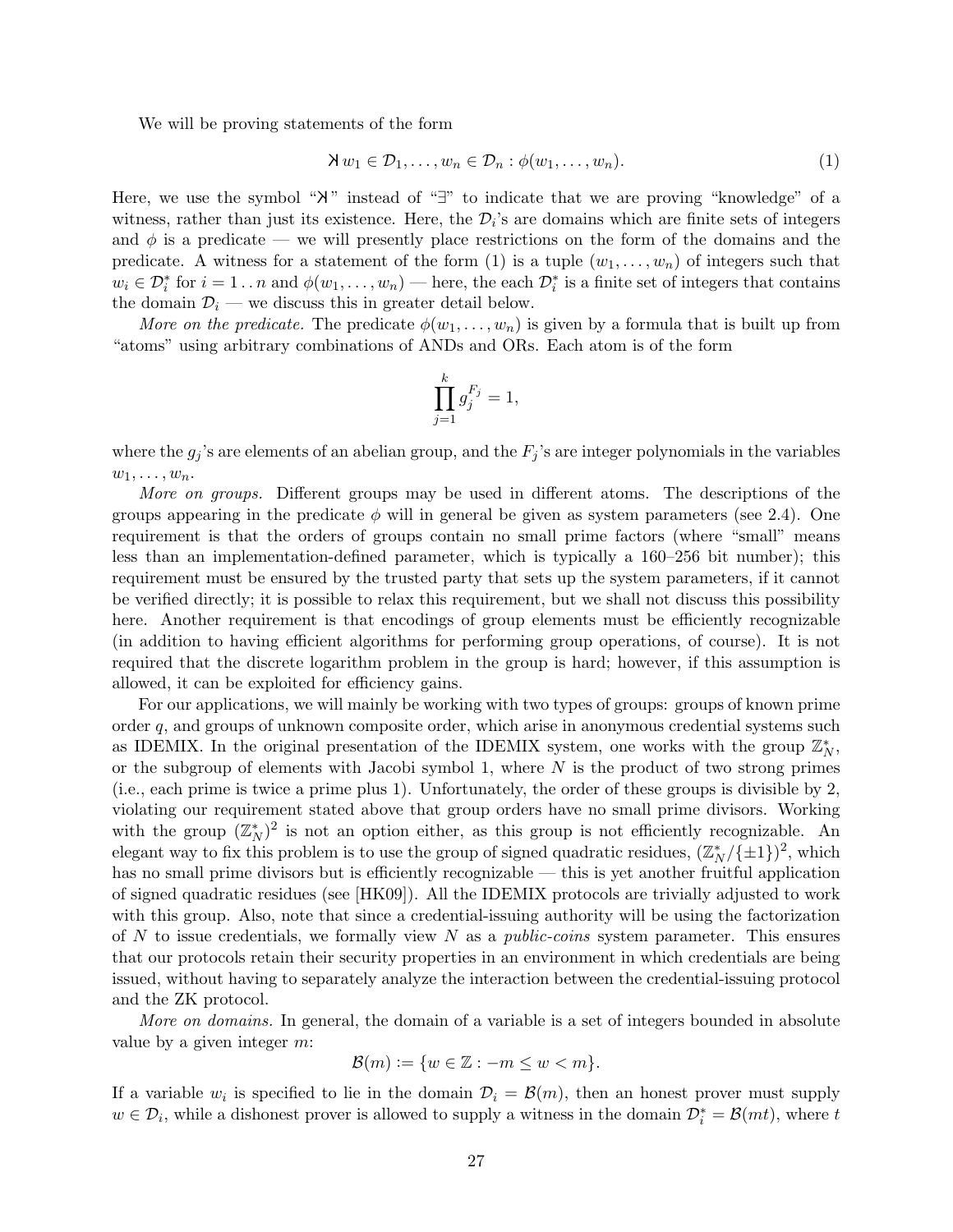is an implementation-defined parameter. This "gap" between honest provers and dishonest provers was discussed in §5.4. In typical implementations, t may be a 200–400 bit integer. Of course, if  $w_i$ only appears as an exponent of group elements whose orders are known to divide  $m$ , then we may assume that  $w_i$  is reduced modulo m, and thus take  $t = 1$ ; in this case, we may simply write  $\mathcal{D}_i$ and  $\mathcal{D}_i^*$  as  $\mathbb{Z}_m$ .

Implementations. It is known how to construct efficient UC zero-knowledge protocols for these types of statements, under reasonable assumptions, by

- (i) combining known techniques to obtain efficient  $\Sigma$ -protocols,
- (ii) converting these  $\Sigma$ -protocols to corresponding  $\Omega$ -protocols by essentially verifiably encrypting the witness,
- (iii) and converting these  $\Omega$ -protocols into efficient UC ZK protocols by using an appropriate type of trapdoor commitment scheme.

The techniques for (i) are essentially the (straightforward) generalization of Schnorr proofs [Sch91], the OR-proof technique [CDS94], and techniques for proving multiplicative relations among committed values  $[CS97, FO99]$ . The techniques for (ii) and (iii) are found in  $[MY04]$  — this yields practical  $\mathcal{F}_{\text{ach}}$ -hybrid protocols that multi-realize  $\mathcal{F}_{\text{zk}}$  with joint access to a CRS; using the "committed proofs" idea from Jarecki and Lysyanskaya [JL00], we obtain practical  $\mathcal{F}_{\text{sch}}$ -hybrid protocols that multi-realize  $\mathcal{F}_{\text{ezk}}$  with joint access to a CRS.

The computational complexity of these proof systems can be easily related to the arithmetic circuit complexity of the polynomials that appear in the description of  $\phi$ : the number of exponentiations is proportional to the sum of the circuit complexities; a more precise running time estimate depends on the types of groups and domains.

Extensions. We have just defined a simple yet expressive language for practical UC ZK; we now extend the language in a number of ways. In principle, these extensions do not increase the expressibility of the language. However, these extensions are make it easier to directly and naturally express more complex relations, and more importantly, they make it easier for an "optimizing compiler" to generate much more efficient protocols. The extended language allows atoms that are predicates of the following type:

- $F = 0$ ;
- $F \geq 0$ ;
- $F \equiv 0 \pmod{m}$ ;
- $gcd(F, m) = 1;$

here, F is an integer polynomial in the variables  $w_1, \ldots, w_n$ , and m is a positive integer. Note that the predicate  $F = 0$  can be expressed in the base language by using the additive group  $\mathbb{Z}$ ; the other three types of predicates are easily expressed using this type of predicate. In the companion paper, we discuss conditions under which the language may be extended more generally. We also discuss another extension to the language, which allows some variables to be quantified using ∃ rather than  $\lambda$ . The idea is that witnesses quantified under  $\exists$  are asserted just to exist, rather than to be explicitly "known" by the prover. Making sense of this formally requires some effort; however, the effort pays off in that the resulting ZK protocols may be substantially more efficient (as witnesses quantified under ∃ do not have to encrypted using Paillier encryption, which is quite expensive), and even those these protocols are not really UCZK, they may still be used in a modular way as building blocks in larger protocols.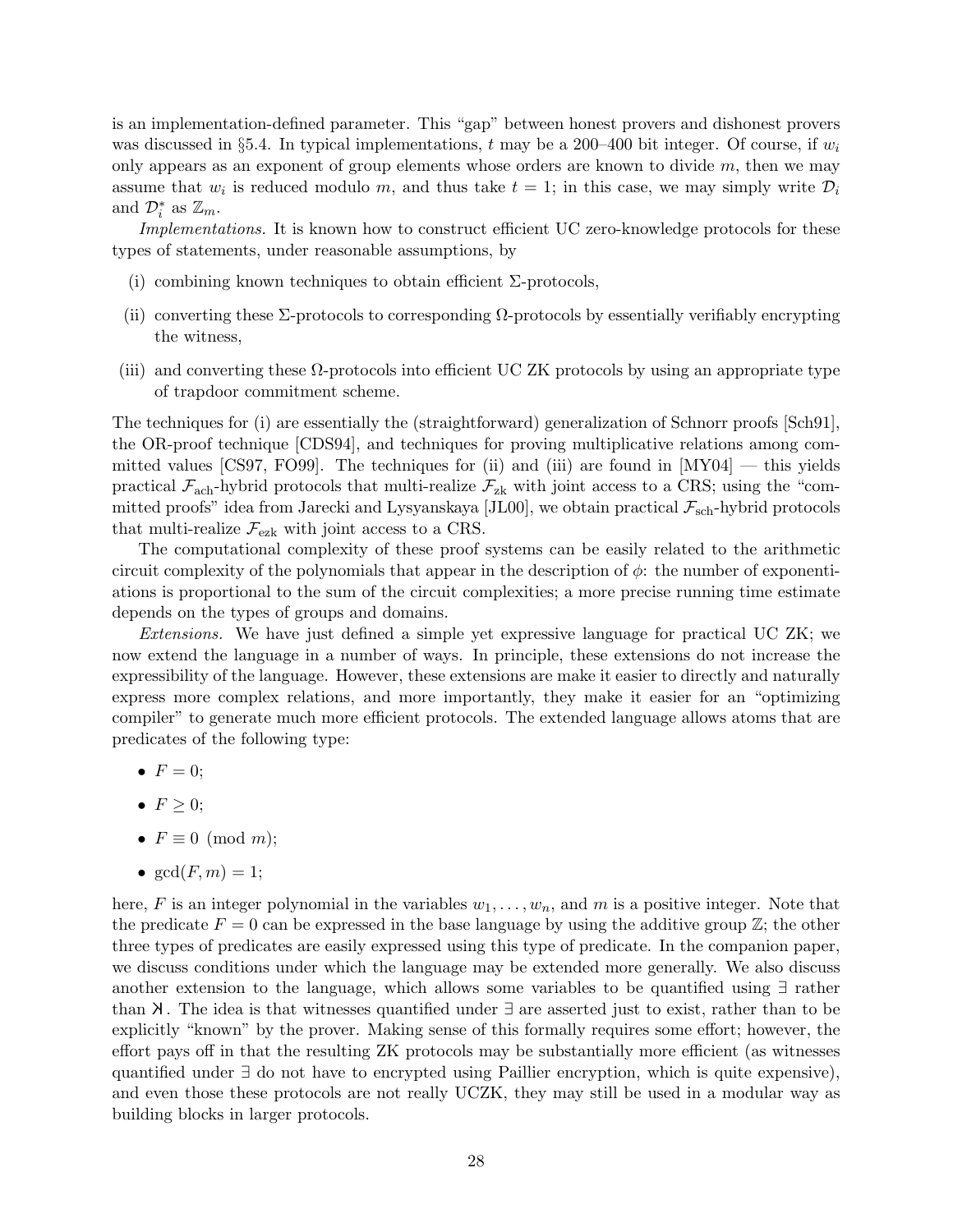# 6 Strong CAID/CAKE protocols

## 6.1 A protocol for vectored unions of product relations

We present here a **protocol**  $\Pi_0$  for  $\mathcal{F}^*_{\text{caid}}$  that works for a vectored union of product relations (see §3.4).

We assume the relation is described by values  $x_1, \ldots, x_k$  and  $y_1, \ldots, y_k$ . Party P has inputs  $s_1 \in S_1^*, \ldots, s_k \in S_k^*,$  and Q has inputs  $t_1 \in T_1^*, \ldots, t_k \in T_k^*.$  They are trying to determine if

$$
\bigvee_{i=1}^{k} \Big[ (x_i, s_i) \in E_i \land (y_i, t_i) \in F_i \Big],
$$

for fixed relations  $E_1, \ldots, E_k$  and  $F_1, \ldots, F_k$ .

We assume that as system parameters, we have a group  $\mathbb G$  of prime order q, and random generator g. We will need to assume that the computational Diffie-Hellman (CDH) assumption holds in this group. This protocol also requires some extra machinery, described below.

- 1a. P computes  $h_L \leftarrow_R \mathbb{G}$  and sends  $h_L$  to Q over a secure channel.
- 1b. Q computes  $h_R \leftarrow_R \mathbb{G}$  and sends  $h_R$  to P over a secure channel.

2a. P waits for  $h_{\rm R}$ , and then computes:

for 
$$
i = 1...k
$$
:  
\n $\alpha_i \leftarrow_R \mathbb{Z}_q, \alpha'_i \leftarrow_R \mathbb{Z}_q$   
\nif  $(x_i, s_i) \in E_i$   
\nthen  $e_i \leftarrow g^{\alpha_i}$   
\nelse  $e_i \leftarrow h_R / g^{\alpha'_i}$ 

Using  $\mathcal{F}_{\text{ezk}}$ , P proves to Q:

$$
\mathcal{H}\lbrace s_i \in S_i^*, \alpha'_i \in \mathbb{Z}_q \rbrace_{i=1}^k : \left[ \bigwedge_{i=1}^k \Bigl( (x_i, s_i) \in E_i \vee g^{\alpha'_i} = h_{\mathcal{R}}/e_i \Bigr) \right];
$$

Note that  $e_1, \ldots, e_k$  are delivered to Q via the  $\mathcal{F}_{\text{ezk}}$  functionality after P erases  $\alpha'_1, \ldots, \alpha'_k$ . 2b.  $Q$  waits for  $h_L$ , and then computes:

$$
\begin{aligned} \text{for } i &= 1 \dots k; \\ \beta_i &\leftarrow_R \mathbb{Z}_q, \, \beta'_i \leftarrow_R \mathbb{Z}_q \\ \text{if } (y_i, t_i) \in F_i \\ \text{then } f_i &\leftarrow g^{\beta_i} \\ \text{else } f_i &\leftarrow h_L / g^{\beta'_i} \end{aligned}
$$

Using  $\mathcal{F}_{\text{ezk}}$ , Q proves to P:

$$
\mathcal{H}\left\{t_i \in T_i^*, \beta_i' \in \mathbb{Z}_q\right\}_{i=1}^k : \bigg[\bigwedge_{i=1}^k \Bigl((y_i, t_i) \in F_i \vee g^{\beta_i'} = h_L/f_i\Bigr)\bigg];
$$

Note that  $f_1, \ldots, f_k$  are delivered to P via the  $\mathcal{F}_{\text{ezk}}$  functionality after Q erases  $\beta'_1, \ldots, \beta'_k$ . 3a. P computes:

for  $i = 1...k$ : if  $(x_i, s_i) \in E_i$ then  $u_i \leftarrow f_i^{\alpha_i}$ else  $u_i \leftarrow_R \mathbb{G}$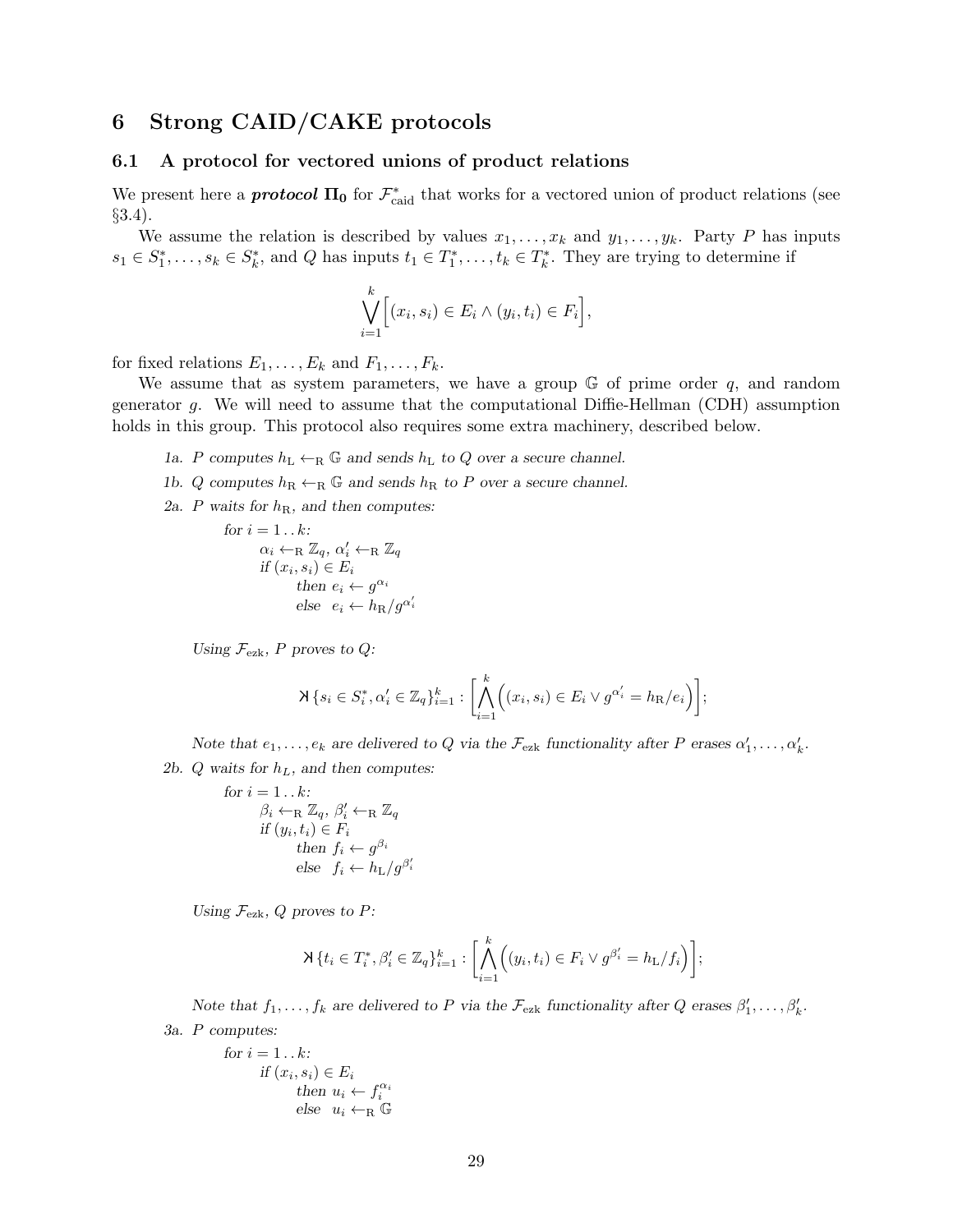3b. Q computes:

for 
$$
i = 1...k
$$
:  
\nif  $(y_i, t_i) \in F_i$   
\nthen  $v_i \leftarrow e_i^{\beta_i}$   
\nelse  $v_i \leftarrow_R \mathbb{G}$ 

4. P and Q run a strong CAID subprotocol to evaluate the predicate

$$
\bigvee_{i=1}^k (u_i = v_i),
$$

and output the result of this computation after erasing all local data.

#### NOTES:

- 1. The values  $h_L$  and  $h_R$  could be replaced by a system parameter  $h \in \mathbb{G}$ .
- 2. We have reduced our original strong CAID problem to a simpler strong CAID problem in Step 4. We discuss implementations of Step 4 below.
- 3. The intuition for the main idea of the protocol runs as follows. Suppose, for example, that P is honest and Q is corrupt. In Step 2b, Q intuitively proves for each  $i = 1 \dots k$ , either that it knows  $t_i$  such that  $(y_i, t_i) \in E_i$  or that it *does not know*  $\beta_i$ ; in the latter case, Q will not be able to predict the value  $g^{\alpha_i\beta_i}$  when it comes to Step 4.
- 4. Assuming the  $E_i$ 's and  $F_i$ 's are relations based on an anonymous credential system like IDEMIX, then all of the ZK protocols have relatively efficient implementations (see §5.5).

### 6.2 Security analysis

Our goal now is to show that protocol  $\Pi_0$  realizes  $\mathcal{F}^*_{\text{caid}}$ . Note that  $\Pi_0$  is a hybrid protocol that uses the following ideal functionalities as subroutines: secure channels (i.e.,  $\mathcal{F}_{sch}$ ), enhanced zero knowledge (i.e.,  $\mathcal{F}_{\text{ezk}}$ ) for relations of the form appearing in Steps 2a and 2b of the protocol, and  $\mathcal{F}^*_{\text{caid}}$  for relations of the form appearing in Step 4 of the protocol.

We need to make use of the CDH assumption. It will be helpful to introduce some notation. For group elements  $u = g^{\alpha}$  and  $v = g^{\beta}$  in G, where  $\alpha, \beta \in \mathbb{Z}_q$ , let us define  $[u, v] := g^{\alpha \beta}$ . The CDH assumption says that for random  $u, v \in \mathbb{G}$ , it is hard to compute [u, v].

**Theorem 4** Under the CDH assumption for  $\mathbb{G}$ , protocol  $\Pi_0$  realizes  $\mathcal{F}^*_{\text{caid}}$ .

*Proof.* As usual, our goal is as follows: given an adversary A attacking  $\Pi_0$ , construct a corresponding simulator  $A^*$  that attacks  $\mathcal{F}^*_{\text{caid}}$ , so that no environment can distinguish an attack of A from the an attack of  $A^*$ . Moreover, the design of  $A^*$  will follow the usual principle of running an instance of A internally, and providing to A a simulated execution environment, including all of the ideal functionalities used as subroutines in  $\Pi_0$ .

We are assuming here that A attacks just a single instance of  $\Pi_0$ . Because protocol  $\Pi_0$  uses secure channels and enhanced zero knowledge, in the case where both P and Q are honest, the simulation is trivial —  $A^*$  just sends and receives various notifications to A, and these notifications contain no real content; in addition, when  $A$  send a lock, deliver-left, or deliver-right messages for the  $\mathcal{F}^*_{\text{caid}}$  functionality in Step 4,  $A^*$  sends a corresponding message to its own  $\mathcal{F}^*_{\text{caid}}$ functionality.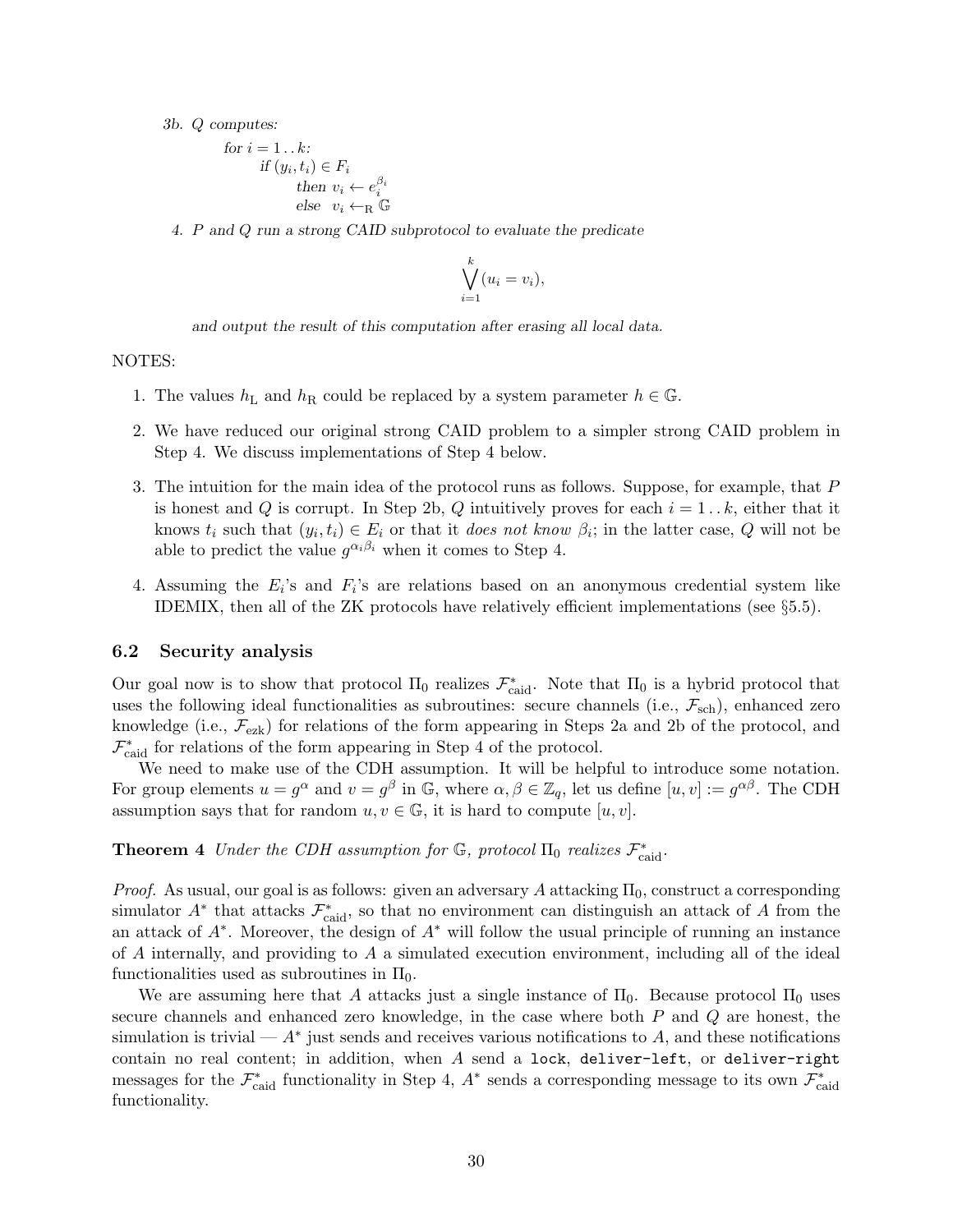The simulation only becomes challenging when one of P and Q becomes corrupt. We only consider the case  $Q$  becomes corrupted first (the case where  $P$  is corrupted first is symmetric). Without loss of generality, we may assume that as soon as  $Q$  is corrupted, all of its subroutines are immediately corrupted as well. In fact, it suffices to consider the case where  $Q$  (as well as all of its subroutines) starts out corrupt: because of the use of secure channels and enhanced zero knowledge, after obtaining Q's input  $t_1, \ldots, t_k$ , the simulator can simply start Q's execution of  $\Pi_0$  at the beginning, and run it forward to the point where Q was actually corrupted. Of course, our simulator has to deal with the possibility that  $P$  may be corrupted at any time, and be able to produce a convincing view of P's internal state at that time (and at which point in time, the simulators task is complete).

**Step 1.**  $A^*$  follows the protocol, generating  $h_L \in \mathbb{G}$  at random, and sending this to Q (i.e., the real-world  $Q$  that is under the control of  $A$ ).

**Step 2.** When Q performs his ZK proof, he gives to  $A^*$  witnesses  $t_i, \beta'_i$  for  $i = 1...k$ , along with the values  $f_1, \ldots, f_k$  (which are sent directly to P).

Now consider P's ZK proof. If P is corrupted before the "lock" step of  $\mathcal{F}_{\text{ezk}}$ , then  $A^*$  obtains  $s_1, \ldots, s_k$  from  $\mathcal{F}^*_{\text{caid}}$ , and computes the internal state of P as in the protocol.

Otherwise, if P is not corrupted before the "lock" step of  $\mathcal{F}_{\text{ezk}}$ , then  $A^*$  computes  $\alpha_i \leftarrow_R \mathbb{Z}_q$ ,  $e_i \leftarrow g^{\alpha_i}$  for  $i = 1..k$ , and delivers to Q the  $x_i$ 's and  $e_i$ 's which describe the statement being proved.

If P is ever corrupted at any later point in time,  $A^*$  obtains  $s_1, \ldots, s_k$ , and gives these values to A. In addition, for  $i = 1...k$  with  $(x_i, s_i) \in E_i$ , if  $(x_i, s_i) \notin E$ , then  $A^*$  replaces  $\alpha_i$  by a random element of  $\mathbb{Z}_q$ , before sending  $(\alpha_1, \ldots, \alpha_k)$  to A. Notice that  $A^*$  does not need to send any of the  $\alpha'_i$ values to  $A$ : we are exploiting here in an essential way the fact that  $P$  erases these values, and the properties of the  $\mathcal{F}_{\text{ezk}}$  functionality, which does not commit us to the values  $e_1, \ldots, e_k$  until after the values  $\alpha'_1, \ldots, \alpha'_k$  are erased.

Step 3. This is a local computation, so there is nothing to simulate. However, if P is corrupted after this step, then  $A^*$  obtains  $s_1, \ldots, s_k$ , and in addition to these values, gives  $\alpha_1, \ldots, \alpha_k$  and  $u_1, \ldots, u_k$  to A, where the  $\alpha_i$ 's are computed as above, and the  $u_i$ 's are computed as follows: if  $(x_i, s_i) \in E$ , then  $u_i \leftarrow f_i^{\alpha_i}$ , else  $u_i \leftarrow_R \mathbb{G}$ .

**Step 4.** After A "locks" in the inputs to the  $\mathcal{F}^*_{\text{caid}}$  subprotocol, the simulator  $A^*$  obtains  $Q$ 's inputs  $v_1, \ldots, v_k$  to the subprotocol. Because Q is malicious, these inputs may not be correctly computed, and so  $A^*$  will adjust the values  $t_1, \ldots, t_k$  obtained in Step 2 accordingly. Specifically, for  $i = 1...k$ , if  $(y_i, t_i) \in F_i$  but  $v_i \neq f_i^{\alpha_i}$ , then  $A^*$  replaces  $t_i$  with  $\perp$ . Recall that by convention,  $(y_i, \perp) \notin F_i$ . Now  $A^*$  submits the adjusted inputs  $t_1, \ldots, t_k$  to the high level  $\mathcal{F}_{\text{caid}}^*$  functionality, and delivers the result to Q.

That completes the description of  $A^*$ . Clearly,  $A^*$  perfectly simulates  $A$ 's attack, except for one possibility — namely, the output of the high-level  $\mathcal{F}^*_{\text{caid}}$  functionality may not agree with the output of the low-level  $\mathcal{F}^*_{\text{caid}}$  functionality. We argue that this happens with negligible probability, under the CDH assumption.

Let  $e_1, \ldots, e_k$  and  $\alpha_1, \ldots, \alpha_k$  be computed as described in Step 2 above. Let  $v_1, \ldots, v_k$  and  $t_1, \ldots, t_k$  be computed as described in Step 4 above. Let  $t'_1, \ldots, t'_k$  denote the original, unadjusted  $t_i$  values, as obtained in Step 2. Let  $u_1, \ldots, u_k$  be computed as follows: if  $(x_i, s_i) \in E$ , then  $u_i \leftarrow f_i^{\alpha_i}$ , else  $u_i \leftarrow_R \mathbb{G}$ . Our goal is to show that with overwhelming probability, for  $i = 1...k$ ,  $u_i = v_i$  if and only if  $(x_i, s_i) \in E_i$  and  $(y_i, t_i) \in F_i$ .

Fix an index  $i = 1...k$ .

If  $(x_i, s_i) \in E_i$  and  $(y_i, t_i) \in F_i$ , then by definition,  $u_i = f_i^{\alpha_i} = v_i$ .

Now suppose  $(x_i, s_i) \notin E_i$  or  $(y_i, t_i) \notin F_i$ . We want to show that  $u_i \neq v_i$  with overwhelming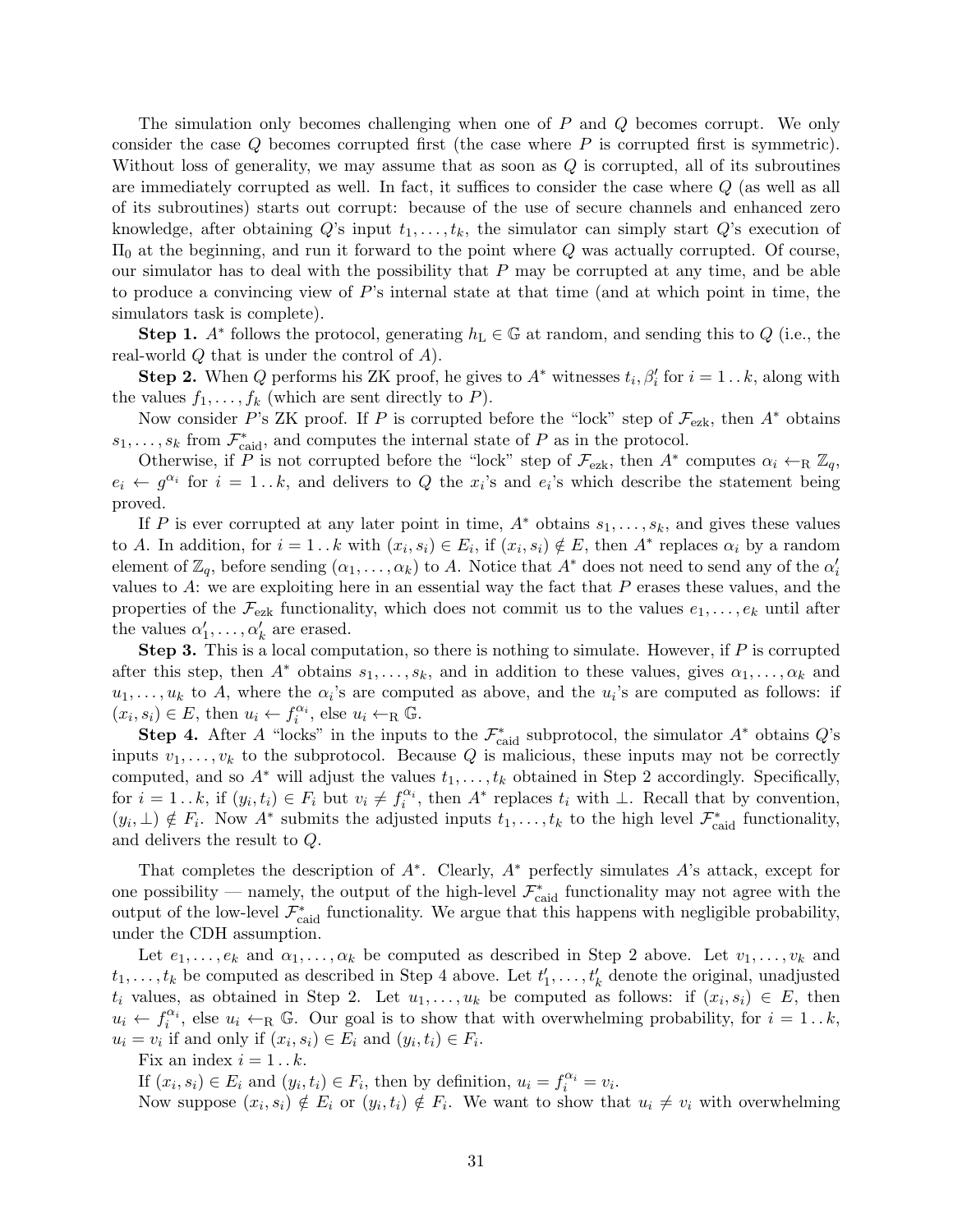probability. There are two cases to consider.

Case 1.  $(x_i, s_i) \notin E_i$ . In this case,  $u_i$  is random, and so  $u_i \neq v_i$  with overwhelming probability. Case 2.  $(x_i, s_i) \in E_i$  and  $(y_i, t_i) \notin F_i$ . In this case,  $u_i = f_i^{\alpha_i}$ . There are two subcases.

Case 2a.  $(y_i, t'_i) \in F_i$ . In this case,  $u_i \neq v_i$  by definition.

Case 2b.  $(y_i, t'_i) \notin F_i$ . This is the interesting case. In Step 2, as a part of Q's ZK proof, we obtained the value  $\beta'_i$ , and by definition,  $g^{\beta'_i} = h_L/f_i$ . Also by definition,  $u_i = [e_i, f_i]$ . We assume that A can compute  $v_i$  such that  $u_i = v_i$  with non-negligible probability, and obtain a contradiction. Note that

$$
[e_i, h_\mathcal{L}] = [e_i, f_i g^{\beta'_i}] = [e_i, f_i][e_i, g^{\beta'_i}] = [e_i, f_i]e_i^{\beta'_i}.
$$

The identity

$$
[e_i, h_{\rm L}] = [e_i, f_i]e_i^{\beta'_i} \tag{2}
$$

is the key identity. If A is able to compute  $[e_i, f_i]$ , then we can use A to compute  $[e_i, h_L]$ . Moreover, in order to compute  $[e_i, h_L]$  in this way, we do not need the value  $\alpha_i$ . Thus, we can use A to solve a random instance of the CDH problem with non-negligible probability, which contradicts the CDH assumption.  $\square$ 

## 6.3 Implementing Step 4

In the case where  $k = 1$ , one can use the equality test protocol in §7. As an alternative to protocol  $\Pi_0$ , in the case where  $k = 1$  one can use the protocol in §8.

In the general case where  $k \geq 1$ , we suggest the following method. Assume we have a UC protocol for evaluating an arithmetic circuit mod  $N$ , where  $N$  is a system parameter that is the product of two large primes. Then to evaluate the boolean expression

$$
\bigvee_{i=1}^{k} (u_i = v_i),\tag{3}
$$

P chooses  $a_0 \in \mathbb{Z}_N$  at random, and for  $i = 1...k$ , encodes  $u_i$  as an element  $a_i$  of  $\mathbb{Z}_N$ ; similarly, Q chooses  $b_0 \in \mathbb{Z}_N$  at random, and for  $i = 1 \dots k$ , encodes  $v_i$  as an element  $b_i$  of  $\mathbb{Z}_N$ . Then P and Q jointly evaluate in the expression (over  $\mathbb{Z}_N$ )

$$
\prod_{i=0}^{k} (a_i - b_i). \tag{4}
$$

If (3) is true, then (4) is zero; if (3) is false, then (4) is a random element of  $\mathbb{Z}_N$ .

Thus, we reduce the original strong CAID problem to a strong CAID problem for a simpler predicate, namely, expressions of the type (3), and the latter is easily reduced to a simple circuit evaluation problem modulo  $N$ , namely, expressions of the type  $(4)$ . There are quite practical protocols for circuit evaluation, which we discuss in detail in a companion paper. The basic idea is to use known techniques for circuit evaluation based on homomorphic encryption, making use of a semantically secure variant of Camenisch and Shoup's encryption scheme [CS03], which has the advantage that generating public keys is very inexpensive (making security with adaptive corruptions and erasures more practical) and proofs about plaintexts fit very nicely into the framework for ZK proofs discussed in §5.5. These protocols require  $O(k)$  exponentiations, and  $O(\log k)$  (the circuit depth) rounds of communication, and  $O(k)$  total communication complexity. These same bounds hold for the overall strong CAID protocol as well.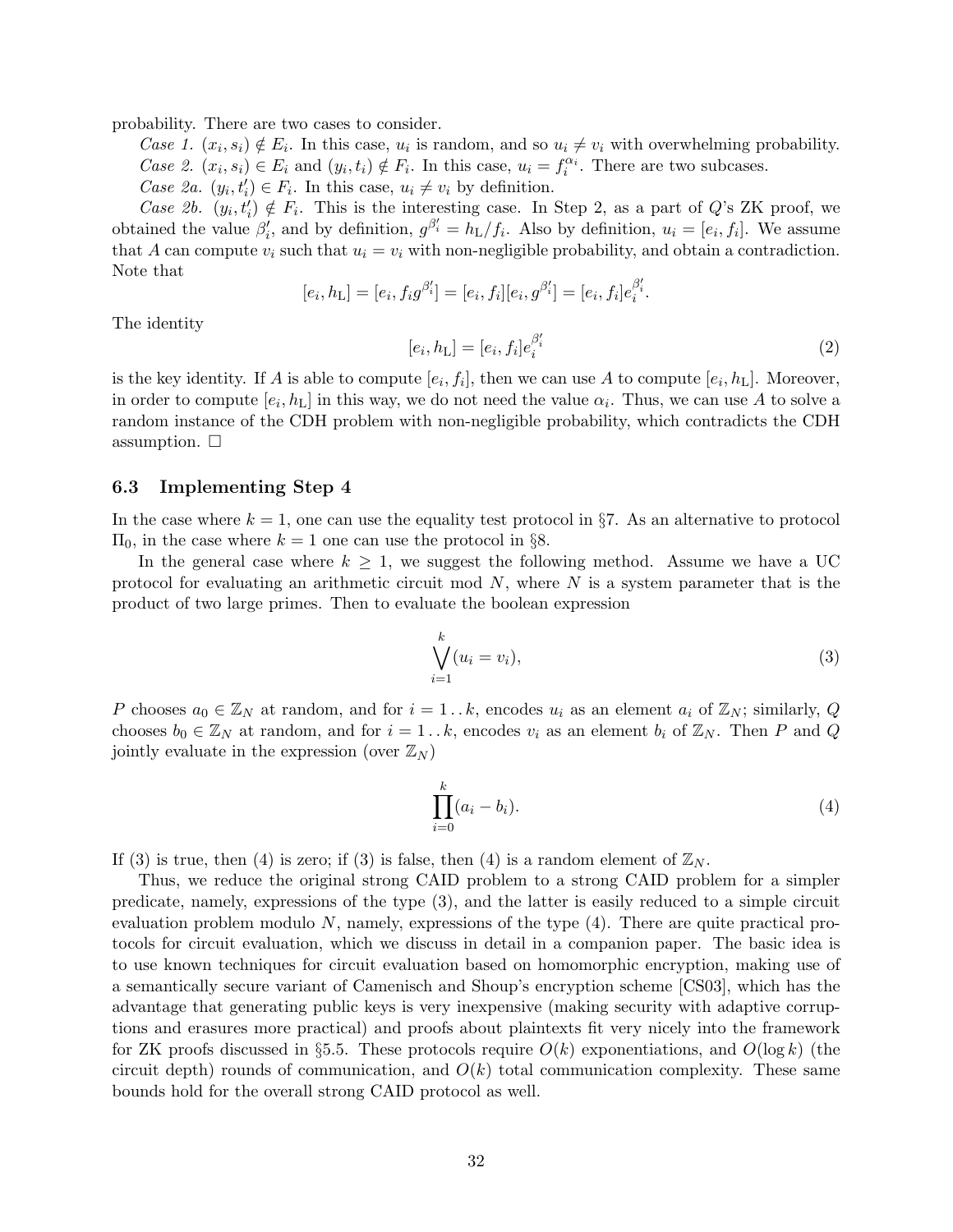### 6.4 Variations

Using a hash. Note that in implementing Step 4, it may be more convenient if protocol  $\Pi_0$ computed the  $u_i$ 's and  $v_i$ 's as the *hash* of group elements. This will work, provided we assume the DDH, and provided the hash function is sufficiently entropy preserving.

**Realizing**  $\mathcal{F}_{\text{pcaid}}$ **.** To realize  $\mathcal{F}_{\text{pcaid}}^*$ , we simply add the following step before Step 1:

- 0.1a P waits for its input  $\langle R \rangle$ , and then P sends  $\langle R \rangle$  to Q over a secure channel.
- 0.1b Q waits for the message  $\langle R \rangle$  from P, and then outputs  $\langle R \rangle$  After receiving the message  $\langle R \rangle$  from P, Q outputs  $\langle R \rangle$ .
- 0.2 P (resp.,  $Q$ ) waits for the input s (resp., t).

This is a generic transformation that converts any  $\mathcal{F}^*_{\text{caid}}$  protocol to an  $\mathcal{F}^*_{\text{pcaid}}$  protocol.

Adding key exchange. Adding key exchange is simple, especially since we are already assuming secure channels. We simply add the following step before Step 1:

0.3 P sends K to Q over a secure channel.

In addition, whenever either party would output 1, it instead outputs  $(1, K)$ .

This is a generic transformation that converts any  $\mathcal{F}^*_{\text{caid}}$  (resp.,  $\mathcal{F}^*_{\text{pcaid}}$ ) protocol into an  $\mathcal{F}^*_{\text{cake}}$ (resp.,  $\mathcal{F}_{\text{pcale}}^*$ ) protocol.

Adding partial equality tests. Suppose that we want to add support for partial equality tests (see §3.4). The relation we now want to work with is

$$
\Big\{ \left( (s_1,\ldots,s_k),(t_1,\ldots,t_k) \right) : \bigvee_{i=1}^k \Big[ (x_i,s_i) \in E_i \wedge (y_i,t_i) \in F_i \wedge (\sigma_i(s_i) = \tau_i(t_i)) \Big] \Big\},
$$

for appropriate functions  $\sigma_1, \ldots, \sigma_k$  and  $\tau_1, \ldots, \tau_k$ . To do this, we need to make use of a variation of the "commit and prove" functionality introduced in [CLOS02]. More specifically, in Steps 2a and 2b, P should make commitments to  $u'_i = \sigma_i(s_i)$  for  $i = 1...k$  and Q should make commitments to  $v_i' := \tau_i(t_i)$  for  $i = 1...k$ , in such a way that both parties are committed to use these same values in Step 4. Then, in Step 4, the two parties run a strong CAID protocol to evaluate the predicate

$$
\bigvee_{i=1}^{k} [(u_i = v_i) \wedge (u'_i = v'_i)].
$$
\n(5)

Evaluation of this predicate can also be reduced to a circuit evaluation problem over  $\mathbb{Z}_N$ . Assuming  $u_i, v_i, u'_i, v'_i$  are encoded as elements of  $\mathbb{Z}_N$  as  $a_i, b_i, a'_i, b'_i, P$  chooses random  $\mu_i \in \mathbb{Z}_N$  for  $i = 0 \dots k$ ; similarly, Q chooses random  $\nu_i \in \mathbb{Z}_N$  for  $i = 0 \dots k$ . Then both parties jointly evaluate

$$
(\mu_0 - \nu_0) \prod_{i=1}^k [(a_i - b_i)(\mu_i - \nu_i) + (a'_i - b'_i)].
$$

Zero means (5) holds, and non-zero means it does not hold.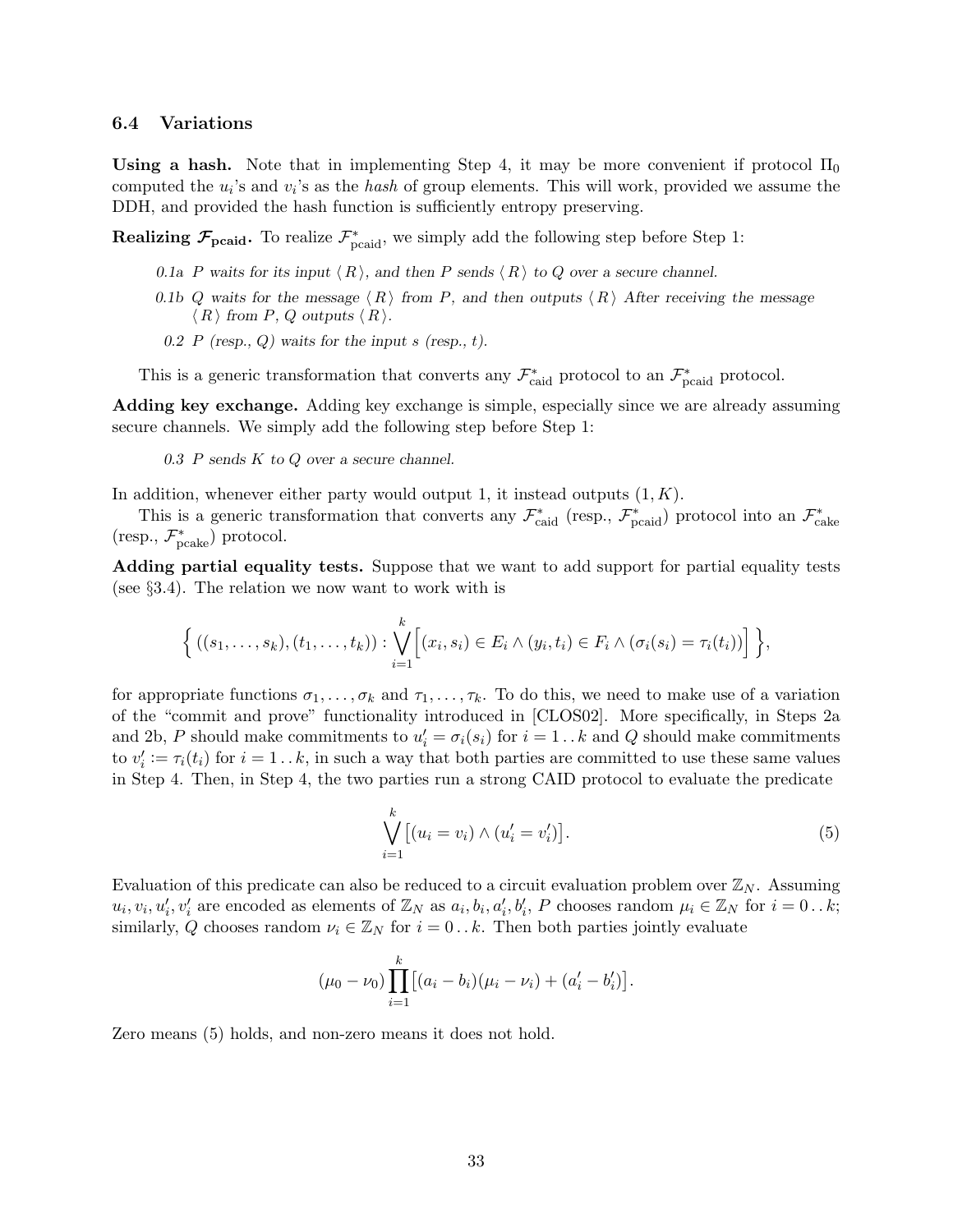## 6.5 From strong CAID/CAKE to CAID/CAKE

We can instantiate protocol  $\Pi_0$  to get a practical  $\mathcal{F}_{sch}$ -hybrid protocol  $\Pi'_0$  that multi-realizes  $\mathcal{F}_{cal}^*$ (or any of the variations discussed above) with joint access to a CRS — the crucial building block is  $\mathcal{F}_{\text{ezk}}$ , discussed in §5. Then using the split functionalities techniques in §4, we can turn  $\Pi_0'$  into a protocol  $\mathsf{s}\Pi_0'$  that multi-realizes  $\mathsf{s}\mathcal{F}^*_{\text{caid}}$  with joint access to a CRS. The resulting protocol is a CAID/CAKE protocol that works without secure channels.

Typically, the purpose of running a CAKE protocol is to use the session key to implement a secure session. If, in fact, this is the goal, a more straightforward way of achieving it is as follows. Simply design a  $\mathcal{F}_{\text{sch}}$ -hybrid protocol that works as follows: first, it runs a strong CAID protocol, and if that succeeds, the parties continue to communicate, using the secure channels provided by the  $\mathcal{F}_{\text{sch}}$  functionality. Now apply the split functionalities techniques in §4 to this protocol, obtaining a protocol that essentially provides a "credential authenticated secure channel".

# 7 A protocol for equality testing and a related problem

Here is a simple protocol for equality testing, **protocol**  $\Pi_{eq}$ . We assume that a group  $\mathbb{G}$  of prime order q, along with a generator  $g \in \mathbb{G}$ , are given as system parameters. We will need to assume the DDH for G. We assume the inputs to the two parties are encoded as elements of  $\mathbb{Z}_q$ . Again, we use  $\mathcal{F}_{\text{ezk}}$  as a subprotocol.

The protocol runs as follows, where P has input  $a \in \mathbb{Z}_q$ , and Q has input  $b \in \mathbb{Z}_q$ :

1. P computes:

$$
h \leftarrow_R \mathbb{G}, x_1, x_2, r \leftarrow_R \mathbb{Z}_q
$$
  

$$
c \leftarrow g^{x_1} h^{x_2}, u_1 \leftarrow g^r, u_2 \leftarrow h^r, e \leftarrow g^a c^r
$$
  
and using  $\mathcal{F}_{\text{ezk}}$  proves to Q:

$$
\lambda a \in \mathbb{Z}_q \exists r \in \mathbb{Z}_q : g^r = u_1 \wedge h^r = u_2 \wedge g^a c^r = e;
$$

note that  $h, c, u_1, u_2, e$  are delivered to Q via the  $\mathcal{F}_{\text{ezk}}$  functionality after erasing r.

2. Q computes:

$$
\begin{array}{l} s \leftarrow_{\mathrm{R}} \mathbb{Z}_q^*, \; t \leftarrow_{\mathrm{R}} \mathbb{Z}_q\\ \tilde{u}_1 \leftarrow u_1^s g^t, \; \tilde{u}_2 \leftarrow u_2^s h^t, \, \tilde{e} \leftarrow e^s g^{-bs} c^t \end{array}
$$

and using  $\mathcal{F}_{\text{ezk}}$  proves to P:

$$
\lambda b \in \mathbb{Z}_q \exists s, t \in \mathbb{Z}_q : u_1^s g^t = \tilde{u}_1 \wedge u_2^s h^t = \tilde{u}_2 \wedge e^s g^{-bs} c^t = \tilde{e} \wedge \gcd(s, q) = 1;
$$

note that  $\tilde{u}_1$ ,  $\tilde{u}_2$ ,  $\tilde{e}$  are delivered to P via the  $\mathcal{F}_{\text{ezk}}$  functionality after erasing s, t.

3. P computes:

$$
z \leftarrow_R \mathbb{Z}_q^*
$$
  

$$
d \leftarrow \tilde{e}^z(\tilde{u}_1)^{-z x_1}(\tilde{u}_2)^{-z x_2}
$$

and using  $\mathcal{F}_{\text{ezk}}$  proves to  $Q$ :

$$
\exists x_1, x_2, z \in \mathbb{Z}_q : g^{x_1} h^{x_2} = c \wedge \tilde{e}^z (\tilde{u}_1)^{-x x_1} (\tilde{u}_2)^{-x x_2} = d \wedge \gcd(z, q) = 1;
$$

here, d is delivered to Q via the  $\mathcal{F}_{\text{ezk}}$  functionality after erasing  $x_1, x_2, z$ .

4. After erasing all local data, both parties output 1 if  $d = 1$ , and output 0 otherwise.

NOTES: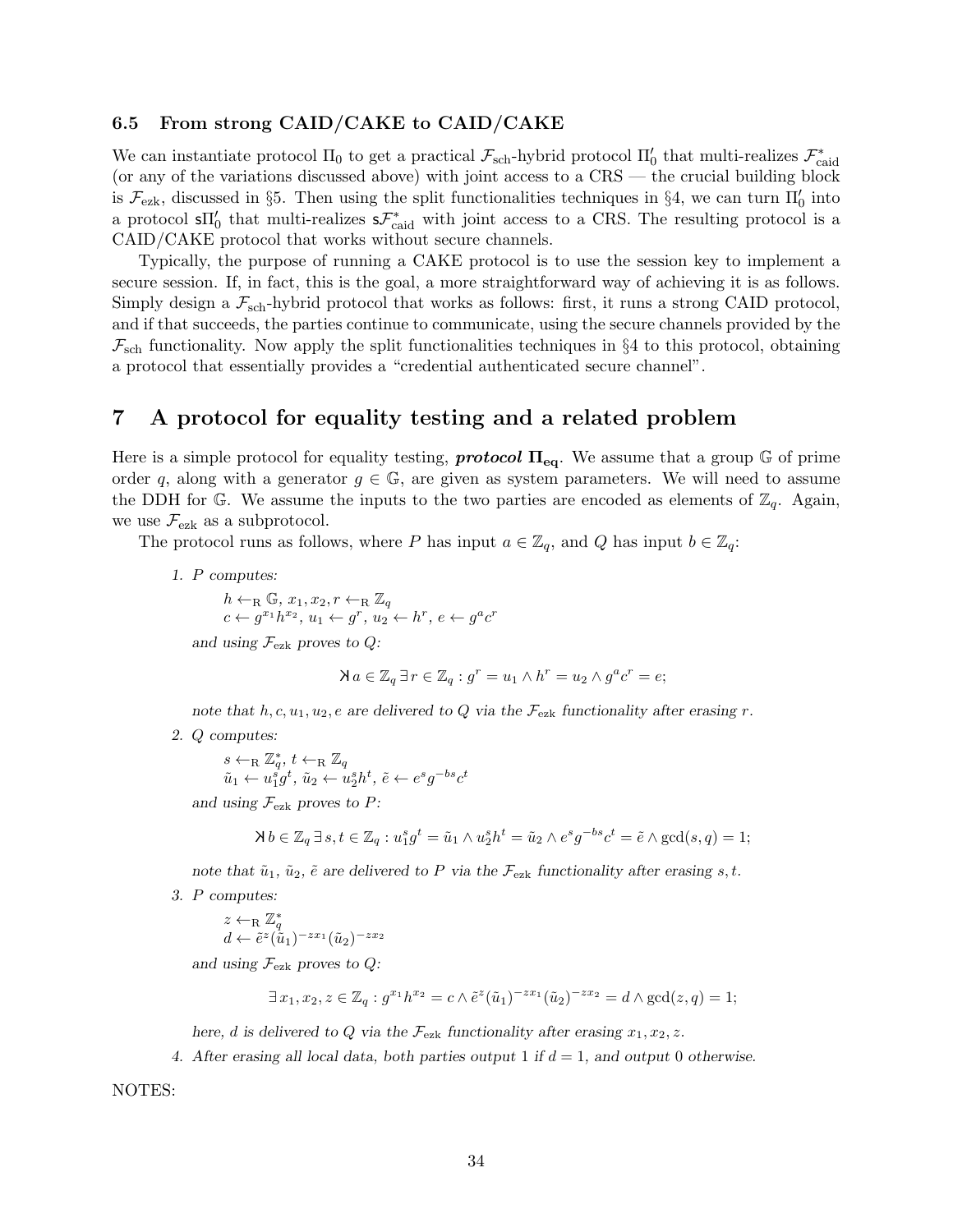- 1. We are using  $\exists$  as well as  $\lambda$  quantifiers here. This allows for certain optimizations, since values quantified under ∃ are never explicitly needed in the simulator in the security proof below. However, in terms of understanding the basic protocol and its security, the reader may simply treat  $\exists$  the same as  $\lambda$ .
- 2. In Step 1,  $(h, c)$  is the public key and  $(x_1, x_2)$  the private key for "Cramer-Shoup Ultra-Lite" the semantically secure version of Cramer-Shoup encryption.  $(u_1, u_2, e)$  is an encryption of  $g^a$ . We will exploit the fact that this scheme is "receiver non-committing", as was demonstrated by Jarecki and Lysyanskaya [JL00]. This property will allow us to simulate adaptive corruptions.
- 3. In Step 2, assuming  $(u_1, u_2, e)$  encrypts  $g^a$ , then  $(\tilde{u}_1, \tilde{u}_2, \tilde{e})$  is a random encryption of  $g^{s(a-b)}$ .
- 4. In Step 3, P is decrypting  $(\tilde{u}_1, \tilde{u}_2, \tilde{e})$ , and raising it to the power z, so that  $d = g^{zs(a-b)}$
- 5. All of the ZK protocols have practical implementations, as discussed in §5.5.

**Theorem 5** Assuming the DDH for  $\mathbb{G}$ , protocol  $\Pi_{eq}$  realizes functionality  $\mathcal{F}_{\text{caid}}^{*}$  for the equality relation.

Proof. Similarly to what was argued in the proof of Theorem 4, it suffices to exhibit a simulator in the case where  $P$  starts out honest and  $Q$  starts out corrupt, and the case where  $P$  starts out corrupt and Q starts out honest (unlike in the Theorem 4, the two cases are not symmetric).

Case 1: P honest, Q corrupt. The simulator runs as follows.

**Step 1.** If P is corrupted before the "lock" step of  $\mathcal{F}_{\text{ezk}}$ , then the simulator obtains P's input  $a$ , and computes the internal state of  $P$  as in the protocol. Otherwise, the simulator computes

 $m_1 \leftarrow_R \mathbb{Z}_q$ ,  $m_2 \leftarrow_R \mathbb{Z}_q$ ,  $w \leftarrow_R \mathbb{Z}_q \setminus \{0\}$ ,  $r_1 \leftarrow_R \mathbb{Z}_q$ ,  $r_2 \leftarrow_R \mathbb{Z}_q \setminus \{r_1\}$ 

and then

$$
h \leftarrow g^w, \ c \leftarrow g^{m_1}, \ u_1 \leftarrow g^{r_1}, \ u_2 \leftarrow g^{r_2}, \ e \leftarrow g^{m_2}
$$

and delivers  $h, c, u_1, u_2, e$  to Q as in  $\mathcal{F}_{\text{ezk}}$ .

If  $P$  is corrupted at any later time, the simulator must reveal the internal state of  $P$ , which consists of  $a, x_1, x_2$ . The value a is obtained from the  $\mathcal{F}^*_{\text{caid}}$  ideal functionality. The values  $x_1, x_2$ are computed as solutions to the following equation:

$$
\begin{pmatrix} 1 & w \ r_1 & r_2w \end{pmatrix} \begin{pmatrix} x_1 \ x_2 \end{pmatrix} = \begin{pmatrix} m_1 \ m_2 - a \end{pmatrix}
$$

**Step 2.** After receiving the values b, s, t, along with  $\tilde{u}_1, \tilde{u}_2, \tilde{e}$  from Q as a part of  $\mathcal{F}_{\text{ezk}}$ , the simulator submits the value b to the  $\mathcal{F}^*_{\text{caid}}$  ideal functionality as  $Q$ 's input, and then obtains the output res of  $\mathcal{F}^*_{\text{caid}}$ .

**Step 3.** If P is corrupted before the "lock" step of  $\mathcal{F}_{\text{ezk}}$ , then the simulator obtains  $a, x_1, x_2$ as in the corruption handling logic in Step 1, chooses  $z \in \mathbb{Z}_q^*$  at random, and reveals the internal state of P, which consists at this point of  $(a, x_1, x_2, z)$ . Otherwise, the simulator computes  $d \in \mathbb{G}$ as follows: if  $res = 1$ , then  $d \leftarrow 1$ , else  $d \leftarrow_R \mathbb{G} \setminus \{1\}$ . Finally, the simulator simply waits for the protocol to finish, and then instructs  $\mathcal{F}^*_{\text{caid}}$  to deliver the output res to P.

That completes the description of the simulator for Case 1. We leave it to the reader to verifier that the simulation is indistinguishable from a real execution of  $\Pi_{eq}$ , assuming the DDH: the DDH is used to argue that Step 1 of the simulation is indistinguishable from a real execution; given a "test tuple"  $(g, h, u_1, u_2)$ , where either  $\log_a u_1 = \log_h u_1$  or  $u_1$  and  $u_2$  are random, we set up the system parameters with the given g; in Step 1, we take the input a from P, choose  $x_1, x_2$  at random, and compute  $c \leftarrow g^{x_1} h^{x_2}, e = g^a u_1^{x_1} u_2^{x_2}$ ; then we send  $h, c, u_1, u_2, e$  to  $Q$ , revealing  $x_1, x_2$  if P is corrupted.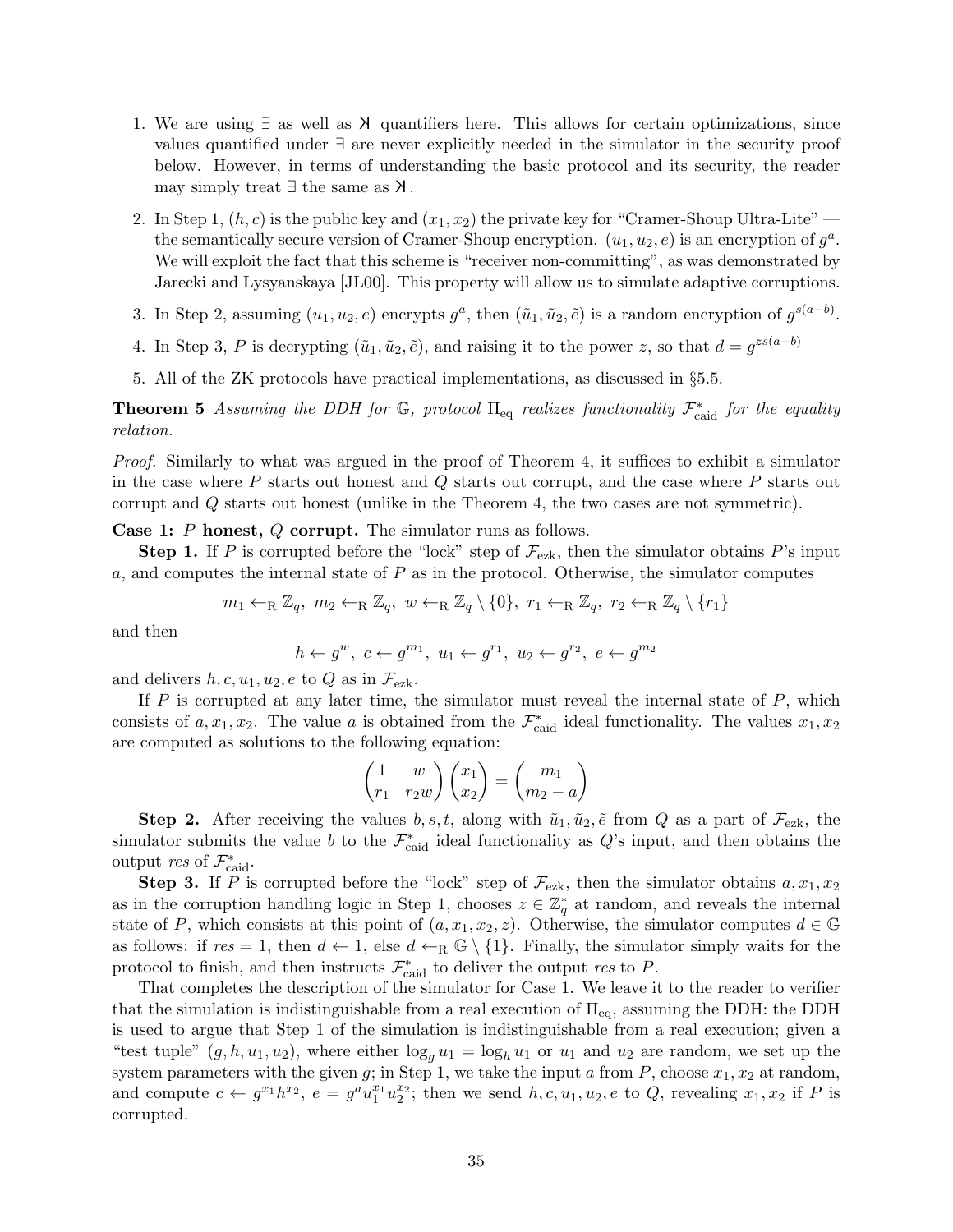Case 2: P corrupt, Q honest. The simulator runs as follows.

**Step 1.** After receiving the values  $a, r$  along with  $h, c, u_1, u_2, e$  as a part of  $\mathcal{F}_{\text{ezk}}$ , the simulator submits the value a to the  $\mathcal{F}^*_{\text{caid}}$  ideal functionality as P's input, and then obtains the output res of  $\mathcal{F}^*_{\text{caid}}$ .

**Step 2.** If Q is corrupted before the "lock" step of  $\mathcal{F}_{\text{ezk}}$ , then the simulator obtains Q's input and computes the internal state of  $Q$  as in the protocol. Otherwise, the simulator delivers to  $P$ the values  $\tilde{u}_1, \tilde{u}_2, \tilde{e}$  as part of  $\mathcal{F}_{\text{ezk}}$ , which it computes as follows: if  $res = 1$ , then  $(\tilde{u}_1, \tilde{u}_2, \tilde{e})$  is computed as a random encryption of 1, else  $(\tilde{u}_1, \tilde{u}_2, \tilde{e})$  is computed as a random encryption of a random element of  $\mathbb{G} \setminus \{1\}.$ 

**Step 3.** The simulator simply waits for the protocol to finish, and then instructs  $\mathcal{F}^*_{\text{caid}}$  to deliver the output res to Q.

That completes the description of the simulator in Case 2. We leave it to the reader to verify that the simulation is indistinguishable from a real execution of  $\Pi_{eq}$  (unconditionally).  $\Box$ 

**Applications.** One application of protocol  $\Pi_{eq}$  is in the implementation of Step 4 of protocol  $\Pi_0$ (see  $\S 6.3$ ). However, in this situation, the protocol in  $\S 8$  is more efficient.

Another application is to PAKE protocols. We can efficiently implement  $\mathcal{F}_{\text{exk}}$  for the necessary relations using secure channels and a common reference string, and augment the protocol to share a random key over a secure channel. This gives us a fairly efficient strong CAKE protocol for the equality relation that uses secure channels. We then derive the split version of the protocol, using a simple Diffie-Hellman key exchange as in §4, which realizes the CAKE functionality (more precisely, it multi-realizes the CAKE functionality with joint access to a CRS). As observed in  $[BCL+05]$ , a protocol that realizes this functionality in fact realizes the PAKE functionality (as defined in  $[CHK^+05]$ . Our particular protocol is probably a bit less efficient than the one in  $[CHK^+05]$ ; however, our protocol has the advantage of being secure against adaptive corruptions (assuming erasures). A very different PAKE protocol, with a structure similar to that in  $\text{[CHK}^+05]$ , that is secure against adaptive corruptions was recently presented in [ACP09].

## 7.1 A variation

A variation on the above protocol gives a strong CAID protocol for the relation  $DL := \{(a, g^a):$  $a \in \mathbb{Z}_q$ . That is, it tests if  $g^a = v$ , where a is the input to P and v is the input to Q. The idea is to have  $Q$  "verifiably encrypt"  $v$ .

The protocol, which we call **protocol**  $\Pi_{dl}$ , runs as follows:

1. P computes:

 $h \leftarrow_R \mathbb{G}, x_1, x_2, r \leftarrow_R \mathbb{Z}_q$  $c \leftarrow g^{x_1} h^{x_2}, u_1 \leftarrow g^r, u_2 \leftarrow h^r, e \leftarrow g^a c^r$ and using  $\mathcal{F}_{\text{ezk}}$  proves to  $Q$ :

$$
\lambda a \in \mathbb{Z}_q \exists r \in \mathbb{Z}_q : g^r = u_1 \wedge h^r = u_2 \wedge g^a c^r = e;
$$

note that  $h, c, u_1, u_2, e$  are delivered to Q via the  $\mathcal{F}_{\text{ezk}}$  functionality after erasing r.

2. Q computes:

$$
s \leftarrow_R \mathbb{Z}_q^*, t \leftarrow_R \mathbb{Z}_q, y \leftarrow_R \mathbb{Z}_q
$$
  

$$
\tilde{v} \leftarrow g^y v, \tilde{u}_1 \leftarrow u_1^s g^t, \tilde{u}_2 \leftarrow u_2^s h^t, \tilde{e} \leftarrow e^s v^{-s} c^t
$$

and using  $\mathcal{F}_{\text{ezk}}$  proves to P:

$$
\textstyle\lambda y\in\mathbb{Z}_q\,\exists\,s,t\in\mathbb{Z}_q:u_1^sg^t=\tilde u_1\wedge u_2^sh^t=\tilde u_2\wedge e^s\tilde v^{-s}g^{ys}c^t=\tilde e\wedge\gcd(s,q)=1;
$$

note that  $\tilde{v}, \tilde{u}_1, \tilde{u}_2, \tilde{e}$  are delivered to P via the  $\mathcal{F}_{\text{ezk}}$  functionality after erasing y, s, t.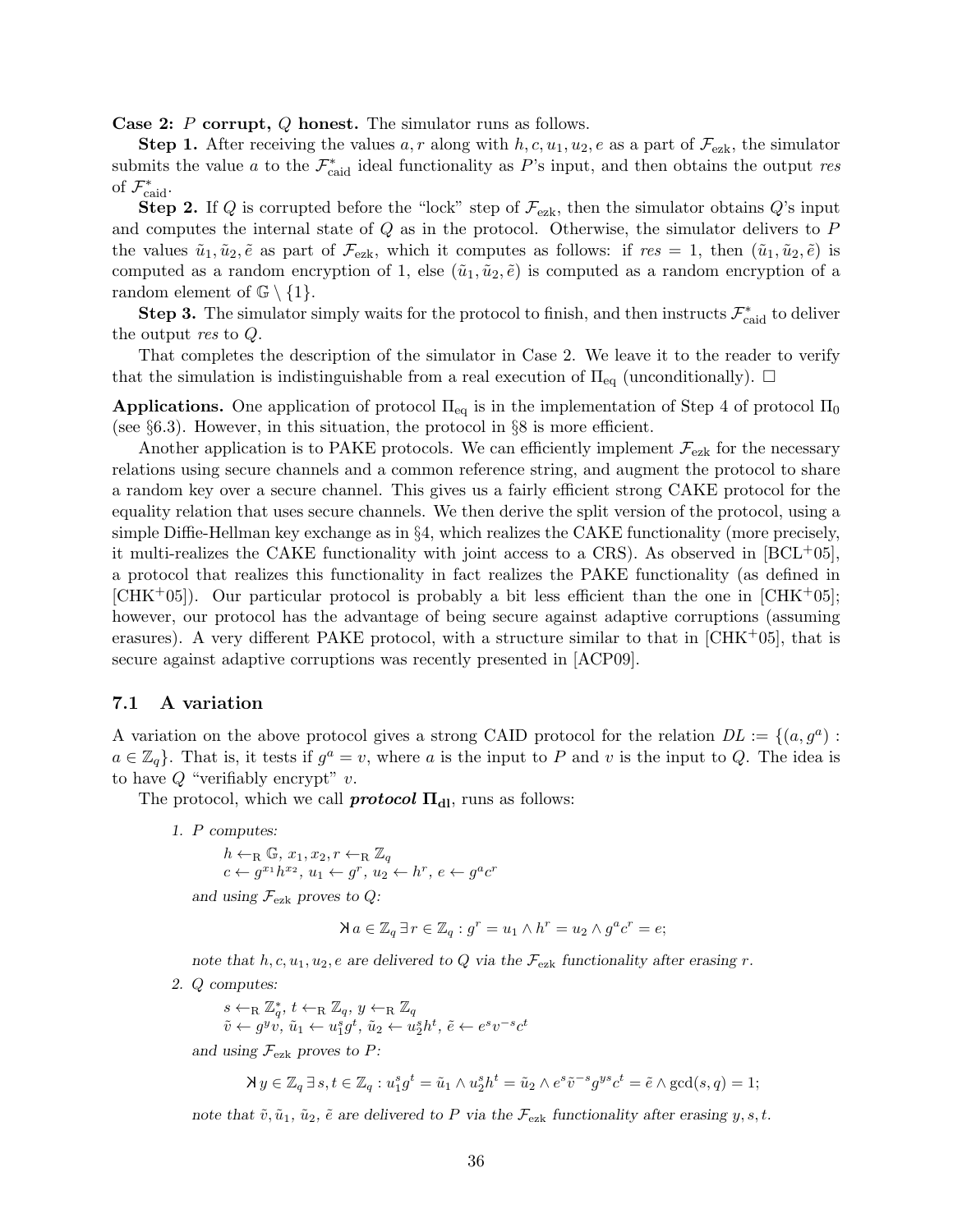3. P computes:

 $z \leftarrow_R \mathbb{Z}_q^*$ <br>  $d \leftarrow \tilde{e}^z(\tilde{u}_1)^{-zx_1}(\tilde{u}_2)^{-zx_2}$ 

and using  $\mathcal{F}_{\text{exk}}$  proves to Q:

 $\exists x_1, x_2, z \in \mathbb{Z}_q : g^{x_1} h^{x_2} = c \wedge \tilde{e}^z (\tilde{u}_1)^{-z x_1} (\tilde{u}_2)^{-z x_2} = d \wedge \gcd(z, q) = 1;$ 

here, d is delivered to Q via the  $\mathcal{F}_{\text{ezk}}$  functionality after erasing  $x_1, x_2, z$ .

4. Both parties output 1 if  $d = 1$ , and output 0 otherwise.

## NOTES:

- Step 1 is exactly the same as before.
- In Step 2, Q is generating a random encryption of  $(g^a/v)^s$ . Moreover, by giving  $\tilde{v}$  and y to  $\mathcal{F}_{\text{ezk}}, Q$  is effectively giving v to  $\mathcal{F}_{\text{ezk}}$ .
- Step 3 is the same as before, but now  $d = (g^a/v)^{sz}$ .

**Theorem 6** Assuming the DDH for  $\mathbb{G}$ , protocol  $\Pi_{dl}$  realizes functionality  $\mathcal{F}^*_{\text{caid}}$  for the relation DL.

Proof. The proof is almost identical to the proof of Theorem 5. The main difference is in the way simulator works in Step 2: in Case 1, when the simulator receives  $y, s, t$  along with  $\tilde{v}, \tilde{u}_1, \tilde{u}_2, \tilde{e}$  from Q as part of  $\mathcal{F}_{\text{ezk}}$ , the simulator sets Q's input to  $\mathcal{F}_{\text{caid}}^*$  to the value  $v := \tilde{v}/g^y$ ; in Case 2, the simulator generates  $\tilde{v} \in \mathbb{G}$  at random.  $\Box$ 

Applications. This protocol, when augmented with a key sharing step over a secure channel, and "split" as in  $\S 4$ , gives us a practical PAKE protocol that is secure against adaptive corruptions and server compromise. That is, the client stores the password a, while the server stores  $g^a$ . If the password file on the server is compromised, then it will not be easy to an attacker to login to the server as the client.

Unlike previous protocols, such as in [GMR06], our protocol does not rely on random oracles. To be fair, the definition of security in [GMR06] is so strong that it probably cannot be achieved without random oracles: the security definition in [GMR06] requires that in the event of a server compromise, an attacker must carry out an offline dictionary attack in order to guess the password. Also, note that the protocol in [GMR06] is proved secure only in the static corruption model.

In a complete PAKE protocol, one would likely set

$$
a := H(pw, clientID, serverID),
$$

where H is a cryptographic hash, pw is the actual password, and *clientID* and *serverID* are the names of the client and server, respectively. If  $H$  is entropy preserving,  $pw$  is a high-entropy password, and the discrete logarithm problem in G is hard, then it will be infeasible to login as the client, even if the server is compromised. Moreover, if H is modeled as a random oracle, and the discrete logarithm problem in G is hard, then even in the event of a server compromise, an attacker must still carry out an offline dictionary attack in order to login as the client.

Thus, our new protocol is the first fairly practical PAKE protocol (UC-secure or otherwise) that is secure against server compromise and does not rely on random oracles; as a bonus, it is also secure against adaptive corruptions.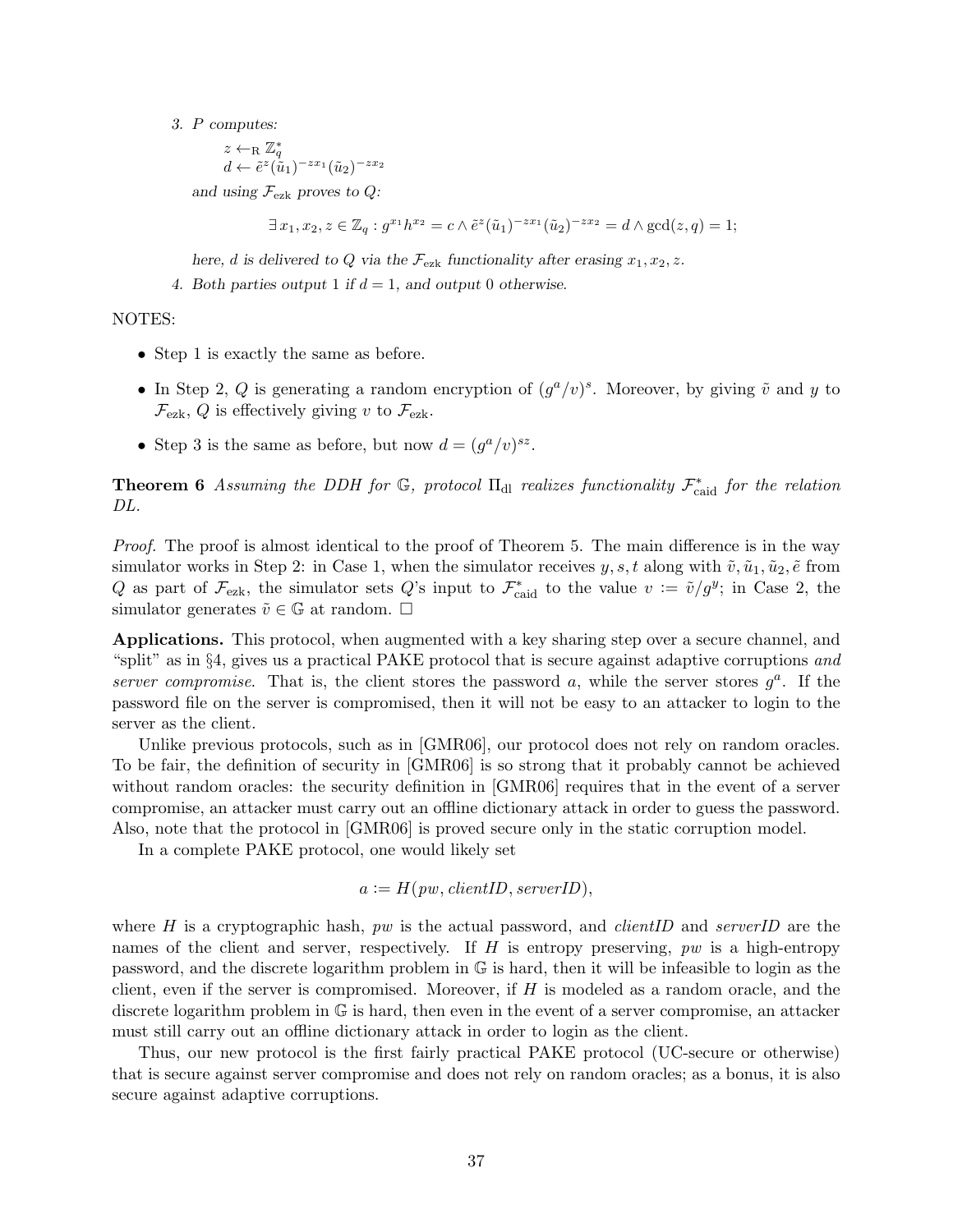## 8 A protocol for product relations

We present here a **protocol**  $\Pi_1$  for  $\mathcal{F}^*_{\text{caid}}$  that works for a product relation  $R = S \times T$ . We assume party  $P$  executes the protocol with an input  $s$  and  $Q$  executes the protocol with input  $t$ . Protocol  $\Pi_1$  is somewhat more efficient than combining protocol  $\Pi_0$  in §6.1 with protocol  $\Pi_{eq}$  in §7.

We assume that the set S is determined by a value x and binary relation E, E so that  $S =$  $\{s \in S^* : (x, s) \in E\}$ . Here,  $S^*$  is a fixed, efficiently recognizable set, and E is a fixed, efficiently computable relation. Similarly,  $T$  is determined by a value  $y$  and a binary relation  $F$ , so that  $T = \{t \in T^* : (y, t) \in F\}.$  Thus, S is the set of witnesses for x (according to the relation E) and T is the set of witnesses for y (according to the relation F). The relation R is described by the pair  $(x, y)$ .

Let  $\mathbb{G}$  be a group of large prime order q. We will assume that the DDH holds in  $\mathbb{G}$ . Let g be a random generator for G. We assume that  $\langle \mathbb{G}, q, g \rangle$  is a system parameter.

Our strong CAID protocol runs as follows. Here, both  $P$  and  $Q$  take as a common input the pair  $(x, y)$ , via the SID; P takes input s and Q takes input t.

- 1a. P computes  $h_L \leftarrow_R \mathbb{G}$  and sends  $h_L$  to Q over a secure channel.
- 1b. Q computes  $h_R \leftarrow_R \mathbb{G}$  and sends  $h_R$  to P over a secure channel.
- 2a. P waits for  $h_{\rm R}$ , and then computes:
	- for  $i = 1...3$ :  $\alpha_i \leftarrow_R \mathbb{Z}_q$ ,  $\alpha'_i \leftarrow_R \mathbb{Z}_q$ if  $(x, s) \in E$ then for  $i = 1...3$ :  $e_i \leftarrow g^{\alpha_i}$ else for  $i = 1...3$ :  $e_i \leftarrow h_R / g^{\alpha'_i}$

Using  $\mathcal{F}_{\text{ezk}}$ , P proves to Q

$$
\lambda \alpha'_1, \alpha'_2, \alpha_3 \in \mathbb{Z}_q, s \in S^* : \Big[g^{\alpha'_1} = h_R/e_1 \wedge g^{\alpha'_2} = h_R/e_2\Big] \vee \Big[g^{\alpha_3} = e_3 \wedge (x, s) \in E\Big];
$$

Note that  $e_1, e_2, e_3$  are delivered to Q via the  $\mathcal{F}_{\text{ezk}}$  functionality after P erases  $\alpha'_1, \alpha'_2, \alpha_3$ .

2b.  $Q$  waits for  $h_L$ , and then computes:

for  $i = 1...3$ :  $\beta_i \leftarrow_R \mathbb{Z}_q$ ,  $\beta'_i \leftarrow_R \mathbb{Z}_q$ if  $(y, t) \in F$ then for  $i = 1...3$ :  $f_i \leftarrow g^{\beta_i}$ else for  $i = 1...3$ :  $f_i \leftarrow h_L/g^{\beta'_i}$ 

Using  $\mathcal{F}_{\text{ezk}}, Q$  proves to P

$$
\mathcal{A} \,\beta_1', \beta_2', \beta_3 \in \mathbb{Z}_q, \, t \in S^* : \Big[ g^{\beta_1'} = h_L/f_1 \wedge g^{\beta_2'} = h_L/f_2 \Big] \vee \Big[ g^{\beta_3} = f_3 \wedge (y, t) \in F \Big];
$$

Note that  $f_1, f_2, f_3$  are delivered to P via the  $\mathcal{F}_{\text{ezk}}$  functionality after Q erases  $\beta'_1, \beta'_2, \beta_3$ . 3a. P computes:

if  $(x, s) \in E$ then  $u_i \leftarrow f_i^{\alpha_i}$  for  $i = 1...2$ , erase  $\alpha_2$ else  $u_1 \leftarrow_R \mathbb{G}$ 

Using  $\mathcal{F}_{\text{ezk}}$ , P proves to Q

$$
\lambda \alpha_1, \alpha'_3 \in \mathbb{Z}_q : \left[g^{\alpha_1} = e_1 \wedge f_1^{\alpha_1} = u_1\right] \vee \left[g^{\alpha'_3} = h_R/e_3\right];
$$

Note that  $u_1$  is delivered to Q via the  $\mathcal{F}_{\text{ezk}}$  functionality after P erases  $\alpha_1$ . 3b. Q computes: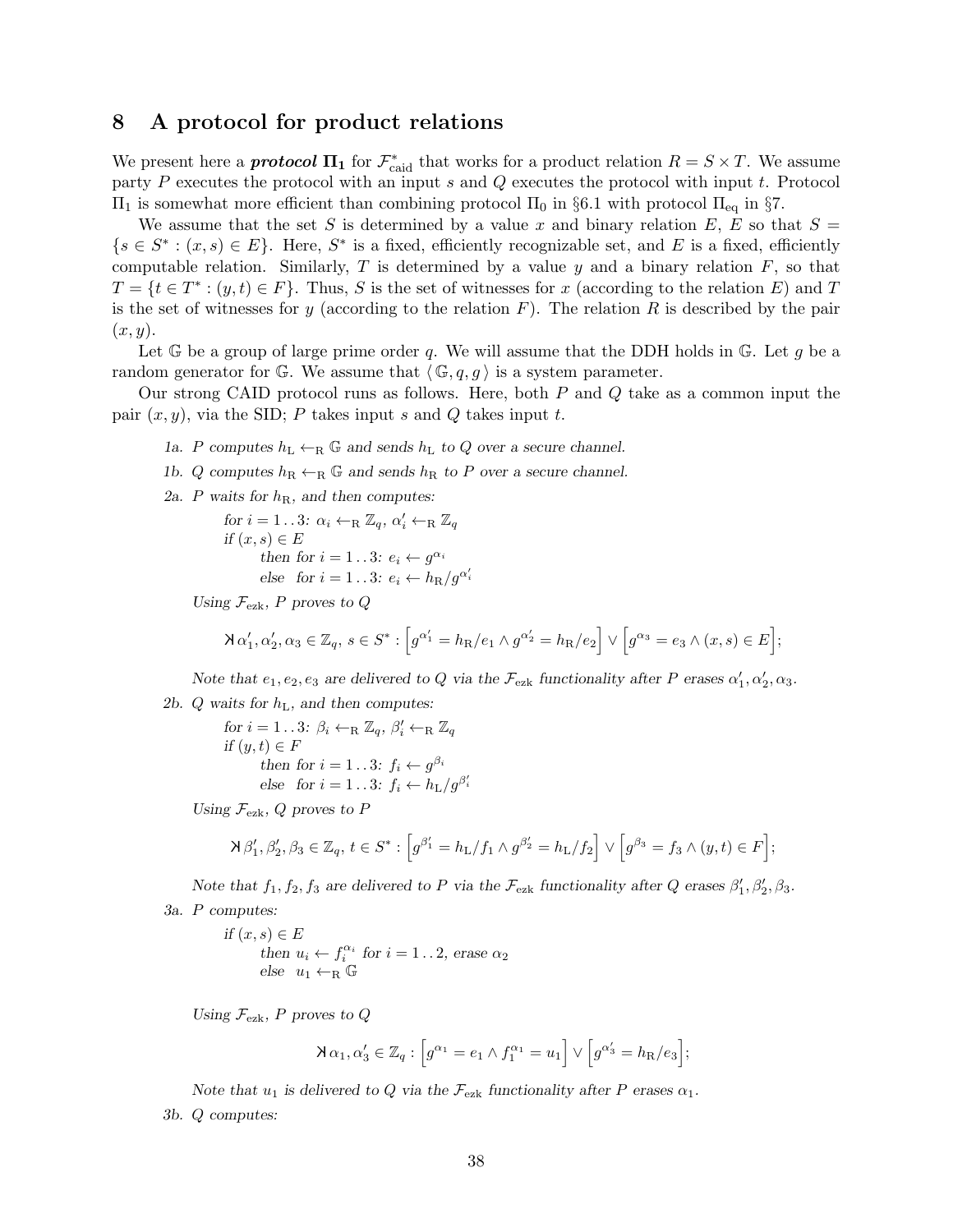if  $(y, t) \in F$ then  $v_i \leftarrow e_i^{\beta_i}$  for  $i = 1...2$ , erase  $\beta_1$ else  $v_2 \leftarrow_R \mathbb{G}$ 

Using  $\mathcal{F}_{\text{ezk}}$ , Q proves to P

$$
\mathsf{H} \,\beta_2, \beta_3' \in \mathbb{Z}_q : \Big[ g^{\beta_2} = f_2 \wedge e_2^{\beta_2} = v_2 \Big] \vee \Big[ g^{\beta_3'} = h_L / f_3 \Big];
$$

Note that  $v_2$  is delivered to P via the  $\mathcal{F}_{\text{ezk}}$  functionality after Q erases  $\beta_2$ .

4a. P does the following:

if  $(x, s) \in E$ then if  $u_2 = v_2$  then  $res_{L} \leftarrow 1$  else  $res_{L} \leftarrow 0$ else  $res_{L} \leftarrow 0$ output res<sup>L</sup> after erasing all local data

4b. Q does the following:

if  $(y, t) \in F$ then if  $u_1 = v_1$  then  $res_R \leftarrow 1$  else  $res_R \leftarrow 0$ else  $res_R \leftarrow 0$ output  $res_R$  after erasing all local data

The only communication performed here between P and Q is via secure channels and the  $\mathcal{F}_{\text{ezk}}$ functionality.

**Theorem 7** Under the DDH assumption for  $\mathbb{G}$ , protocol  $\Pi_1$  realizes  $\mathcal{F}^*_{\text{caid}}$ .

*Proof.* We sketch the workings of the simulator in the case where  $P$  starts out honest and  $Q$  starts out corrupt.

In Step 2, if P is corrupted before  $e_1, e_2, e_3$  are delivered, then we simply obtain P's input and generate the internal state as usual; otherwise, the simulator runs using  $\alpha_1$ ,  $\alpha_2$ , and  $\alpha'_3$ , where  $g^{\alpha_1} = u_1, g^{\alpha_2} = e_2$ , and  $g^{\alpha'_3} = h_R/e_3$ . These values are all that are necessary to carry out the rest of the simulation. For example, if  $P$  is corrupted between Steps 2a and 3a: then we get to see  $P$ 's input s; if  $s \in S$ , then to show the internal state of P, we show  $\alpha_1, \alpha_2$ , and we show a random value in place of the  $\alpha'_3$  we stored; if  $s \notin S$ , we show two random values in place of the values  $\alpha_1, \alpha_2$  that we stored, and we show  $\alpha'_3$ .

In Step 2b, we obtain the values  $\beta'_1$ ,  $\beta'_2$ ,  $\beta_3$ , t from Q. If these values satisfy the second disjunct in Step 2b, then we provide t as an input to  $\mathcal{F}^*_{\text{caid}}$  on behalf of Q; otherwise, we provide  $\perp$  as input. After obtaining the output of  $\mathcal{F}^*_{\text{caid}}$ , we compute  $u_1$  as  $f_1^{\alpha_1}$  if the output was 1, and otherwise, choose  $u_1$  as a random group element.

That completes the description of the simulator. The main idea of the proof that this simulation is faithful runs as follows.

Suppose the values in Step 2b satisfy the second disjunct in that step. Then Q will be forced (unless he can break the discrete logarithm problem) to provide values in Step 3b that satisfy the first disjunct in Step 3b, thus ensuring that  $v_2$  is computed correctly. When this happens, one sees that the simulation is perfectly faithful to the protocol in this case.

Alternatively, suppose the values in Step 2b satisfy the first disjunct in that step but not the second. In this case, the simulation may not be perfectly faithful when P's input satisfies  $(x, s) \in E$ ; however, using an argument similar to that in the proof of Theorem 4, under the DDH, the random value of  $u_1$  shown to  $Q$  in the simulation will be indistinguishable from the correct value; moreover, under the CDH, the probability that  $Q$  could predict the correct value of  $u_2$  is negligible, which ensures that the ideal functionality's output agrees with the protocol's output with overwhelming probability.  $\square$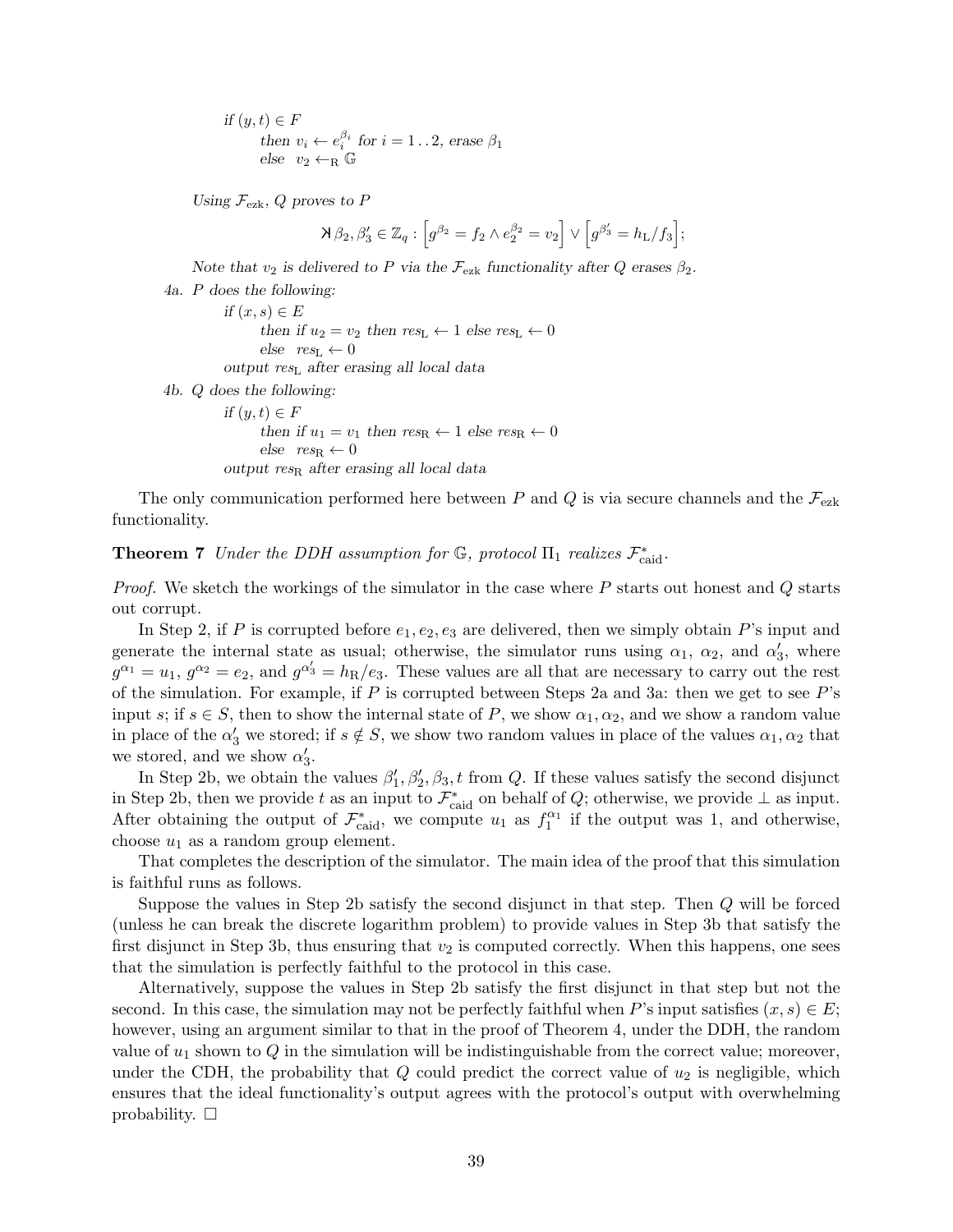# References

- [ACP09] M. Abdalla, C. Chevalier, and D. Pointcheval. Smooth projective hashing for conditionally extractable commitments. In Advances in Cryptology–Eurocrypt 2009, pages 671–689, 2009.
- [BCL+05] B. Barak, R. Canetti, Y. Lindell, R. Pass, and T. Rabin. Secure computation without authentication. In Advances in Cryptology–Crypto 2005, pages 361–377, 2005. Full version at http://eprint.iacr.org/2007/464.
- [BH92] D. Beaver and S. Haber. Cryptographic protocols provably secure against dynamic adversaries. In Advances in Cryptology–Eurocrypt '92, pages 307–323, 1992.
- [Can05] R. Canetti. Universally composable security: a new paradigm for cryptographic protocols. Cryptology ePrint Archive, Report 2000/067 (December 14, 2005 version), 2005. http://eprint.iacr.org.
- [CDPW07] R. Canetti, Y. Dodis, R. Pass, and S. Walfish. Universally composable security with global setup. In Theory of Cryptography 2007, pages 61–85, 2007. Full version at http://eprint.iacr.org/2006/432.
- [CDS94] R. Cramer, I. Damgård, and B. Schoenmakers. Proofs of partial knowledge and simplified design of witness hiding protocols. In Advances in Cryptology–Crypto '94, pages 174–187, 1994.
- [CHK+05] R. Canetti, S. Halevi, J. Katz, Y. Lindell, and P. MacKenzie. Universally composable password-based key exchange. In Advances in Cryptology–Eurocrypt 2005, pages 404– 421, 2005.
- [CL01] J. Camenisch and L. Lysyanskaya. Efficient non-transferable anonymous multi-show credential system with optional anonymity revocation. In Advances in Cryptology– Crypto 2001, pages 93–118, 2001.
- [CLOS02] R. Canetti, Y. Lindell, R. Ostrovsky, and A. Sahai. Universally composable two-party and multi-party secure computation. In  $34th$  Annual ACM Symposium on Theory of Computing, 2002. Full version at http://eprint.iacr.org/140.
- [CR03] R. Canetti and T. Rabin. Universal composition with joint state. In Advances in Cryptology–Crypto 2003, pages 265–281, 2003. Full version at http://eprint.iacr. org/2002/047.
- [CS97] J. Camenisch and M. Stadler. Efficient group signature schemes for large groups. In Advances in Cryptology–Crypto '97, pages 410–424, 1997.
- [CS03] J. Camenisch and V. Shoup. Practical verifiable encryption and decryption of discrete logarithms. In Advances in Cryptology–Crypto 2003, pages 126–144, 2003. Full version at http://eprint.iacr.org/2002/161.
- [FO99] E. Fujisaki and T. Okamoto. Statistical zero knowledge protocols to prove modular polynomial relations. In Advances in Cryptology–Crypto '97, 1999.